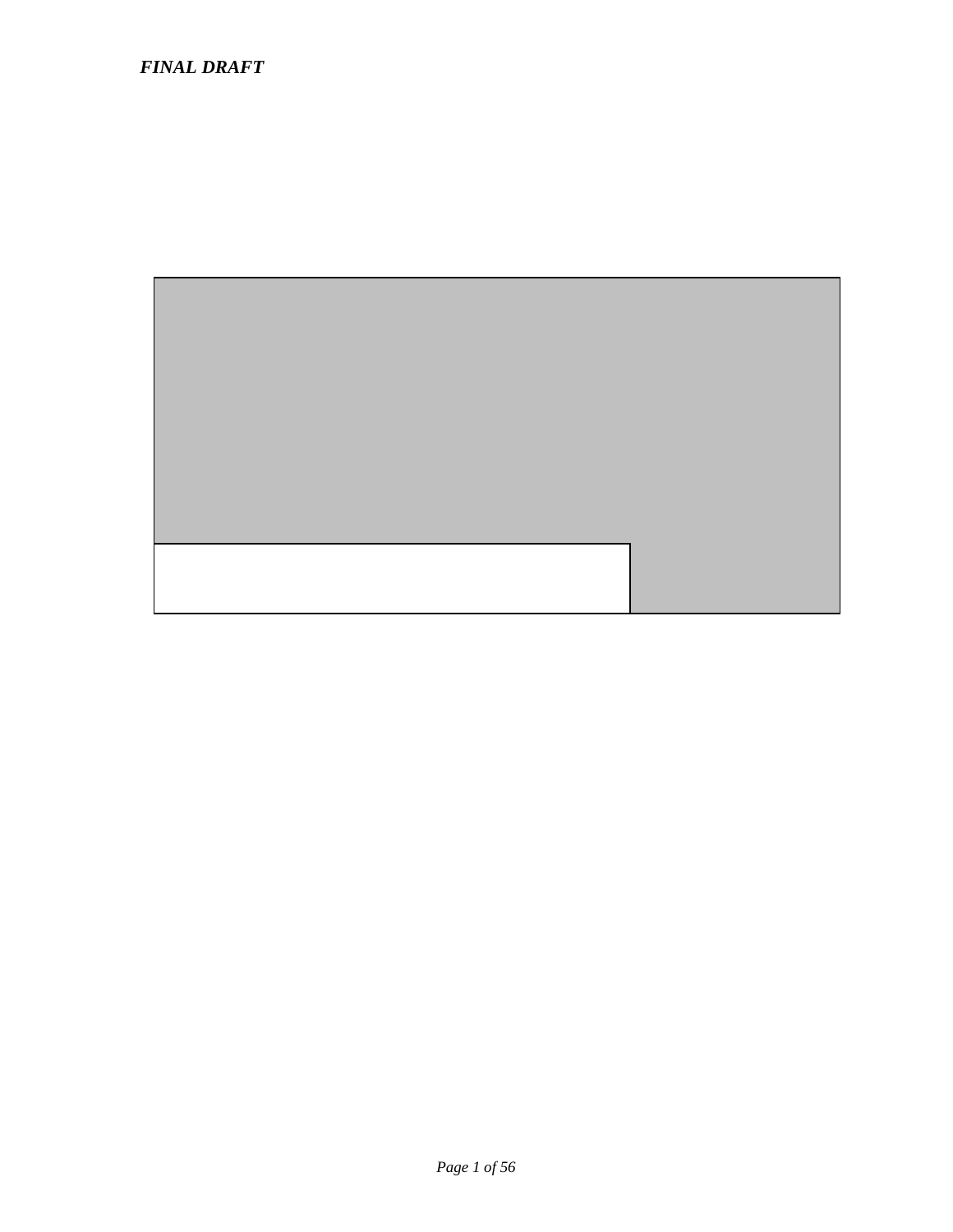## TABLE OF CONTENTS: **THE COMMUNITY LAND TRUST REPORT**

#### **EXECUTIVE SUMMARY**

#### **I. THE COMMUNITY LAND TRUST OPTION**

- A. Protecting Public Investment: "Recapture" vs. "Resale"
- B. Characteristics of the Traditional Community Land Trust
- C. Benefits of a Community Land Trust
- D. Disadvantages of a Community Land Trust
- E. Various Forms of CLTS in the United States
- F. Traditional CLT Corporate Structure & Governance Options
- G. CLT Property Tax Issues & Options
- H. CLT Ground Lease
- I. CLT Project Development
- J. CLT Funding (Project & Operations)

#### **II. FEASIBILITY OF THE CLT UNDER TEXAS LAW**

- A. Separate Ownership of Land & Improvements
- B. Separate Deeds to Convey Realty (Land & Improvements)
- C. Separate Taxes

#### **III. FINANCIAL POLICIES OF THE CITY OF AUSTIN**

- A. Citywide Financial Policies
- B. General Obligation Debt Financial Policies
- C. General Fund Financial Policies

#### **IV. CONCLUSION**

A. Ten Factors for Success

| Appendix "A"     | CLT Forms: Examples, Advantages, Disadvantages      |  |  |  |
|------------------|-----------------------------------------------------|--|--|--|
| Appendix "B"     | <b>CLT Property Tax Examples</b>                    |  |  |  |
| Appendix "C"     | CLT under the Homestead Preservation Act (H.B. 525) |  |  |  |
| Appendix "D"     | CLT Ground Lease & Resale Formula Options           |  |  |  |
| Appendix "E"     | <b>CLT Development Models</b>                       |  |  |  |
| Appendix "F"     | CLT Project Funding Issues & Sources                |  |  |  |
| Appendix "G"     | CLT Operational Funding Issues & Sources            |  |  |  |
| <b>END NOTES</b> |                                                     |  |  |  |

#### Attachment "1" Attachment "2" Cost Comparison of "Resale" vs. "Recapture" The Community Land Trust Model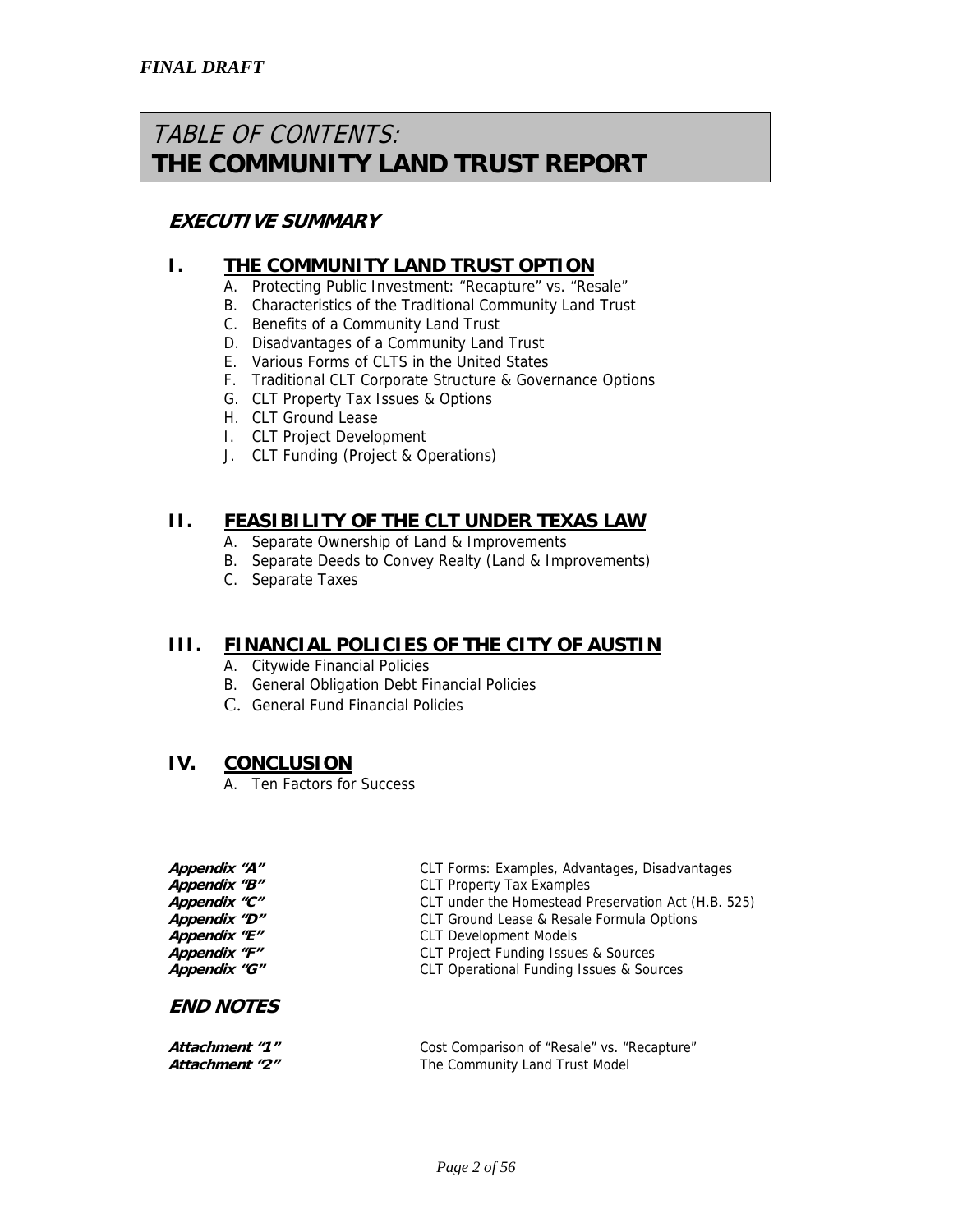## EXECUTIVE SUMMARY: **THE COMMUNITY LAND TRUST REPORT**

On May 26, 2005, the City Council directed the City Manager to prepare a report researching the various forms of land trusts for affordable housing currently in operation in the United States and evaluating the feasibility of the trusts under Texas law and the financial policies of the City of Austin (Resolution No. 20050526-021). This report is based on information developed as a result of a Technical Assistance contract between the City of Austin, the United States Department of Housing and Urban Development (HUD), and the Institute for Community Economics, Inc. (Springfield, Massachusetts). The contract was approved by HUD at no cost to the City of Austin last fall, and the Institute for Community Economics, Inc. selected Burlington Associates in Community Development, LLC, to provide technical assistance to explore the option of a community land trust model for Austin, Texas.

The Austin Community Development Corporation initiated the request for the Technical Assistance contract and formed The CLT Steering Committee to review issues related to organizational governance, community involvement, and business planning. This report includes the recommendations approved by the CLT Steering Committee and City staff's assessment of these recommendations in the context of lessons learned from other Community Land Trusts provided as part of the Technical Assistance contract.

This report details the following:

- 1. Detailed description of the Community Land Trust, its benefits and disadvantages, and its various forms across the country;
- 2. Feasibility of the Community Land Trust under Texas Law; and
- 3. Analysis of the financial policies of the City of Austin as relates to the Community Land Trust.

A Community Land Trust (CLT) functions to preserve public investment and to recycle and protect affordability. The CLT is an entity, typically a non-profit organization, that acquires and retains ownership of the real property and, in effect, sells the improvements via a 99-year ground lease to a homeowner, another non-profit, a cooperative housing corporation, or for-profit entity. This arrangement between the owner and the CLT protects housing affordability in perpetuity by ensuring that the housing is made affordable to low- to moderateincome persons upon the sale of a single-family, multi-family, and/or commercial property. The resale price restrictions contained in the ground lease stipulate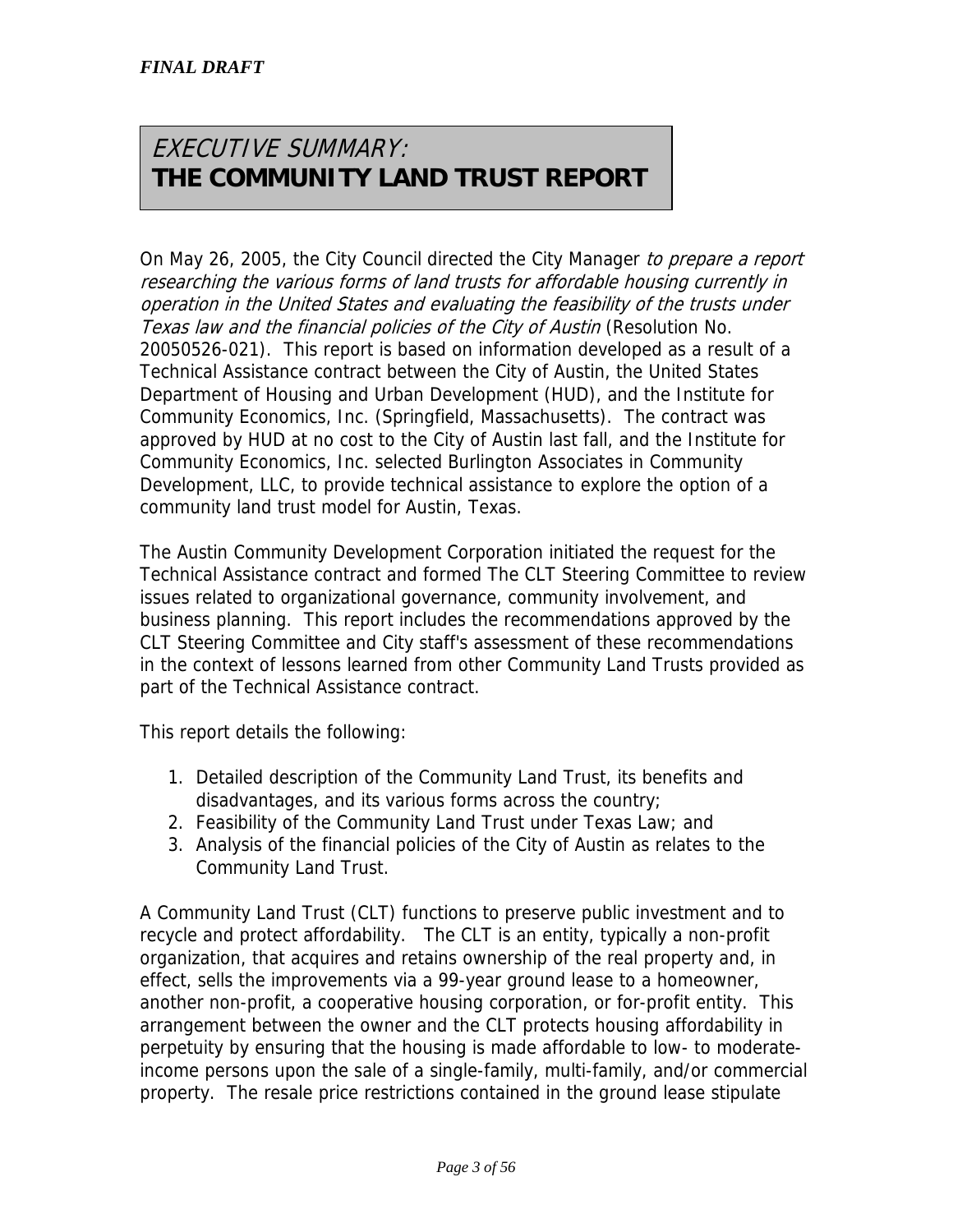#### *FINAL DRAFT*

the resale price formula that provides for a fair return (not a "market" return) on the homeowner's investment. For purposes of this report, the CLT focus will be on residential housing models.

opportunity to preserve public investment in affordable housing in perpetuity.<br>The detailed description of the Community Land Trust, its benefits and In summary, the Community Land Trust model is feasible under Texas Law. In addition, the analysis of the City of Austin's Financial Policies indicates that the Community Land Trust model presents minimal investment risk and provides an disadvantages, and its various forms across the county suggest ten factors required to create a successful Community Land Trust in Austin:

- 1. Ability to unite the private sector, the public sector, and the low-income community to attract both public and private investment;
- 2. Financial resources to own land debt-free;
- 3. Guaranteed operational funding for the initial three year start-up period;
- 4. Focus on educating potential homeowners, lenders, and the community;
- 5. Strong commitment to and partnership with neighborhood-based nonprofits and community housing development organizations (CHDOs) to produce permanent, affordable housing opportunities;
- 6. Ability to be nimble and flexible in order to negotiate land acquisition in the private market;
- 7. Ability to produce units over the initial three-year start-up period, in order to become self-sufficient;
- 8. Ability to provide a fair return on the CLT homeowner's investment, in order to provide incentives to participate in the program;
- 9. Ability to adopt a comprehensive property tax strategy to reduce the tax burden and prevent market rate appreciation that would occur if the land and improvements were owned in fee simple; and
- 10.Ability to offer housing of competitive quality and location that is more affordable than what is available in the private market.

The Community Land Trust Model provides an opportunity for the City of Austin to preserve its investment in housing by developing permanently affordable homeownership opportunities for low-income households. The Community Land Trust structure allows the public investment in affordable housing to be recycled. By design, the CLT is committed to preserving the affordability of housing and other structures – one owner after another, one generation after another, in perpetuity.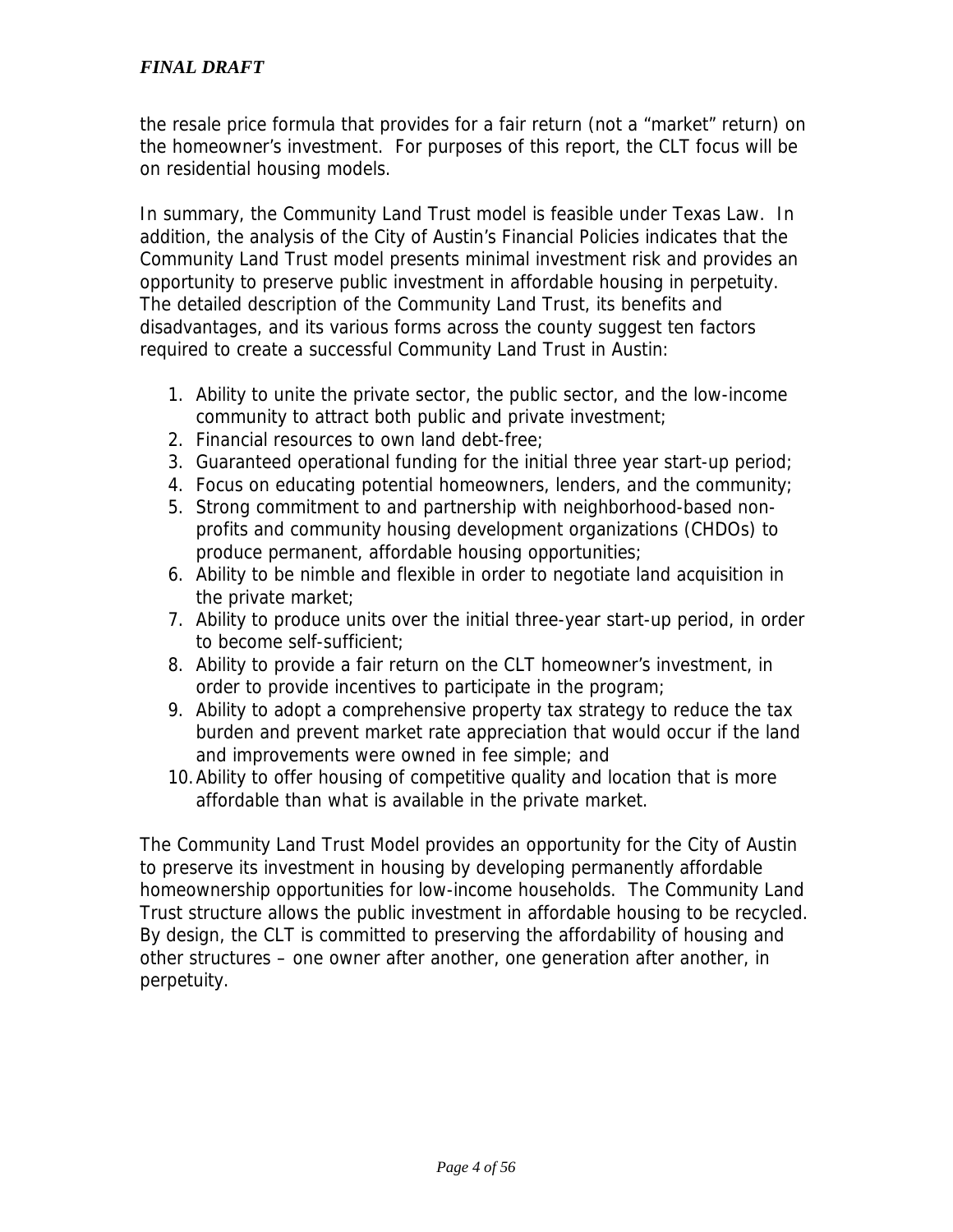## **I. THE COMMUNITY LAND TRUST OPTION**

A Community Land Trust (CLT) functions to preserve public investment and to recycle and protect affordability. The CLT is an entity, typically a non-profit organization, that acquires and retains ownership of the real property and, in effect, sells the improvements via a 99-year ground lease to a homeowner, another non-profit, a cooperative housing corporation, or for-profit entity. This arrangement between the owner and the CLT protects housing affordability in perpetuity by ensuring that the housing is made affordable to low- to moderateincome persons upon the sale of a single-family, multi-family, and/or commercial property. For purposes of this report, the CLT focus will be on residential housing models.

### **A. PROTECTING PUBLIC INVESTMENT: "RECAPTURE" VS. "RESALE"**

**1. Recapture of Public Investment.** In the past, the City of Austin has applied the policy of "recapture." This policy holds that the public investment is "recaptured," or collected, upon sale of the property receiving the public investment. Subsidy recapture provisions require the homeowner, when the home is sold, to repay particular subsidies that have reduced the cost of buying the home.<sup>1</sup> The City of Austin (City) treats this subsidy as a deferred loan, payable when the home is resold, refinanced, or is no longer the primary residence of the homeowner. The City reinvests this recaptured money back into affordable housing. Once sold, however, the property no longer requires a lowmoderate income household to purchase the property, and the sales price is not required to be affordable.

The City of Austin adopted a subsidy recapture policy because it discourages homeowners from "flipping," or quickly reselling, their homes. In addition, subsidy recapture provisions are easily explained and justified, and do not raise serious questions of legal enforceability.<sup>2</sup>

Historically, this subsidy recapture policy served the City of Austin well because vacant land was inexpensive and available, and the public investment could then be re-invested in producing affordable housing. Given the increased costs and limited land availability, this policy no longer satisfies the needs of the City in creating and maintaining affordable housing opportunities. The Community Land Trust Legal Manual, produced by the Institute for Community Economics explains: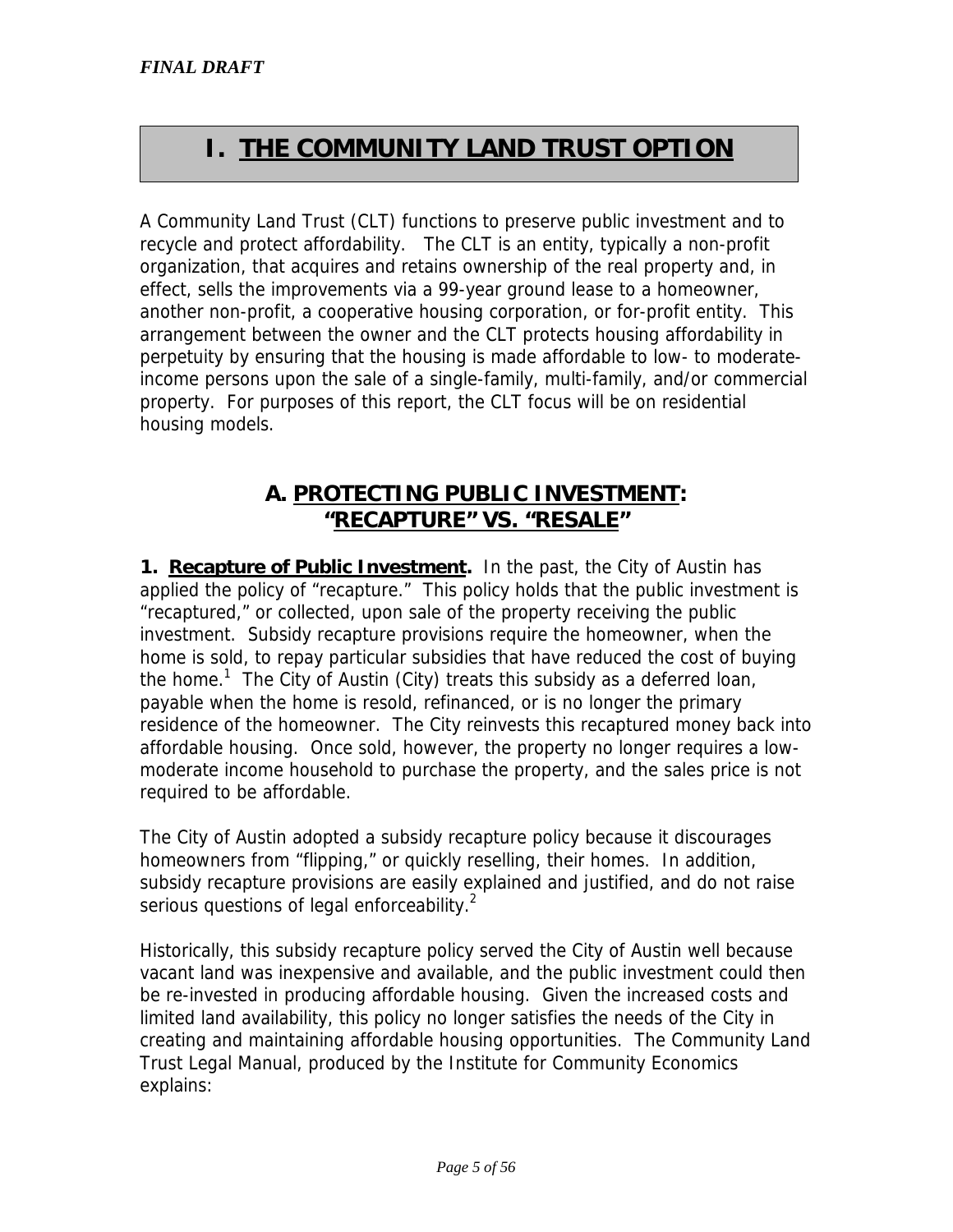[S]ubsidy recapture alone will not move a community toward a long-term resolution of its housing problems, particularly in appreciating real estate markets. The fact that subsidies are recaptured does not prevent subsidized homes from returning to the unrestricted market, with prices that may be greater than what is affordable for lower-income households. In communities where real estate prices are appreciating faster than the incomes of local residents, the recaptured subsidy will seldom be sufficient to reduce the cost of another home of similar type to a level affordable for another lower-income household. Over time, even if subsidy-recapture provisions have not expired, the buying power of the pool of recaptured subsidies becomes less and less and the number of homes that can be subsidized becomes fewer and fewer, unless the purchasing power of this subsidy pool is repeatedly renewed through further public investment. Programs relying solely on subsidy recapture, in the end, preserve neither the affordability of assisted housing, nor the subsidy put in to make the housing affordable. Both are lost. $3$ 

subsidy in the home so that the subsidy is passed on to subsequent owners.<sup>5</sup> **2. Resale Price Restriction Policy.** An alternative to the subsidy recapture policy is resale price restriction. Resale price restrictions go an important step beyond subsidy recapture in an effort to keep the subsidized home affordable for subsequent lower-income purchasers.<sup>4</sup> Resale restrictions do not require the repayment of subsidies; instead, they preserve the value of subsidies – as well as the value of community efforts that increase real estate values – by fixing the "Resale" policy requires that when a property is sold, the subsequent buyers must be low to moderate income; and the property must be sold at a price that is affordable to the new buyer while providing a fair return, not a market return, to the seller.

Resale price restrictions are implemented by three basic methods. First, the nonprofit or public agency retains a pre-emptive right, or right of first refusal, to either purchase the home or find another income-eligible buyer to purchase the home. The effectiveness of a preemptive right depends on the continued ability of the nonprofit or public agency to exercise this right. Second, short-term resale price restrictions, generally lasting from 5 – 20 years, are imposed by a deed restriction or restrictive covenant running with the land. While short-term restrictions are more effective than subsidy recapture provision, they do not preserve long-term housing affordability or allow the amount of public investment to be recycled. The third method is by perpetual resale price restrictions.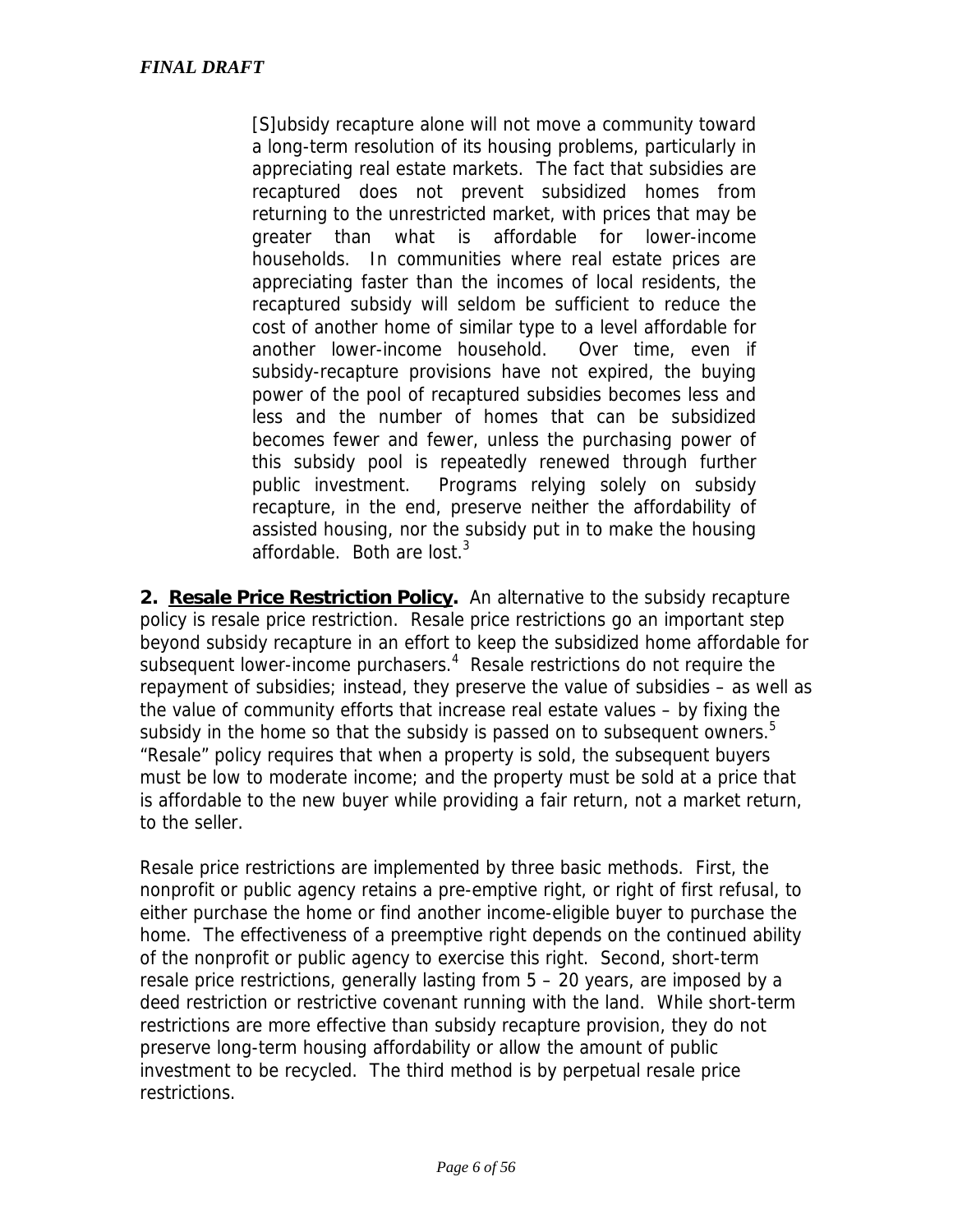Perpetual resale price restrictions can be implemented in two primary ways: 1). Restrictive Covenants that run in perpetuity,  $6$  or 2). The Community Land Trust Model that utilizes a 99-year, renewable ground lease.

Resale restrictions are typically defined in restrictive covenants, deed restrictions, or ground leases and define the resale requirements. For example, the resale restrictions require that the property be sold to households at or below 80% of median family income and that the property be sold at a price that is affordable to the subsequent buyer. The resale restriction also stipulates that the property is sold to a subsequent buyer at a price that provides a fair return to the seller. The resale price formula is provided in the resale restrictions.

The CLT Model provides distinct and important advantages over a restrictive covenant in securing and maintaining perpetual affordability. The CLT typically charges a ground lease fee for the use of the land, so the CLT entity is actively engaged, on a monthly basis, with its homeowners. The CLT model also provides the cornerstone for homebuyer education and homebuyer support, including foreclosure prevention. Further, in Texas, title companies "enforce" restrictive covenants, and this often proves to be an unreliable monitor for preservation of affordability:

> [D]eed restrictions are sometimes described as "selfenforcing" – the idea being that, although the party that established the limitations in the first place will not necessarily be aware that the property is to be sold, a title search conducted on behalf of the prospective purchaser would reveal the nature of the deed restrictions, and the prospective buyer would be likely to refuse to buy on terms that violated the restrictions. However, a less than completely diligent title search may *not* reveal the restrictions. It may also happen that a strongly motivated buyer, noting that no third party is present to enforce the restrictions, and knowing that the enforceability of the restrictions will eventually lapse, will decide to accept the limited risk involved in ignoring the restriction.<sup>7</sup>

Utilizing the structure of separation of land and improvements, the CLT is automatically part of any resale transaction, and thus, the CLT is positioned to enforce the income-eligibility restrictions and resale price contained in the ground lease.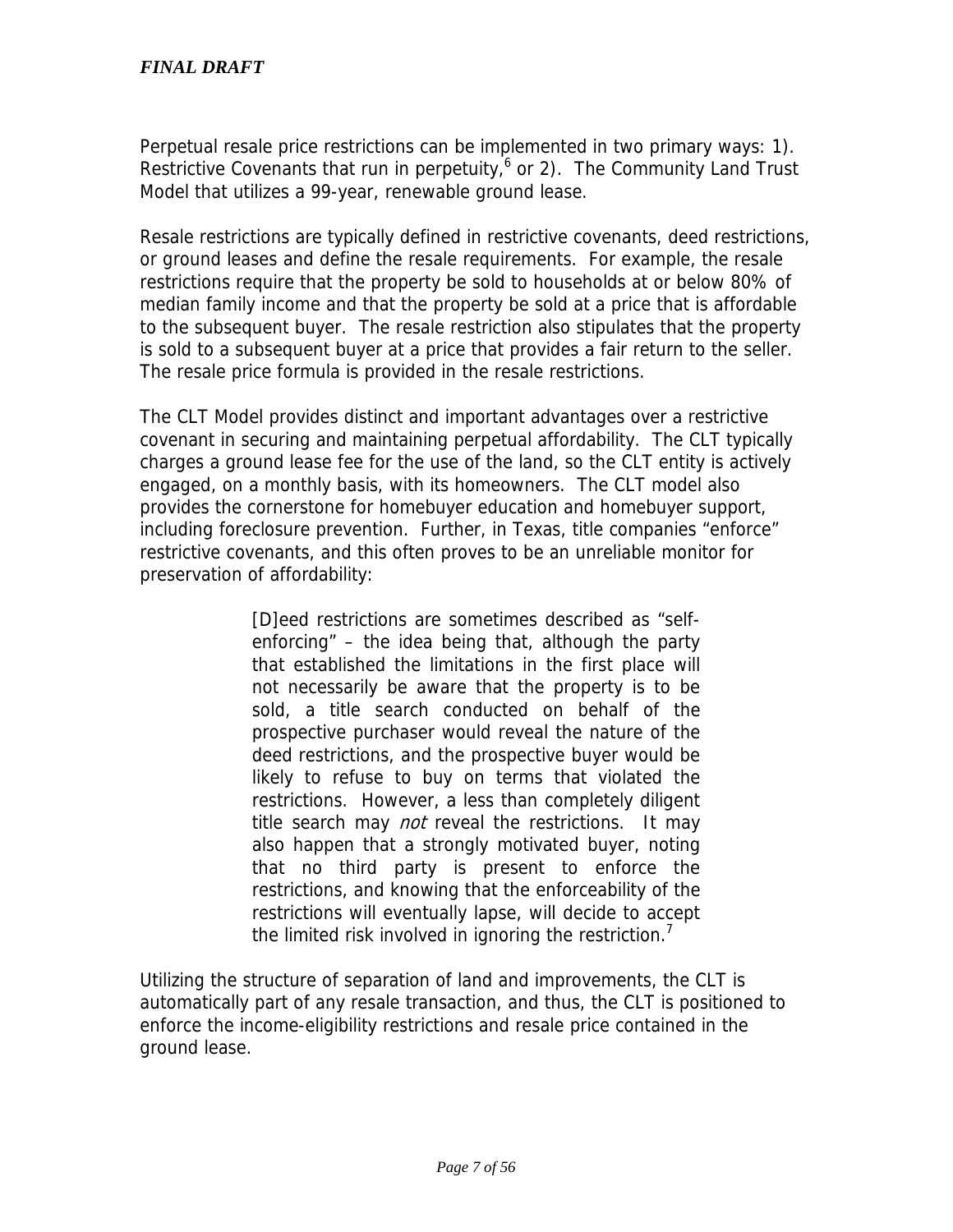#### *FINAL DRAFT*

A comparison of the market value appreciation from a resale versus recapture perspective is illustrative of why a resale policy should be adopted. (Attachment " 1" provides a comparison of the costs of "recapture" as compared to "resale" theory.)

The CLT structure is based on a resale theory. While the CLT retains ownership of the land, ownership of the improvements is conveyed via a warranty deed, and the use of the land is conveyed via a 99-year ground lease. (See Attachment "2" that illustrates the ownership interests and relationships.) The CLT retains an option to repurchase any residential or commercial structures located on its land should their owners choose to sell. The resale price is set by a formula contained in the ground lease that is designed to give present lowincome homeowners a fair return on their investment, while also giving future homebuyers access to affordable housing. The Community Land Trust structure allows the public investment in affordable housing to be recycled. By design, the CLT is committed to preserving the affordability of housing and other structures – one owner after another, one generation after another, in perpetuity.

#### **B. CHARACTERISTICS OF THE TRADITIONAL COMMUNITY LAND TRUST**

The CLT has the following characteristics $8$ :

**1. Dual Ownership.** The CLT acquires multiple parcels of land within the geographic service region of the CLT. The CLT retains ownership of the land in perpetuity. Existing improvements (homes), or housing that is subsequently constructed, are then sold to individual owners, cooperative housing corporations, non-profit developers of rental housing, or other types of entities.

**2. Leased Land.** The CLT intent is to retain ownership of the land forever, and it provides use of its land by the owners of the improvements located on its property. The real property is conveyed to individual homeowners (or rental housing owners) through long-term, 99-year ground leases. This two-party contract between the CLT and owner protects the lessee's interests in security, privacy, legacy and equity, and the contract enforces the CLT's interests in preserving the appropriate use, structural integrity, and continuing affordability of any buildings located on the CLT land.

**3. Perpetual Affordability.** The CLT retains an option to repurchase the housing unit(s) located on its land should the owner/lessee choose to sell. The resale price is set by a formula contained in the ground lease that is designed to give present low-income homeowners a fair return on their investment, while also providing future homeowners access to affordable housing.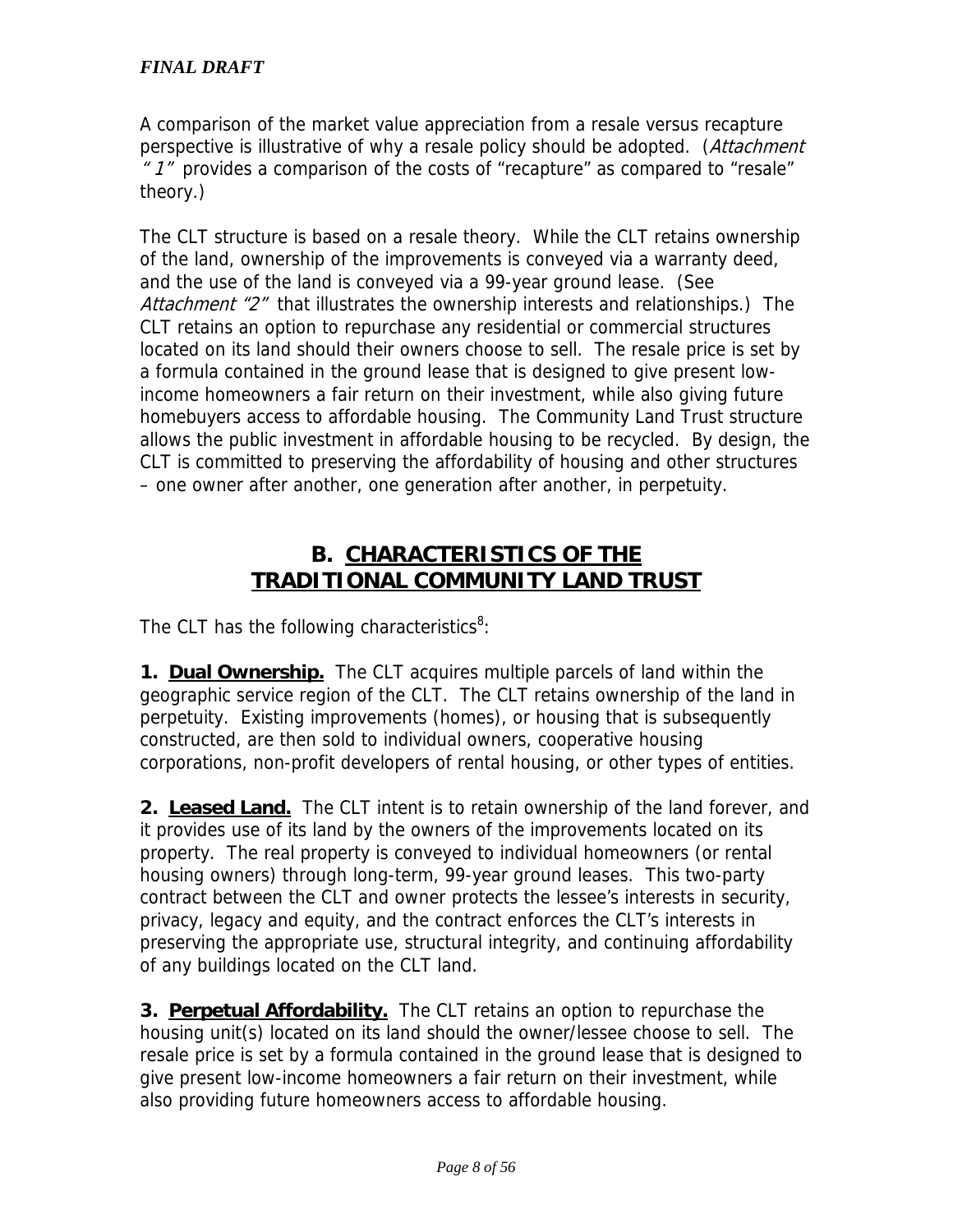**4. Perpetual Responsibility.** The CLT, as owner of the land underlying the housing unit(s) and as owner of an option to repurchase the housing unit(s), has a continuing interest in what happens to the buildings and to those who occupy them. Should the property owners allow their buildings to become a hazard, the ground lease gives the CLT the right to step in and mandate repairs. Should these property owners default on their mortgages or fail to pay their property taxes, the ground lease gives the CLT the right to step in and cure the default by paying the past due taxes or mortgage payments, forestalling foreclosure.

**5. Community Control.** The CLT is typically a community-based organization, drawing members from its own leaseholders and from residents of its community.

**6. Balanced Governance.** The board of directors of the CLT model is traditionally composed of three parts, each with an equal number of seats. The traditional CLT board model consists of the following representation: 1). Onethird leaseholder representation; 2). One-third community representation; 3). One-third public officials, local funders, nonprofit housing providers or social services and other individuals representing public interest. Control of the board is balanced to ensure that all interests are heard and none predominate.

**7. Expansionist Acquisition.** CLTs are committed to active an acquisition and development program aimed at expanding their land holdings and increasing the supply of affordable housing under their stewardship. Most CLTs develop their own projects. Other CLTs work with non-profits, governmental partners, or private developers to construct or rehabilitate housing on CLT property, focusing their efforts on assembling parcels of land and preserving affordability.

**8. Flexible Development.** The CLT is a community development tool that accommodates a variety of land uses and a diversity of building tenures and types. CLTs around the country construct, acquire, rehabilitate, and resell housing of many kinds, e.g., single-family homes, duplexes, condominiums, cooperatives, single-room occupancies (SROs), apartment buildings, and mobile home parks.

## **C. BENEFITS OF A COMMUNITY LAND TRUST**

The CLT model has six primary benefits<sup>9</sup> to the community it serves:

- 1. Stewardship: Preserving Scarce Resources;
- 2. Mobility: Enhancing the Housing Continuum;
- 3. Security: Backstopping Low-Income Households;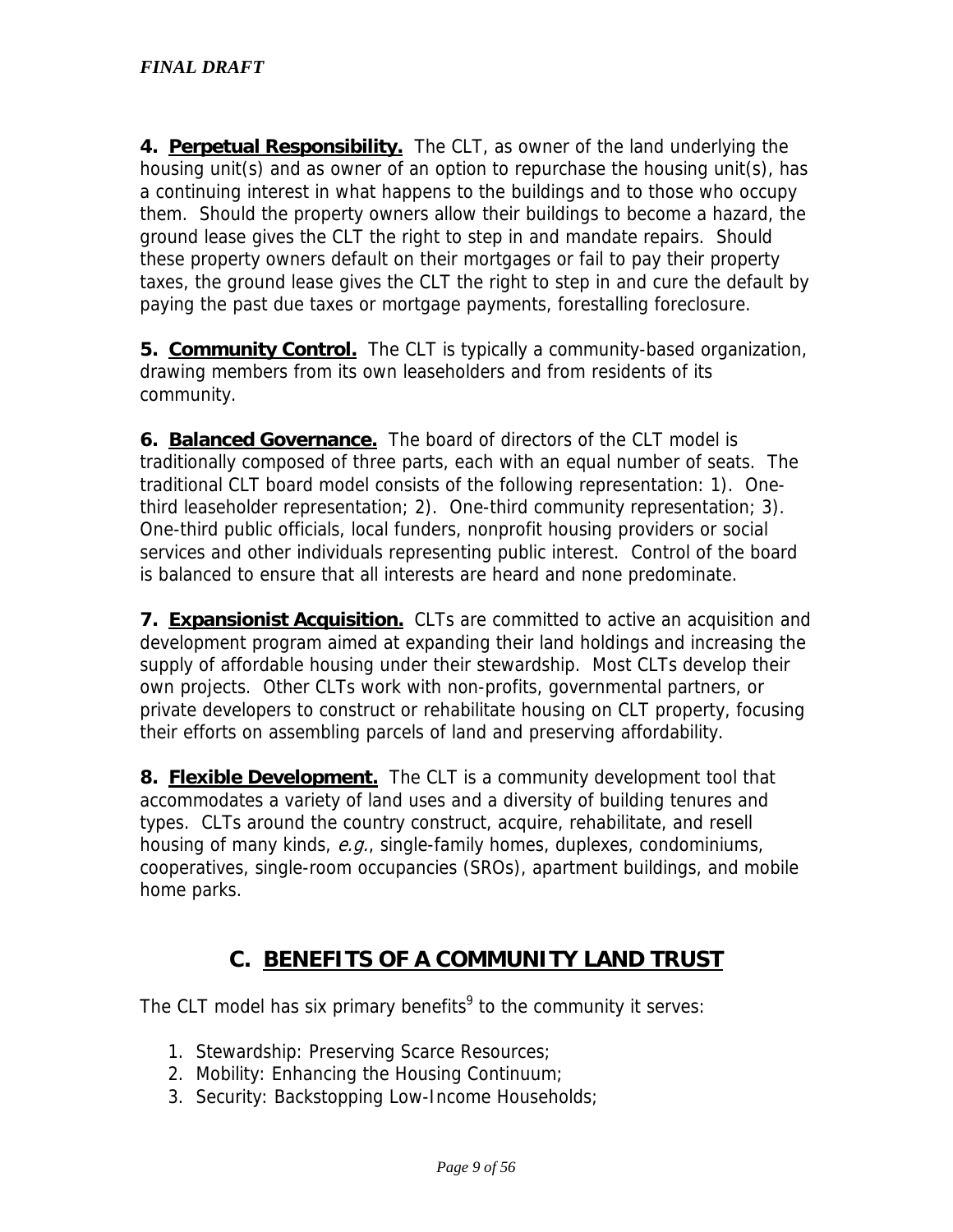- 4. Stability: Supporting Development without Displacement;
- 5. Flexibility: Adapting to Sites, Funds, & Constituencies; and
- 6. Frugality: Shifting Administrative Burdens and Cost.

#### **1. Stewardship: Preserving Scarce Resources**

As a "steward" of the land, the CLT is able to preserve and recycle public subsidies. Through the 99-year ground lease, the CLT preserves affordability for future homeowners. The initial investment in affordable housing units is recycled by the resale restriction contained in 99-year the ground lease. For example, if public funding is used to purchase the land, the public investment in affordable housing is dedicated to creating affordable housing opportunities for future CLT leaseholders/owners. In addition, the value of S.M.A.R.T. Housing™ incentives and fee waivers is preserved for affordable units that are part of a CLT.

#### **2. Mobility: Enhancing the Housing Continuum**

The CLT model provides an additional rung on the housing continuum ladder for low-income households interested in homeownership opportunities, presenting another option to low-income people seeking to improve the type and tenure of their housing. The CLT model allows low-income households to step-up to "feesimple" homeownership by providing an "assisted homeownership" option.

#### **3. Security: Additional Support for Low-Income Homeowners**

The CLT model supports homeowners after they purchase a home by intervening to cure defaults on property taxes and mortgages. In this mode of support, the CLT is able to mitigate foreclosure. The CLT Ground Lease, coupled with separate addenda and riders, contains provisions that allow the CLT to step-in and forestall the foreclosure process to cure defaults.

#### **4. Stability: Supporting Development without Displacement**

The CLT can direct investments in neighborhoods undergoing revitalization efforts with a minimum negative impact. Public funding invested in a CLT benefits low-income households in rapidly appreciating neighborhoods by providing long-term resident renters and homeowners an opportunity to secure affordable homeownership in housing that is code compliant and poses no risk to health and safety. For example, long-term homeowners of a neighborhood may own and occupy housing that is dilapidated. The CLT can function as a component of a housing rehabilitation strategy that would provide decent housing to long-term neighborhood residents.

#### **5. Flexibility: Adapting to Sites, Funds, & Constituencies**

The CLT abandons a one-size-fits all approach to community development and allows for mixed-use land development and a mix of types of housing in scattered-site projects. For example, the CLT model can accommodate affordable homeownership, rental, and commercial opportunities.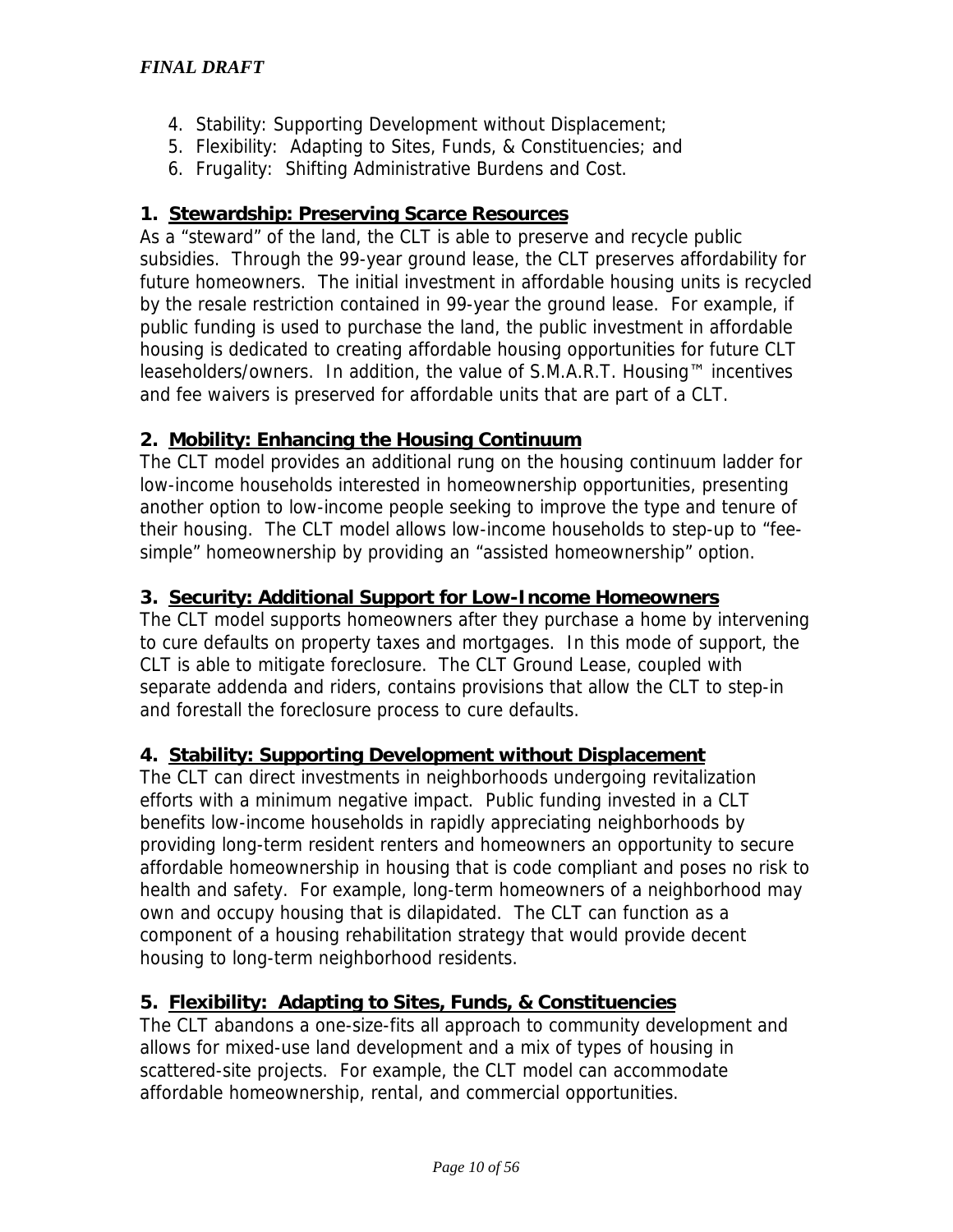Most importantly, the CLT is not confined to serve only neighborhoods that are currently undergoing revitalization or neighborhoods that are considered "blighted." Rather, the CLT model presents a unique opportunity to provide affordable housing "West of I-35," in neighborhoods that do not traditionally present affordable housing opportunities for low income households. For example, city surplus land located in West Austin that is rendered unaffordable due to the land value and resulting taxes can be made affordable to low-income households by the CLT model. With land values for single-family, residential lots frequently valued at \$100,000 or more, removing the value of the land (or reducing the value of the land according to its ground lease value) would allow a low-income household to afford housing in West Austin.

#### **6. Frugality: Shifting Administrative Burdens and Cost**

The City of Austin is able to delegate responsibility for monitoring publicly-funded projects, using the CLT model. Over time and with an increasing volume of affordable housing units, the CLT can become financially independent. The CLT generates income from two primary sources: 1). The ground lease fee paid by the lessee; and 2). The potential income generated when a CLT home is resold. The amount of the ground lease fee should contemplate the administrative and operating costs of the CLT. The potential income generated when a CLT home is resold can be the result of a mark-up in sales price when the CLT purchases the home from a departing homeowner/lessee, or the income can result from a fee charged by the CLT for assigning its right to purchase when the home is resold directly to another homeowner/lessee.

Using the CLT Model, the City of Austin could delegate the responsibility for enforcing publicly-mandated controls, such as enforcing resale restrictions and enforcing "evictions" when homeowners/lessees fail to comply with the ground lease requirements. As a separate, non-profit entity, the CLT would be responsible for handling issues related to lessee communications and lessee relations including the process of foreclosure/eviction in the event of default under the mortgage or provisions in the ground lease. While the City of Austin protects its public investment, it does not necessarily have to be the entity responsible for enforcing the restrictions that insure the public investment.

## **D. DISADVANTAGES OF A COMMUNITY LAND TRUST**

The CLT model has several disadvantages that are detailed below.

1. **Cultural Perception:** Most notably, the CLT model has not been tested in Texas: Austin would be the first municipality in Texas to adopt a community land trust. The market demand for a CLT home in Austin, or in Texas, is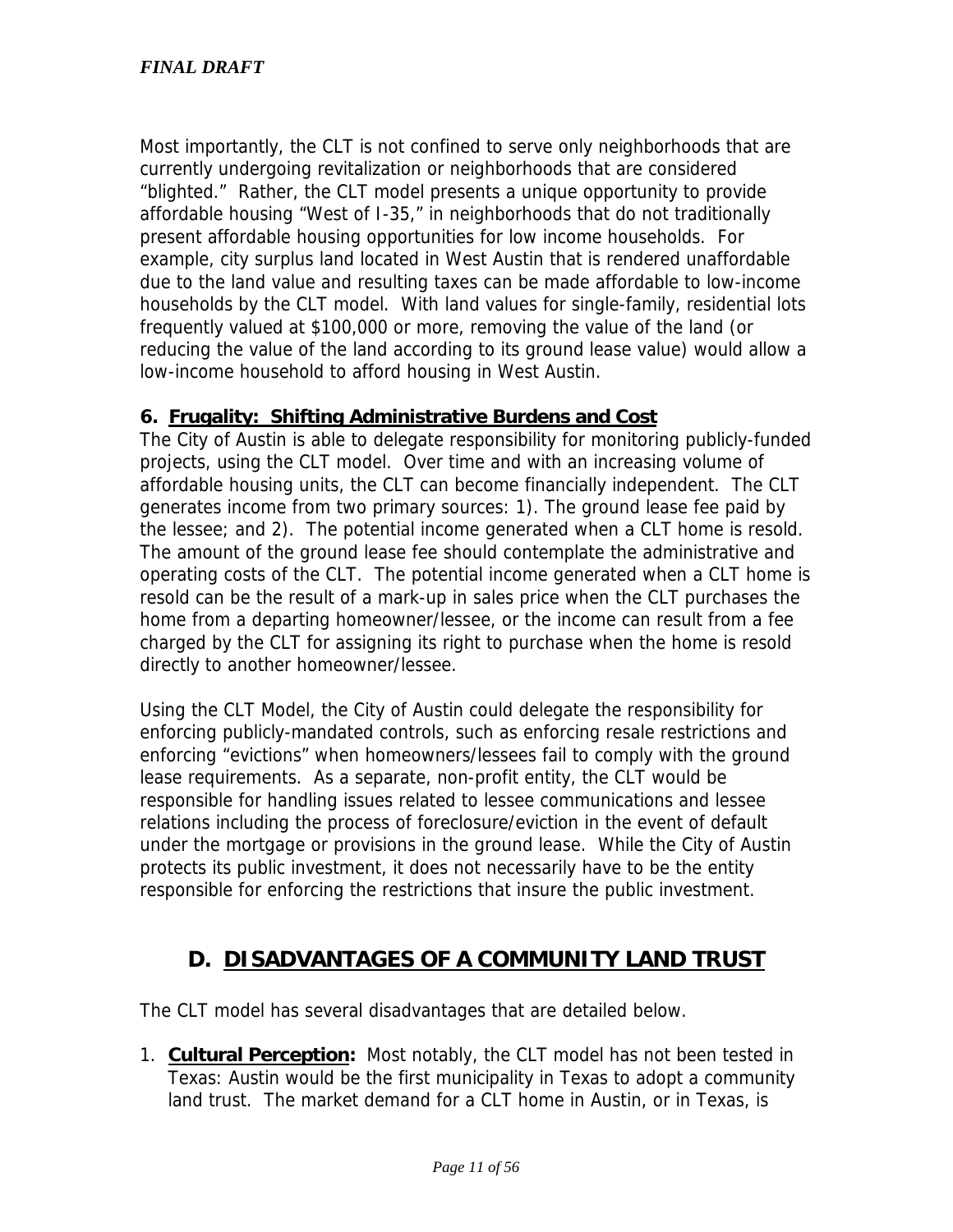#### *FINAL DRAFT*

uncharted territory. Cultural values could render a CLT home "undesirable" because the homeowner does not own the land. The CLT Model often suffers from a negative perception as a land ownership regime.

- 2. **Limitation on Wealth Creation:** A corollary to the first disadvantage is the limit on equity participation and wealth creation. In deciding whether or not to support the CLT model, the City of Austin must determine whether the public goal is: 1). To create permanent affordable housing opportunities; or 2). To perpetuate a system where a few low-income households can benefit from market appreciation of their homes in order to build and create wealth. (The CLT Model does provide a fair return on the homebuyer's equity investment; however, the homebuyer's participation in the full market rate appreciation of the home is limited.)
- 3. **Perceived "Competition" with Non-Profit Housing Providers:** A CLT will change the manner in which non-profit housing providers participate in publicly funded housing activities, and, as such, the CLT competes with the scarce public resources that are available to other non-profit housing providers. For example, AHFC provides forgivable loans to Habitat for Humanity to purchase land to develop homeownership opportunities for households at or below 50% MFI. AHFC also provides deferred payment, homebuyer assistance loans to homebuyers who purchase CHDO-developed housing. If a CLT is adopted, AHFC must re-evaluate these types of loan products to non-profit housing developers, because the assumption is that the CLT offers a model for permanent affordable housing development.
- 4. **Market Competition:** Several volume builders, such as CENTEX and KB Homes offer housing that is priced affordably for low- to moderate-income home buyers. It is important to understand the impact of market-rate, unrestricted homes: These homes may be affordable to the initial homebuyer, but these homes will not be guaranteed affordable to the next homebuyer. A CLT is successful by offering a competitive product in a competitive, desirable location for a price that is more affordable than similar market-rate products, and the CLT model guarantees affordability for the next homeowner. Austin can provide such opportunities, especially in emerging communities like the Robert Mueller Municipal Airport (RMMA) Redevelopment Project.
- 5. **CLT Model to Avoid Property Taxes:** The concern of higher-income neighborhoods forming nonprofit CLTs to avail themselves of property tax exemptions provided to a CLT is unfounded. Property tax exemption for nonprofits requires that the housing serve low-income households. Further, public funding for a CLT must be conditioned on serving low-income households.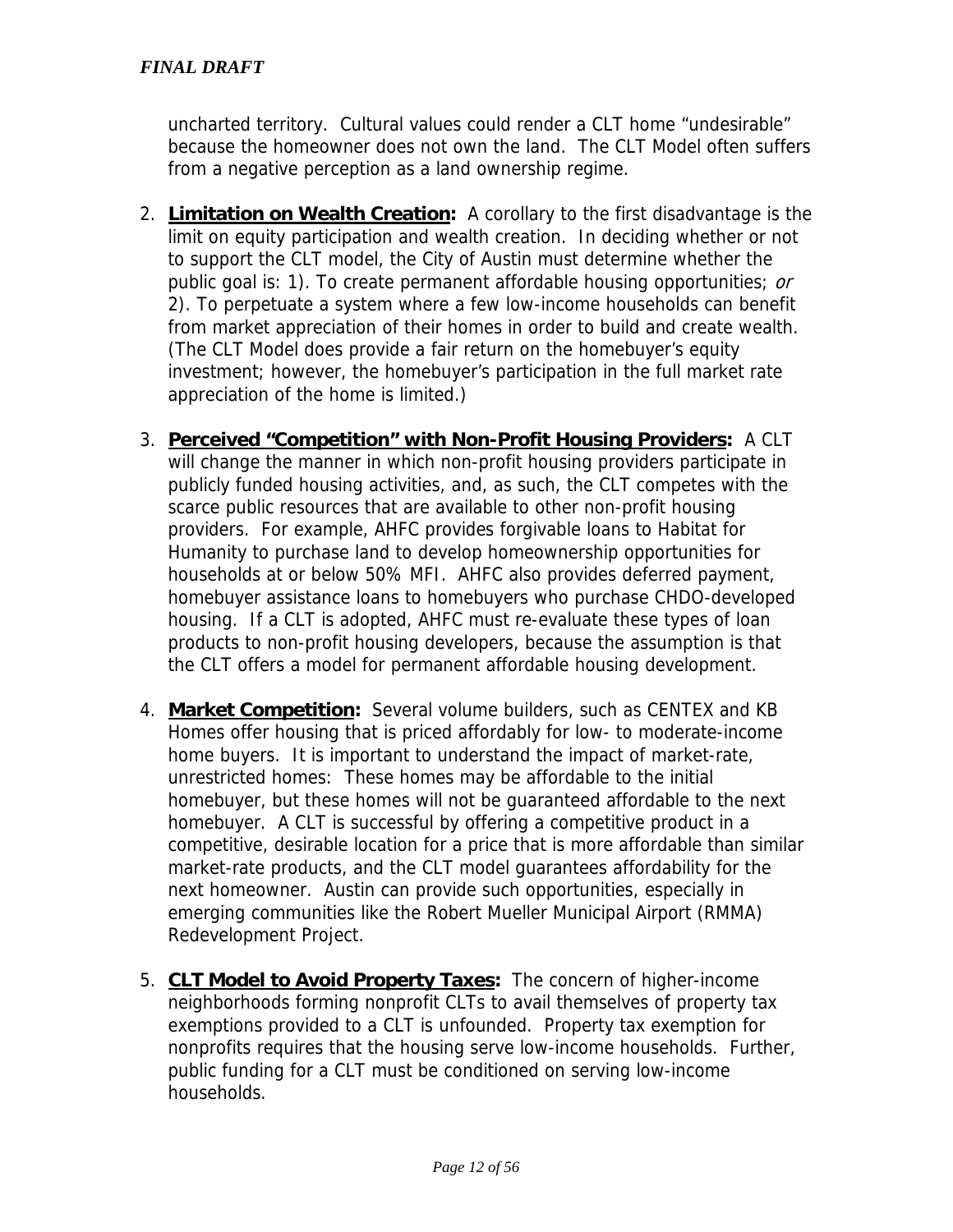## **E. VARIOUS FORMS OF COMMUNITY LAND TRUSTS FOR AFFORDABLE HOUSING IN THE UNITED STATES**

There are a variety of forms of Community Land Trusts operating in the United States:  $10$ 

- 1. **Grassroots Sponsorship:** Characterized by the grassroots activism of housing advocates, neighborhood residents, faith-based organizations, and/or community organizations. This was the basis of early CLT efforts.
- 2. **Employer Sponsorship:** Driven by employers who traditionally have employed low to moderate income employees in areas with high-priced housing. These employers have an interest is providing affordable housing to their employees.
- 3. **Government Sponsorship:** Garners initial support from municipal governments and has traditionally relied upon local nonprofits to implement and provide leadership for the CLT. However, a government sponsored CLT may present unique benefits for the City of Austin.
- 4. **Nonprofit Sponsorship:** Emanates from an existing non-profit organization. Four different forms of non-profit sponsorship exists:
	- a. Conversion of an existing non-profit to transform itself into a "classic" CLT;
	- b. Spin-off of an existing non-profit, as the CLT becomes more autonomous and self-sufficient;
	- c. Affiliate of an existing non-profit, where the existing non-profit retains control over the governance of the CLT; or
	- d. Program of an existing non-profit, where the CLT does not exist as a separate corporation governed by its own board.

Appendix "A" describes various examples, advantages, and disadvantages of the three most popular CLT forms currently in operation in the Unites States: 1). Employer Sponsorship, 2). Government Sponsorship, and 3). Nonprofit Sponsorship.

### **F. TRADITIONAL CLT CORPORATE STRUCTURE & GOVERNANCE OPTIONS**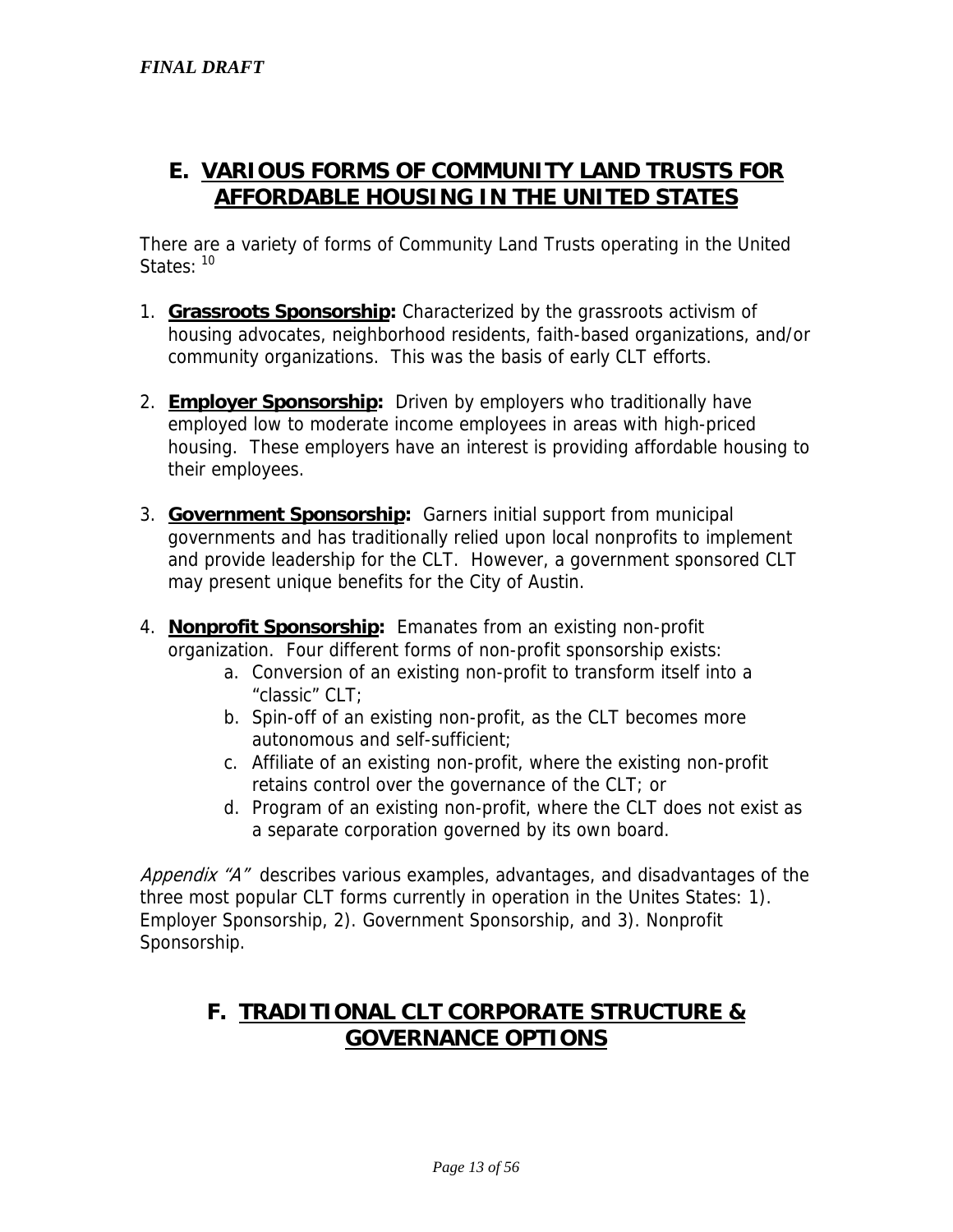#### *FINAL DRAFT*

There are two primary issues concerning the corporate structure of a CLT: 1). Whether or not the CLT entity is governed by the "classic" CLT tripartite board; and 2). Whether or not the CLT entity is a membership organization.

#### **1. Tripartite Governance11**

The board of directors of the "classic" CLT is composed of three parts, each containing an equal number of seats. One third of the board represents the interests of people who lease land from the CLT ("leaseholder representatives"). One third represents the interest of residents from the surrounding "community" who do not lease land from the CLT ("general representatives"). One third is made up of public officials, local funders, nonprofit housing or social service providers, and other individuals presumed to speak for the public interest ("public representatives"). Control of the CLT's board is diffused and balanced to ensure that all interests are heard but that no interest is predominant.

 make-up and mix can vary widely from one CLT to another. For example, every Although every CLT board has a diversity and balance of interests, the exact CLT has public representatives, but some CLTs fill these seats exclusively with representatives of state or local government, while others include representatives of local churches, foundations, banks, social service agencies, tenant's rights organizations, or community development corporations with this "public" category. Many start-up CLTs, moreover, have interim boards that may be composed (and appointed) quite differently than the broadly representative, membership-elected, tripartite board that will ultimately govern the CLT.

#### **2. Membership12**

The "classic" CLT structure allows anyone who resides within the CLT's geographic boundary or who resides on CLT land to become a voting member of the CLT organization. In the "classic" CLT structure, the members elect twothirds of the CLT Board. Most CLTs in the country are open-membership organizations. The distinction of membership organizations is that the membership comes together annually to elect the board of directors, in accordance with the bylaws. In this manner, the community is truly vested in the CLT – setting policies and directions and selecting the governing board to carry out these priorities. The benefit of this community "buy-in" is a broad base of support (political and financial) to support the CLT. Building a membership base involves significant effort. Another benefit of membership is the potential revenue created by membership dues. While "free" membership is generally a benefit of being a leaseholder, the broader community members pay annual membership dues.

By comparison, a "self-sustaining" board of directors fills vacant board seats by a vote of the existing, seated board. Recently, a number of CLTs have attempted to achieve community "buy-in" through means other than a membership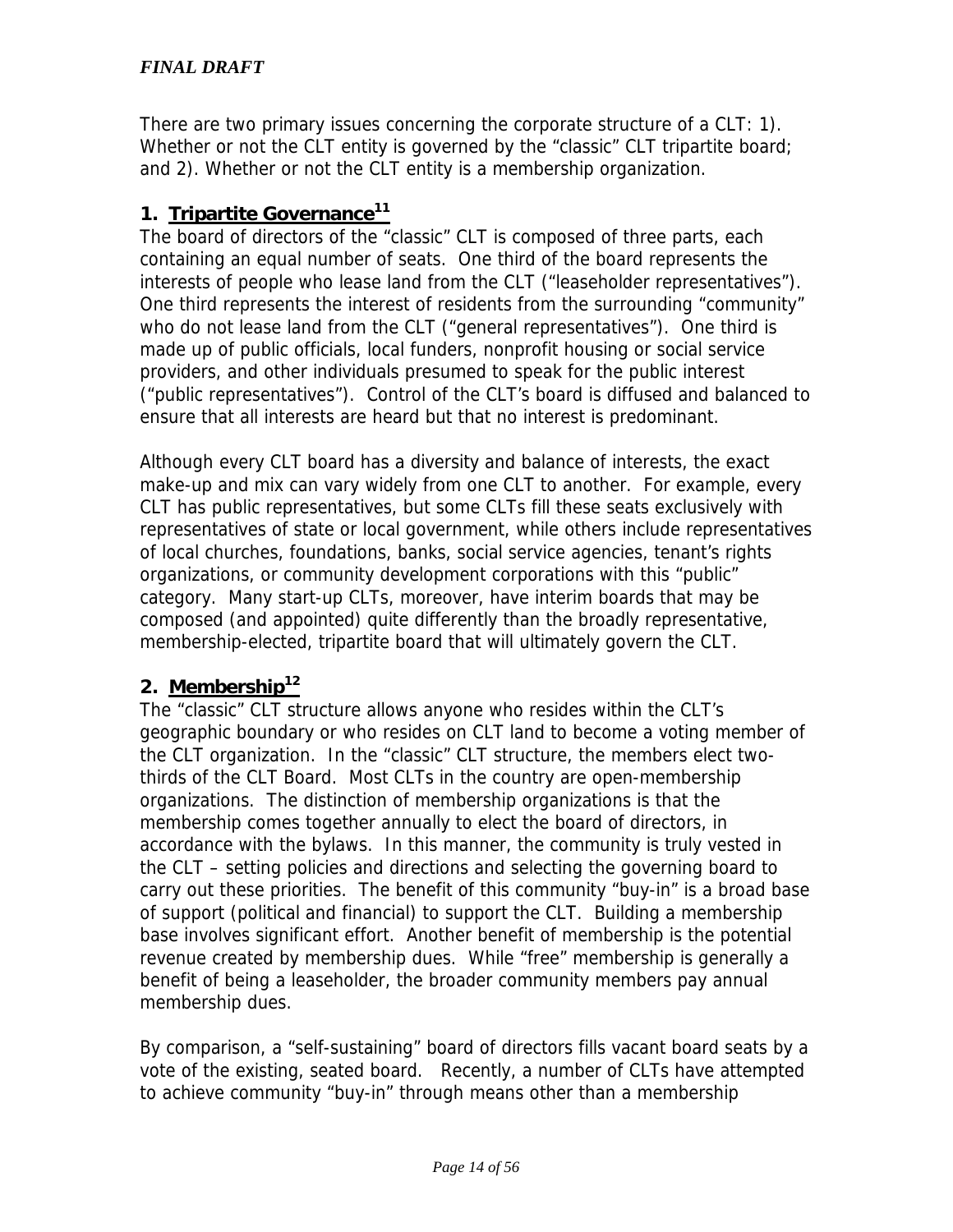organization. "The jury, frankly, is still out on how these non-member organizations will fare over the long run."<sup>13</sup>

### **G. CLT PROPERTY TAX ISSUES & OPTIONS**

The affordability of CLT housing is directly impacted by the property taxes that the CLT leaseholders must pay. **Traditionally, CLT leaseholders have paid all the property taxes on real property and improvements, regardless of the fact that the CLT holds title to the land.** Since the typical CLT ground lease has a 99-year lease term, the underlying rational is that the CLT leaseholder has exclusive use of the property for this extended period. Any tax bills received by the CLT are passed along to the lessees for payment.

#### **A. CLT Property Tax Issues.**

Since the leaseholder is responsible for payment of the property taxes, if the CLT property is taxed at its full market value, the CLT home becomes unaffordable over time, regardless of the long-term restrictions on sales price. The following are key questions for the local property tax assessor: $14$ 

- 1. What is the value of the land that is owned by the CLT when it is entered on the tax rolls? Considering that this land is encumbered with a 99-year lease, this land will generate only modest fees for the owner during the term of the lease, and this land will be immediately leased again to another low-income household whenever it reverts to the CLT.
- 2. What is the value of the housing/improvements located on the CLT land when entered on the tax rolls? Considering that these structures are encumbered with a perpetual restriction on the equity the owners may earn when the structures are resold, the value of the improvements are restricted.
- 3. How are these values adjusted over time, i.e., what is the rate of increase in the assessed value – considering that the land is never resold and the buildings are resold at a formula-driven price that is almost sure to be far below the market value?

See *Appendix "B"* describing the myriad of ways that CLTs have dealt with the property tax issue.

#### **B. CLT Property Tax Options in Austin, Texas.**

Because the tax burden can render housing unaffordable, the CLT model creates an opportunity to lessen the tax burden and increase affordability to target lower income households. There are two areas where property tax is integral in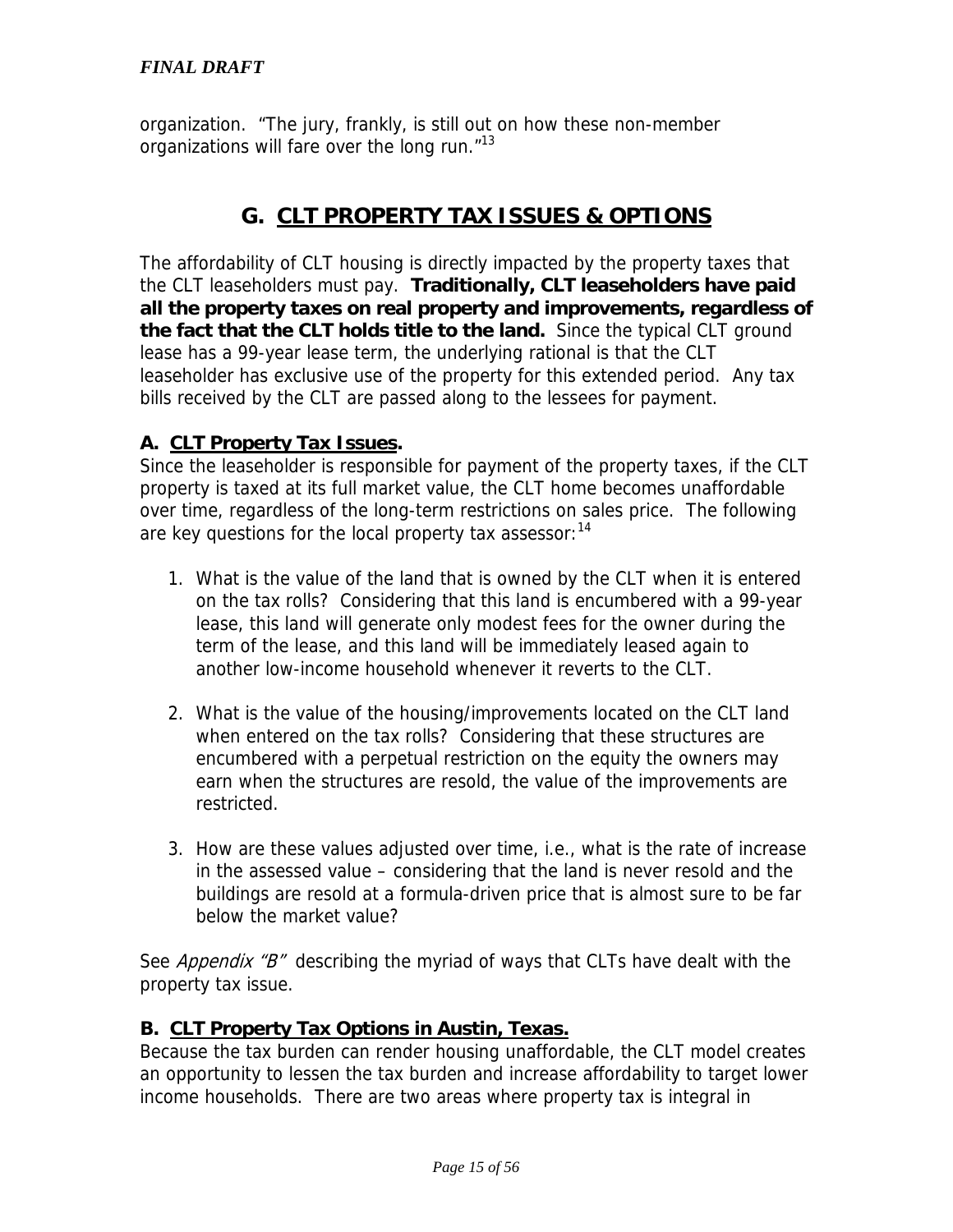creating affordability: 1). tax on the value of the land, and 2). tax on the value of the improvements.

The impact of property taxation is different in Austin than in other areas that have created CLTs. Most CLTs in the United States require the homeowner to pay all of the taxes, while some CLTs have absorbed the tax for the value of the land. Also, the overwhelming majority of states that have created CLTs impose an income tax on their residents; therefore, the property tax burden has not been as great.<sup>15</sup> Because Texas does not have a personal state income tax, the property tax burden is substantial. The CLT Model presents a unique opportunity to bifurcate the property taxes, in order to decrease the tax burden to provide affordability for the homeowner.

#### **1. Options for Property Taxation on the CLT Land Value.**

If the CLT entity is responsible for paying taxes on the land, the amount of taxes due must be accounted for in the operating budget of the CLT entity. If the homeowner is responsible for paying taxes on the land, the amount of taxes due must be included in the monthly housing payment of the homeowner (PITI). Outlined below are three options for property taxation on the CLT land value and an example of the property tax due on a lot valued at \$40,000 is included for comparison.

#### **a. AHFC Owns the Land.**

Austin Housing Finance Corporation (AHFC) is accorded full property tax exemption under Texas Law.<sup>16</sup> If AHFC served as landowner to the CLT, the value of the land would remain 100% tax exempt. If the CLT entity is a separate non-profit corporation, the AHFC could enter into an agreement with the CLT to manage the property. For example, there are no taxes due on a \$40,000 lot, if AHFC retains ownership with a full tax exemption.

#### **b. Non-Profit Organization Owns the Land.**

new tax code.) Effective January 1, 2004, the law for property tax exemption for affordable housing owned by non-profit organizations changed significantly. The new law allows a fifty-percent (50%) ad valorem tax exemption on the appraised value of the property, if certain eligibility requirements are satisfied.<sup>17</sup> (Prior to this date, the "CHDO Exemption" allowed 100% property tax exemption for non-profit housing developers that were certified as CHDOs. All properties exempt as of December 31, 2003, are grandfathered under the

The new law requires that both the non-profit organization and the property meet certain eligibility requirements. The ownership requirements stipulate that the property must be owned by a "qualified entity." One of the critical requirements is that the "qualified entity" was exempt from federal income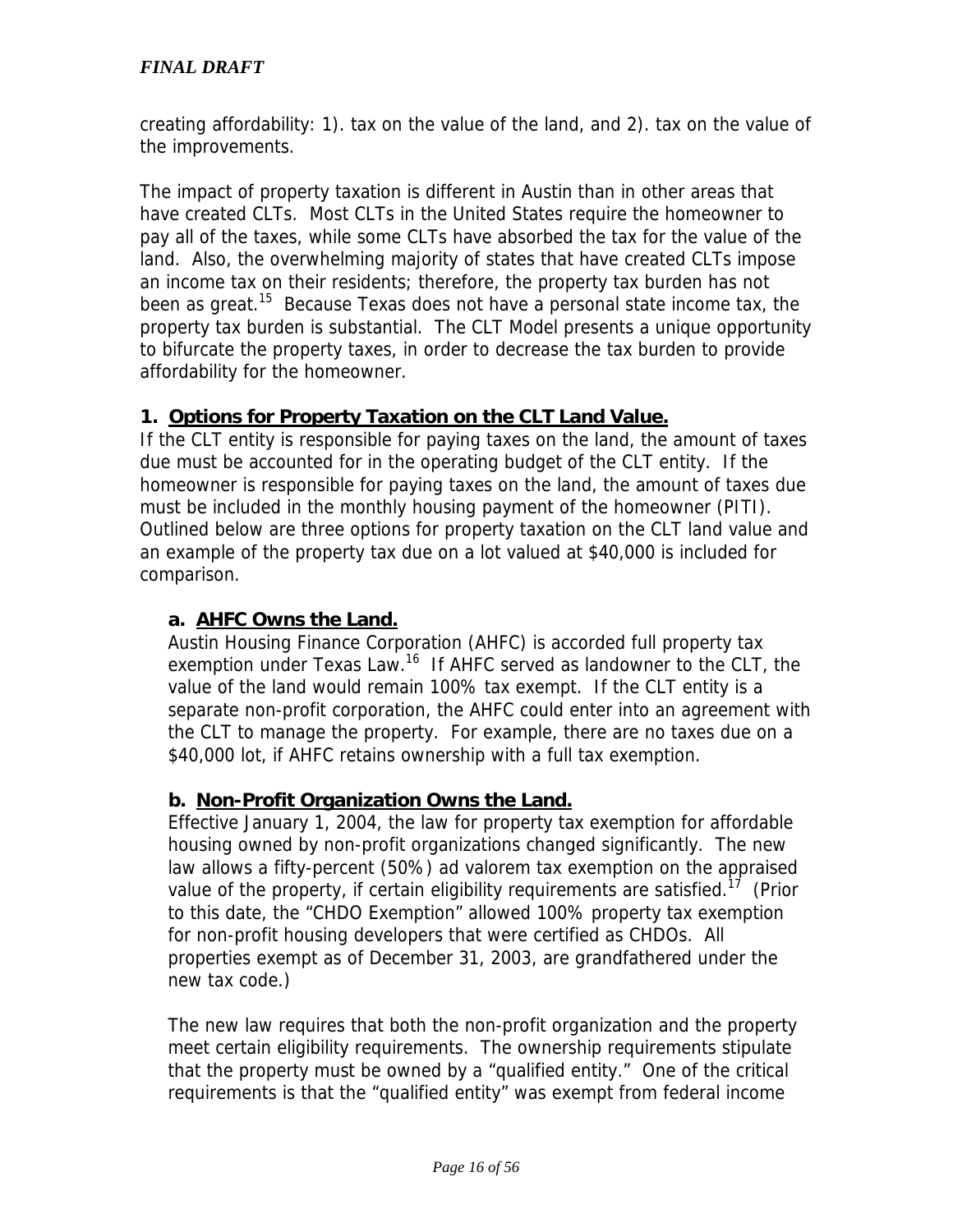taxation under IRC Section  $501(c)(3)$  for the past three years. As such, a new CLT non-profit organization **could not** qualify for the 50% tax exemption. In addition, because the new tax law does not address the bifurcated ownership of land and improvements, it is unclear how the 50% exemption would be applied to the CLT Model.

Presumably, the land owned by the CLT entity would be considered "rental property," because the CLT leases this land to low-income households. The 50% exemption for rental housing is available to qualified entities whose households meet the income qualifications for rental housing. Assuming that a non-profit entity qualifies as an eligible entity, and the property meets the requirements, the tax due to the CLT entity, for land valued at \$40,000, is approximately \$550. However, if the land is considered rental property, the value of the property would be based on an income-model appraisal. See discussion below on Income Method Appraisal.

#### **c. CLT under the Homestead Preservation Act (HB 525).**

The Homestead Preservation Act ("Act") applies only to land trusts that operate within the boundaries of the district. (See *Appendix "C"* detailing the requirements of the Homestead Preservation Act.) The Act contains two provisions related to property tax exemption for community land trusts within the district:

- 1. The Act allows for the trust's real property to be exempt (except for school taxes), if the trust is created pursuant to the Act; and
- 2. The Act allows for the exemption of municipal and county taxation, if approved by the governing bodies, of the real property of any land trust operating under other law.

Assuming exemption of all taxes, other than school district taxes, the property tax due on land valued at \$40,000, is approximately \$676.

#### **d. Income Method of Appraisal.**

Another option for establishing the appraised value of the land is to adopt the income method of appraisal, considering the "rent restrictions" and the same capitalization rate used for other properties with similar rent restrictions. Arguably, the land owned by the CLT is rental property and generates rental income resulting from the ground lease between the CLT and the homeowner. The land would need to have a restrictive covenant establishing the limitations of the ground lease fee, i.e., "rent restrictions." Because the ground lease fee is a nominal amount,  $e.g.,$  \$50 per month, the annual rental income from a CLT lot would be \$600. Property taxes due would be based on the rental income – not the value of the land.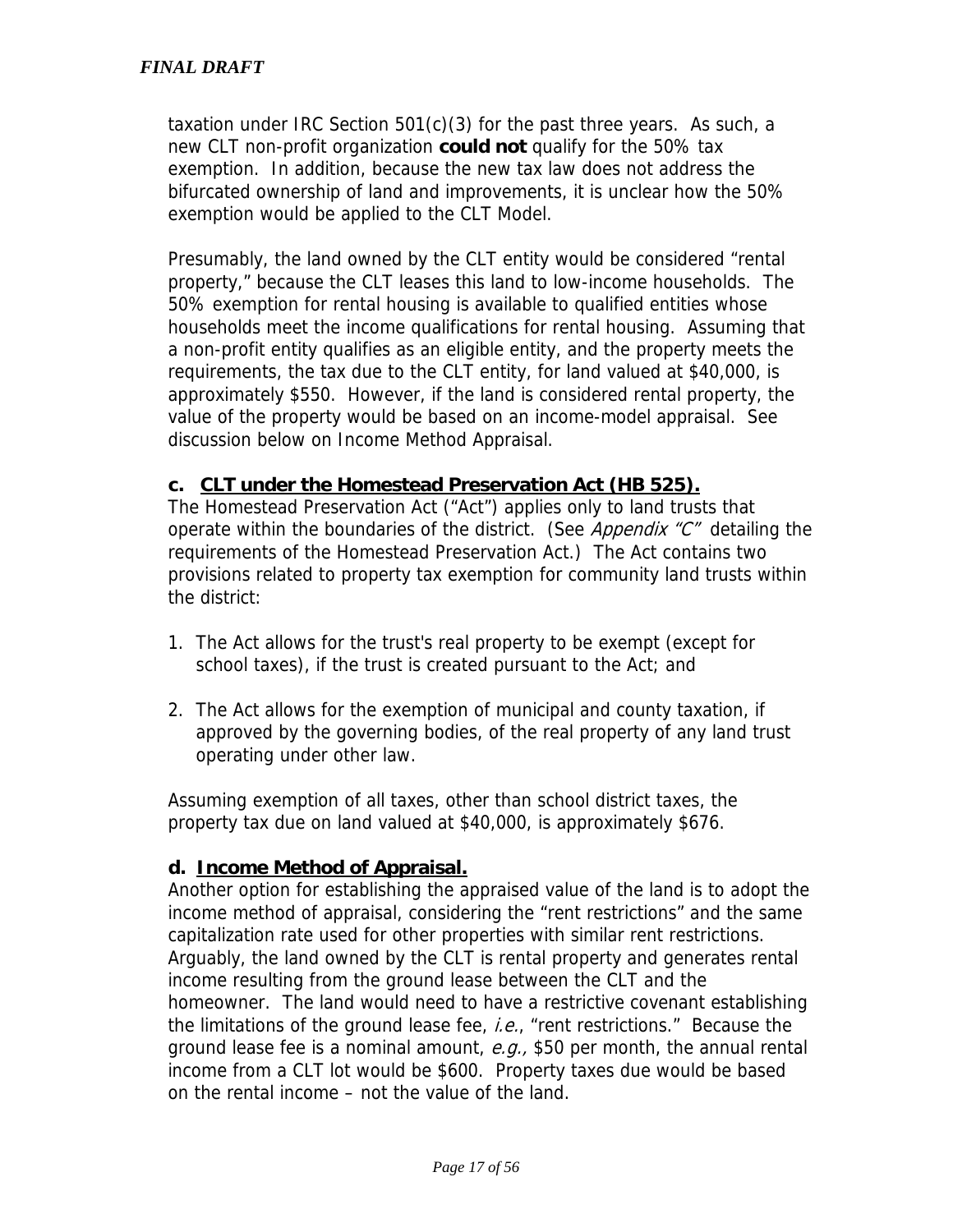#### **2. Options for Property Taxation on the CLT Improvement Value.**

The CLT homeowner should be responsible for paying the property taxes on the improvements that he/she owns. Property taxes are an integral part of the responsibility of homeownership. However, the method of valuation of the improvements and the adjustment to the value over time must contemplate the value of the improvements (without the land) and the resale price restrictions.

#### **a. Improvements Taxed at Market Value - Market Rate Adjustment.**

Improvements can be taxed at the market value, established by the initial sales price of the home, *i.e.*, improvements only. In theory, improvements should depreciate over time, unless renovation occurs (increase in square footage, etc). However, improvements may increase based on the tax appraiser's assessment.

#### **b. Improvements Taxed at Market Value - Resale Restricted Adjustment.**

Improvements can be taxed at the market value, established by the initial sales price, and any adjustment in value is based on the resale restrictions, *i.e.*, the adjusted value over time should not be greater than the restricted resale price.

## **H. CLT GROUND LEASE**

The ground lease is critical to the success of the CLT. The CLT ground lease serves two primary functions: 1). It is the legal document, executed at closing, that conveys an exclusive possessory interest to the leased land and the improvements located thereon; and 2). It is the document that defines the relationship between the CLT and the Lessee – particularly defining restrictions on the lessee's use, occupancy, and resale of the property over the term of the lease.

Formulating a ground lease forces a CLT to carefully consider exactly what it is trying to accomplish  $(e,q)$ , provide long-term affordability, mitigate resident displacement, promote equity development, encourage mixed-income neighborhoods, provide workforce housing, etc. Five guiding principals, or competing interests, exist to help frame the goals of the CLT that are embodied in the ground lease:

- 1. Individual Rights vs. Community Interests
- 2. Fair Market Return to Owner vs. Preservation of Future Affordability
- 3. Promote Upward Mobility vs. Encourage Neighborhood Stability
- 4. Hands-On vs. Hands-Off Management
- 5. Detailed, Thorough Ground Lease vs. Ease of Understanding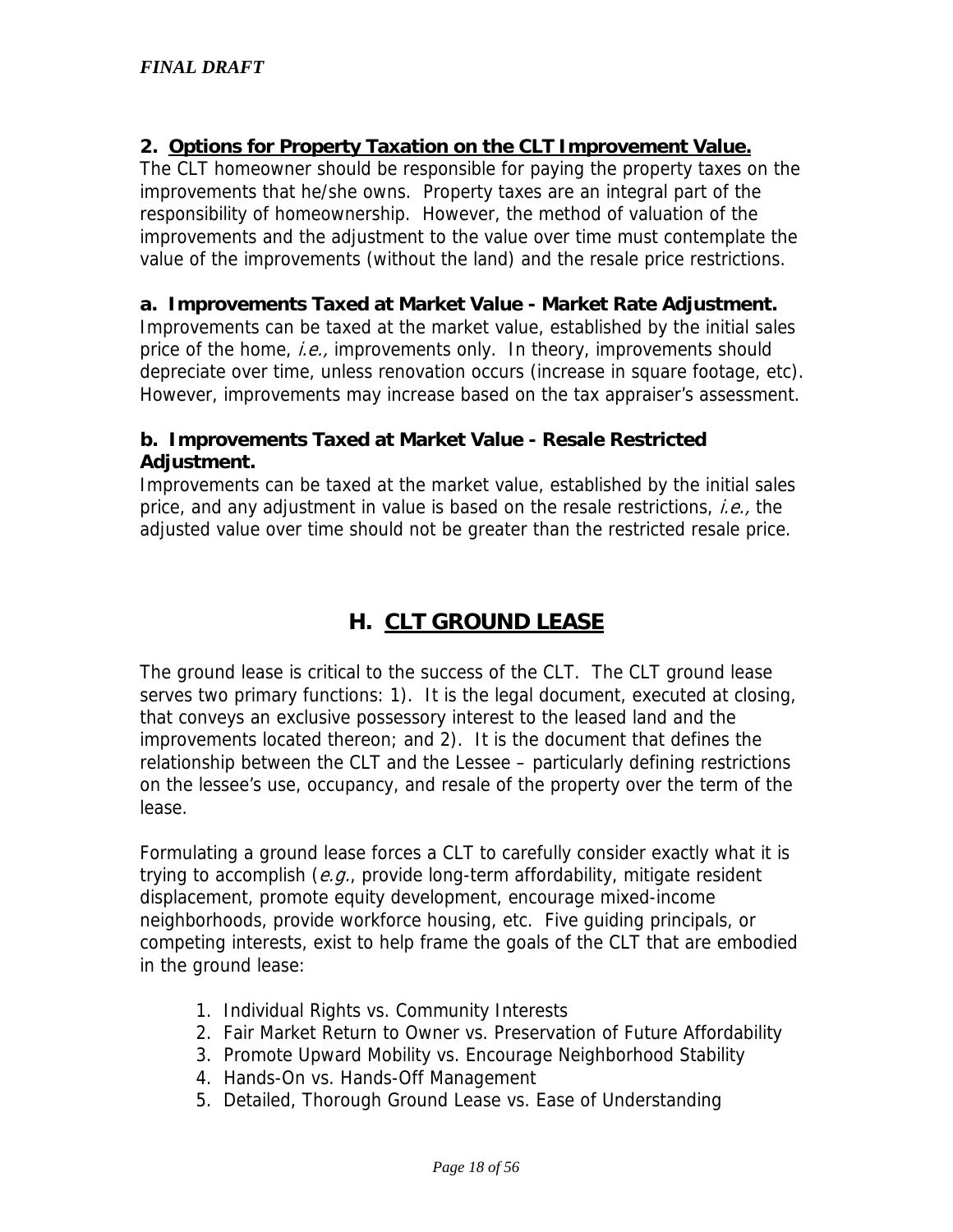Appendix "D" provides an outline of typical provisions found in a CLT ground lease. In addition, it outlines several resale methodologies often used in a CLT ground lease.

#### **I. CLT PROJECT DEVELOPMENT**

CLTs have produced affordable units by a number of different development models. The range of models is diverse and is based on the particular needs of the community. Appendix "E" describes various CLT Development Models that include the following:

- 1. CLT-Initiated Development;
- 2. Buyer-Initiated Development;
- 3. Owner-Initiated Transactions (for rehabilitation of homes);
- 4. Developer-Initiated Projects;
- 5. Partnership Projects;
- 6. Municipally-Initiated Projects; and
- 7. PHA-Divested Property.

## **J. CLT FUNDING**

#### **1. CLT PROJECT FUNDING**

Project development funding required by a Community Land Trust does not differ in size or kind from that required by any other nonprofit developer of affordable housing. Funds are needed to pay for:

- 1. Land acquisition;
- 2. Pre-development feasibility;
- 3. Site preparation;
- 4. Infrastructure development;
- 5. Construction of residential structures;
- 6. Rehabilitation of residential structures;
- 7. Downpayment assistance for first-time; and
- 8. Permanent financing for first-time homebuyers or various nonprofit (or for-profit) buyers of residential structures located on leased land.

Project funding has come from a host of sources, public and private. The most important aspect of CLT project funding is that the land is owned debt-free by the CLT. Appendix "F" sets forth the various funding issues and funding sources associated with CLT projects.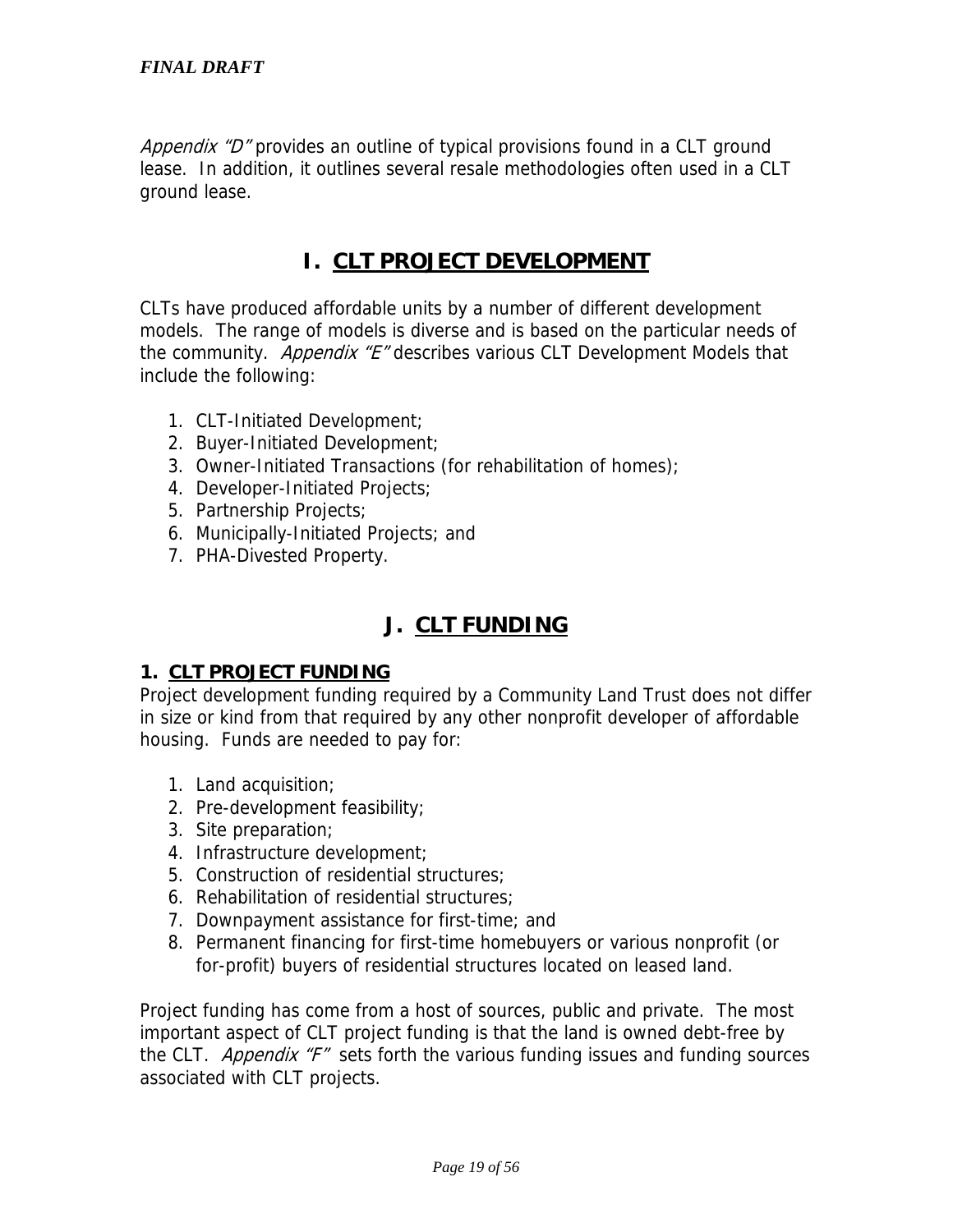#### *FINAL DRAFT*

#### **2. CLT OPERATIONAL FUNDING**

The operational funding needs of a CLT include the following:

- 1. Rent, utilities, office expenses;
- 2. Salaries, benefits, payroll expenses;
- 3. Marketing materials and expenses;
- 4. Homebuyer education materials, training resources;
- 5. Legal expenses;
- 6. Accounting and bookkeeping expenses; and
- 7. Training and professional development expenses.

On occasion, a CLT is able to share staff and office resources with municipal or other non-profit organizations. Because a CLT has a revenue stream from ground lease fees and sales transaction fees when a CLT home is resold, the CLT is able to become self-sufficient over time. However, an initial commitment for start-up costs is critical to the success of a CLT. For more information, see Appendix "G" outlining the various issues and sources of operational funding.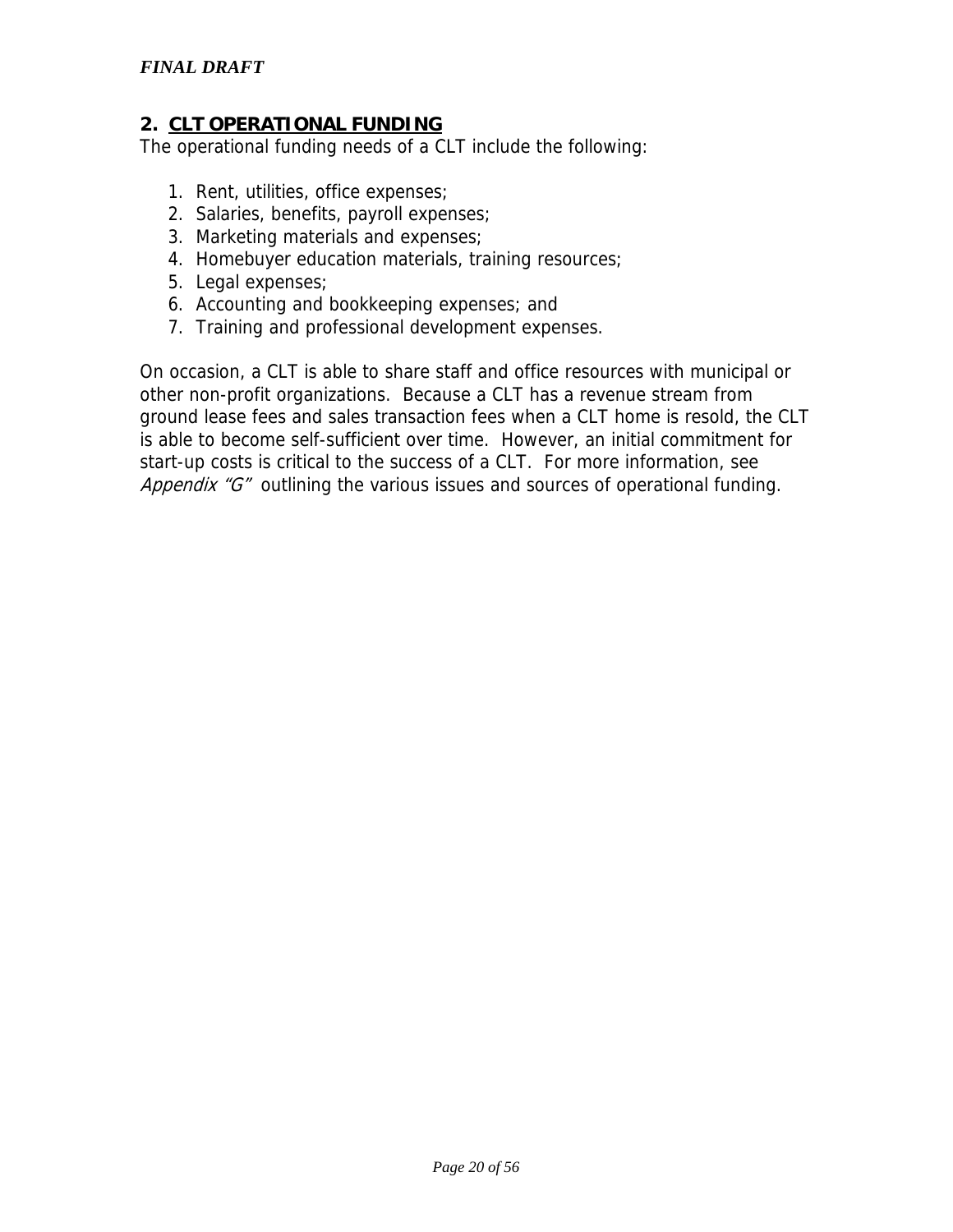## **II. FEASIBILITY OF THE CLT UNDER TEXAS LAW II. FEASIBILITY OF THE CLT UNDER TEXAS LAW**

trusts under Texas law: Three primary legal issues exist for determining the feasibility of community land

- 1. Ability under Texas law to grant separate ownership of land and improvements;
- 2. Ability under Texas law to execute and record separate deeds for land and improvements (i.e., to ensure that ownership of the improvements will be regarded as real property as opposed to *personal* property); and
- 3). Ability to issue two separate tax identification numbers one for land and another for improvements.

An analysis of these issues indicates that the Community Land Trust model is feasible under Texas law. In addition, the recent legislation passed by the 79<sup>th</sup> Texas Legislature included the Homestead Preservation Act ("Act"). See Appendix  $C^*$  for the applicability of land trusts under this Act.

#### **1. Separate Ownership**

allows for separate ownership of the improvements located on leased land.<sup>19</sup> The community land trust model presumes a leasehold interest in the underlying real estate and a fee interest in the improvements. Improvements and land are separate estates or interests under Texas property law, and Texas recognizes the separate ownership of the improvements located on leased land.<sup>18</sup> Texas law

#### **2. Separate Deeds to Convey Realty (Land and Improvements)**

In Texas, separate deeds can be used to convey both land and improvements. Whether or not the character of the improvements is considered a fixture that is considered as a permanent part of the land, or is considered personalty, is determined by the agreement of the parties.<sup>20</sup> Therefore, the improvements can be deeded separate from the improvements and can be considered realty, as opposed to personal property.

#### **3. Separate Taxes**

"Land and improvements are separate entities of real property under the tax code, subject to independent taxation. $n^{21}$  "If owned by different persons, improvements and land are to be listed separately on a taxing authority's tax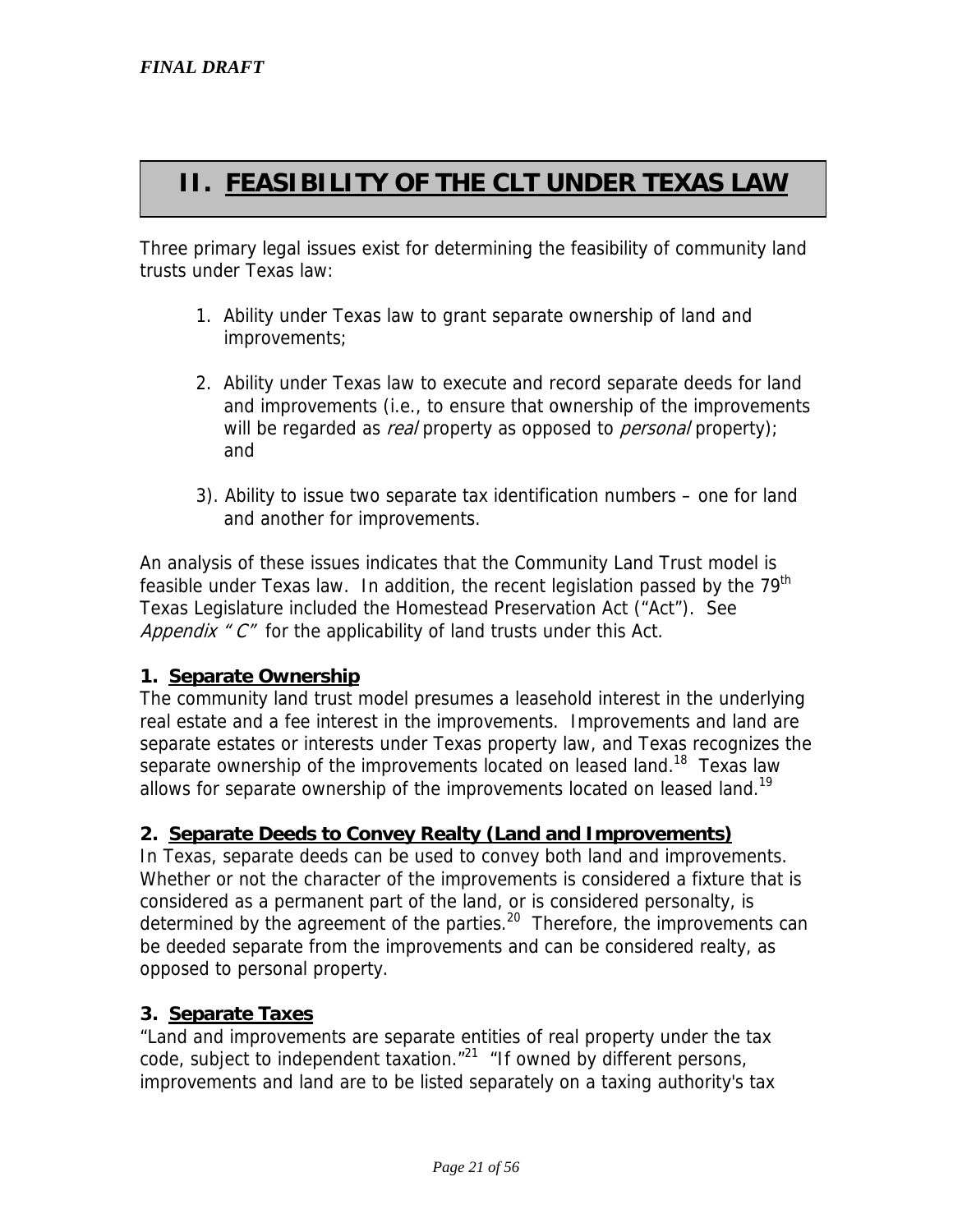#### *FINAL DRAFT*

the property tax code. $12^2$ rolls, in the names of the respective owners, except when otherwise provided by

The Travis County Central Appraisal District (TCAD) currently is able to issue two separate reference identification numbers for land and improvements. To distinguish ownership of improvements only, TCAD denotes "IMP ONLY" in the legal description of the property. TCAD is also able to bill the leaseholder/homeowner for the taxes due on the improvements and to bill the CLT separately for the taxes due on improvements.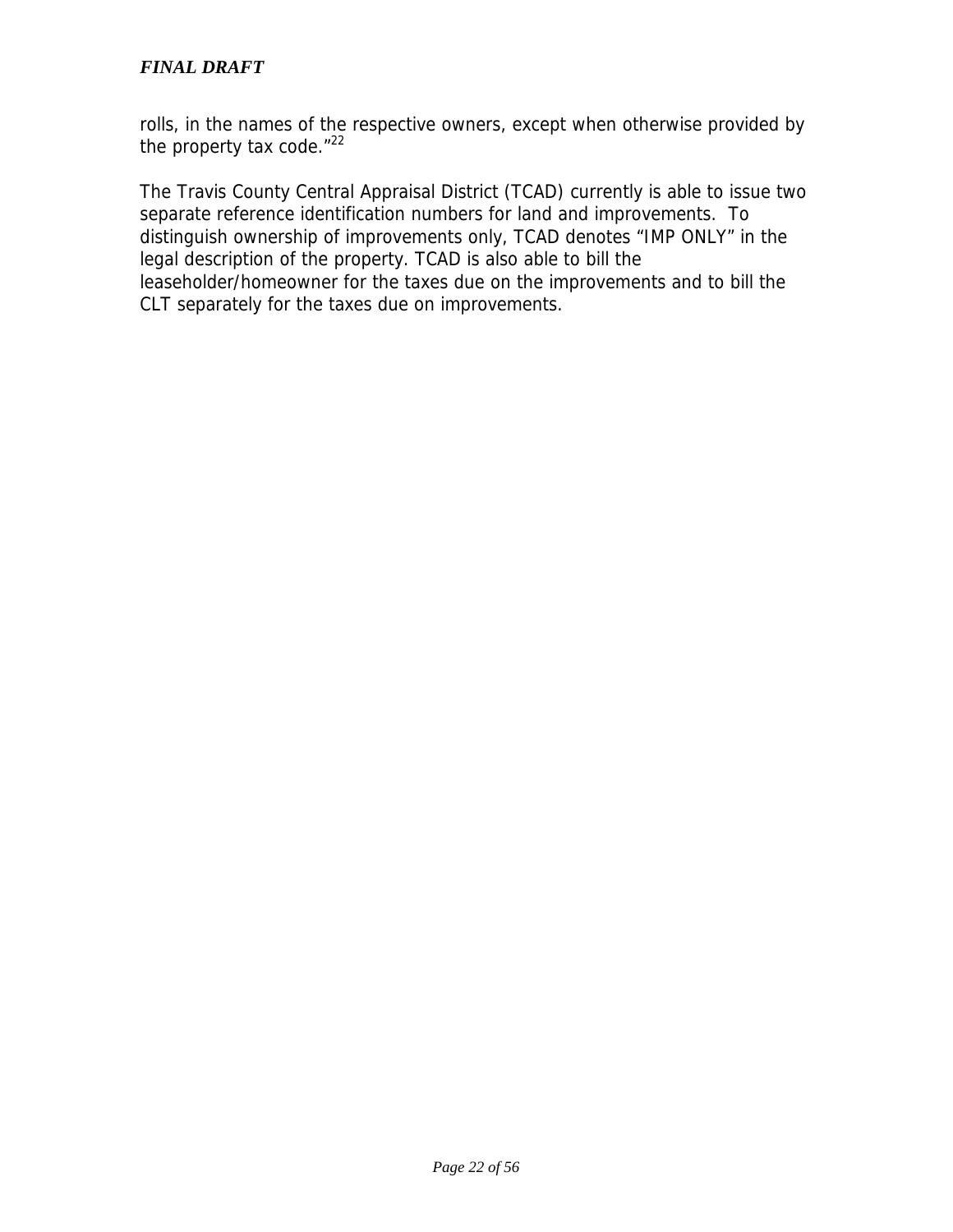## **III. FINANCIAL POLICIES OF THE CITY OF AUSTIN**

#### **1. Financial Policies of City of Austin – Citywide Financial Policies**

unreasonable or avoidable risks; and 4) Maximization of return on the portfolio.<sup>23</sup> Adoption of a Community Land Trust model would not conflict with the Financial Policies of the City of Austin contained in the Supporting Documents to the 2004- 2005 Budget. Specifically, an investment in land acquisition (property) for a CLT is in conformance with the four of the City's investment policy's primary objectives: 1). Preservation of capital and protection of principal; 2). Security of City funds and investments; and 3) Diversification of investments to avoid

Using City funds to invest in land to be used by a CLT is a permanent investment in affordable housing with minimal risk. The investment in land continues to appreciate and the benefits of this appreciation are allocated to preserving affordable housing stock in perpetuity. The investment risk is minimal and relates to issues of default by the lessee/homeowner and potential foreclosure on the leasehold mortgage.

The CLT ground lease documents include foreclosure prevention controls. Examples of foreclosure prevention include the two basic functions: 1). the monthly collection of ground rents (to maintain regular contact and "monitor" financial status of lessees); and 2). the right for the CLT to step in, in the event of default, and forestall the march towards foreclosure for 120 days (while assuring that monthly payments continue to be made to the bank), so that the CLT has time to work with the borrower to remedy the default.

Data from the Institute for Community Economics CLT survey conducted in 2001 indicated that, of the 2431 home sales represented, a total of 35 (1.4%) were reported to have experienced a default situation. Of those, twenty-two (22) defaults were cured. Thirteen (13), or 0.5%, went to foreclosure or deed in lieu of foreclosure. However, of these foreclosures or taking of the deed in lieu, only one (0.04%) resulted in loss of resale restrictions. For the remaining 12 that went to foreclosure, the CLT was able to arrange for a new buyer whose new mortgage was sufficient to cover the balance of the outstanding loan and the mortgagee's costs of foreclosure, before the mortgagee took the property to a sheriff's sale on the courthouse steps. Therefore, the data indicates that the risk is minimal.

In addition, use of federal grant funding is compatible with CLT acquisition and development, as well as the potential ability to use federal funds for operating costs of the CLT. This conforms with the City of Austin Financial Policy that "[a]ll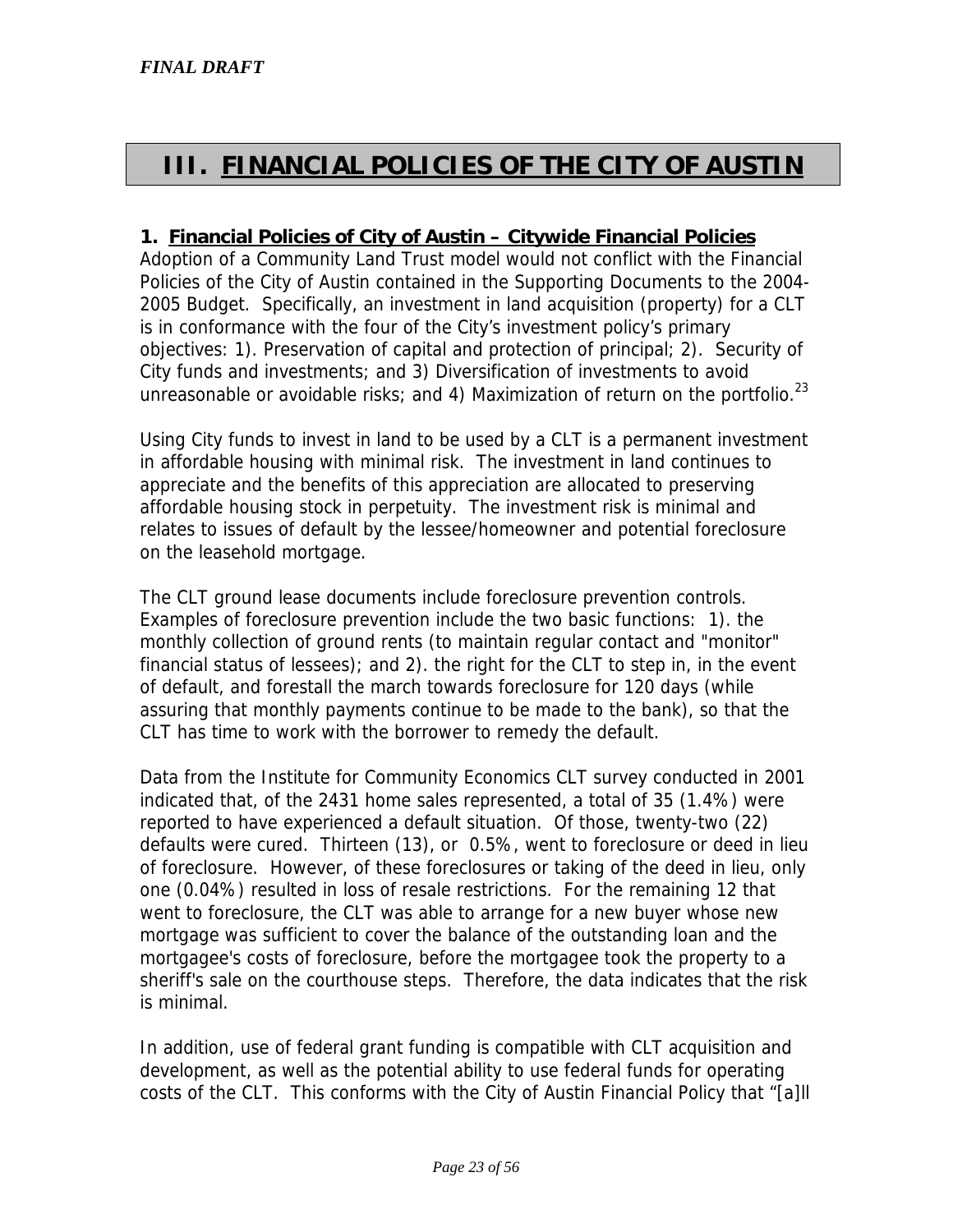#### *FINAL DRAFT*

grants and other federal and state funds shall be managed to comply with the laws, regulations, and guidance of the grantor. $1^{24}$ 

Further, if a CLT is adopted by the City of Austin, public investment will be required to demonstrate "adequate financial controls" as contained in "the City's standard contract terms so as to provide assurance of minimum risk and access to review compliance. $125$  The City is subject to potential risks, if the City retains ownership of CLT property. However, AHFC, as a separate, public nonprofit corporation, can provide insulation from potential claims against the City, if AHFC retains ownership of the land. Further, AHFC can insure against potential risks and liabilities associated with ownership of CLT property.

If a CLT is adopted by the City of Austin, any revenue generated from the ground lease fee emanating from property dedicated to the land trust and owned by the City of Austin (or AHFC) would not be included in the City's annual budget because these would be "funds controlled by another legal entity  $[i.e.,$  the community land trust]. $"^{26}$  An example of this fund type includes the Housing Assistance Fund. Any revenue generated by the community land trust, resulting from ground lease fees of land owned by the City of Austin (or AHFC) must "have a stated purpose and will be assigned to a responsible department that will ensure that accounts in the fund are used in accordance with the fund's stated purpose."<sup>27</sup>

#### **2. Financial Policies of City of Austin – General Obligation Debt Financial Policies**

Financial Policies may be also be applicable. $^{29}$ Because general obligation bonds could potentially be used to fund land acquisition and infrastructure development for CLT properties for the public purpose of providing affordable housing for low and moderate income families,<sup>28</sup> the General Obligation Debt Financial Policies contained in the City of Austin's

#### **3. Financial Policies of City of Austin – Property Tax Revenue**

Property tax revenue may be impacted by the operation of a  $CLT<sup>30</sup>$  See discussion above on property tax issues and options.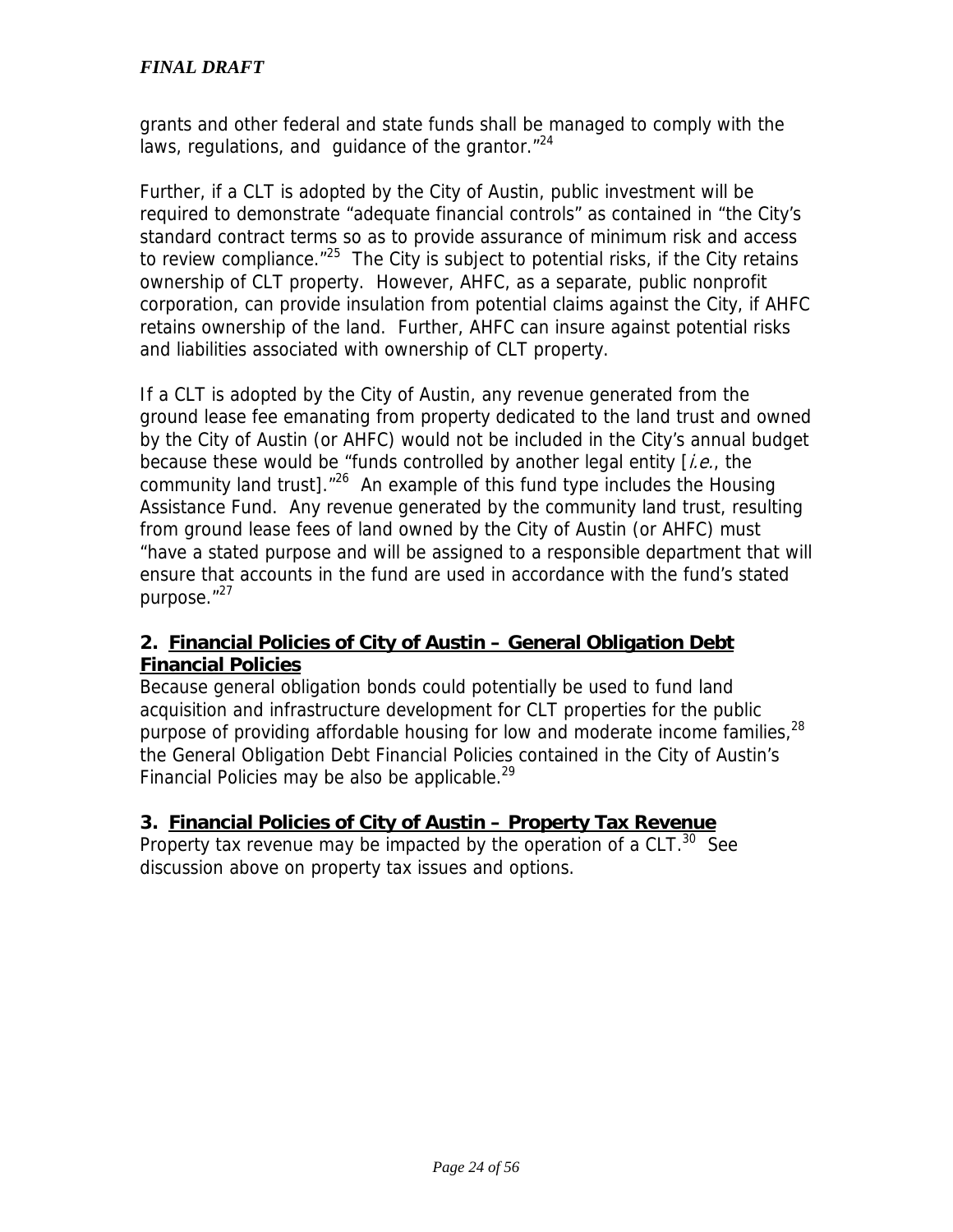## **IV. CONCLUSION**

The detailed description of the Community Land Trust, its benefits and disadvantages, and its various forms across the county suggest ten factors required to create a successful Community Land Trust in Austin:

- 11.Ability to unite the private sector, the public sector, and the low-income community to attract both public and private investment;
- 12.Financial resources to own land debt-free;
- 13.Guaranteed operational funding for the initial three year start-up period;
- 14.Focus on educating potential homeowners, lenders, and the community;
- 15.Strong commitment to and partnership with neighborhood-based nonprofits and community housing development organizations (CHDOs) to produce permanent, affordable housing opportunities;
- 16.Ability to be nimble and flexible in order to negotiate land acquisition in the private market;
- 17.Ability to produce units over the initial three-year start-up period, in order to become self-sufficient;
- 18.Ability to provide a fair return on the CLT homeowner's investment, in order to provide incentives to participate in the program;
- 19.Ability to adopt a comprehensive property tax strategy to reduce the tax burden and prevent market rate appreciation that would occur if the land and improvements were owned in fee simple; and
- 20.Ability to offer housing of competitive quality and location that is more affordable than what is available in the private market.

The Community Land Trust Model provides an opportunity for the City of Austin to preserve its investment in housing by developing permanently affordable homeownership opportunities for low-income households. The Community Land Trust structure allows the public investment in affordable housing to be recycled. By design, the CLT is committed to preserving the affordability of housing and other structures – one owner after another, one generation after another, in perpetuity.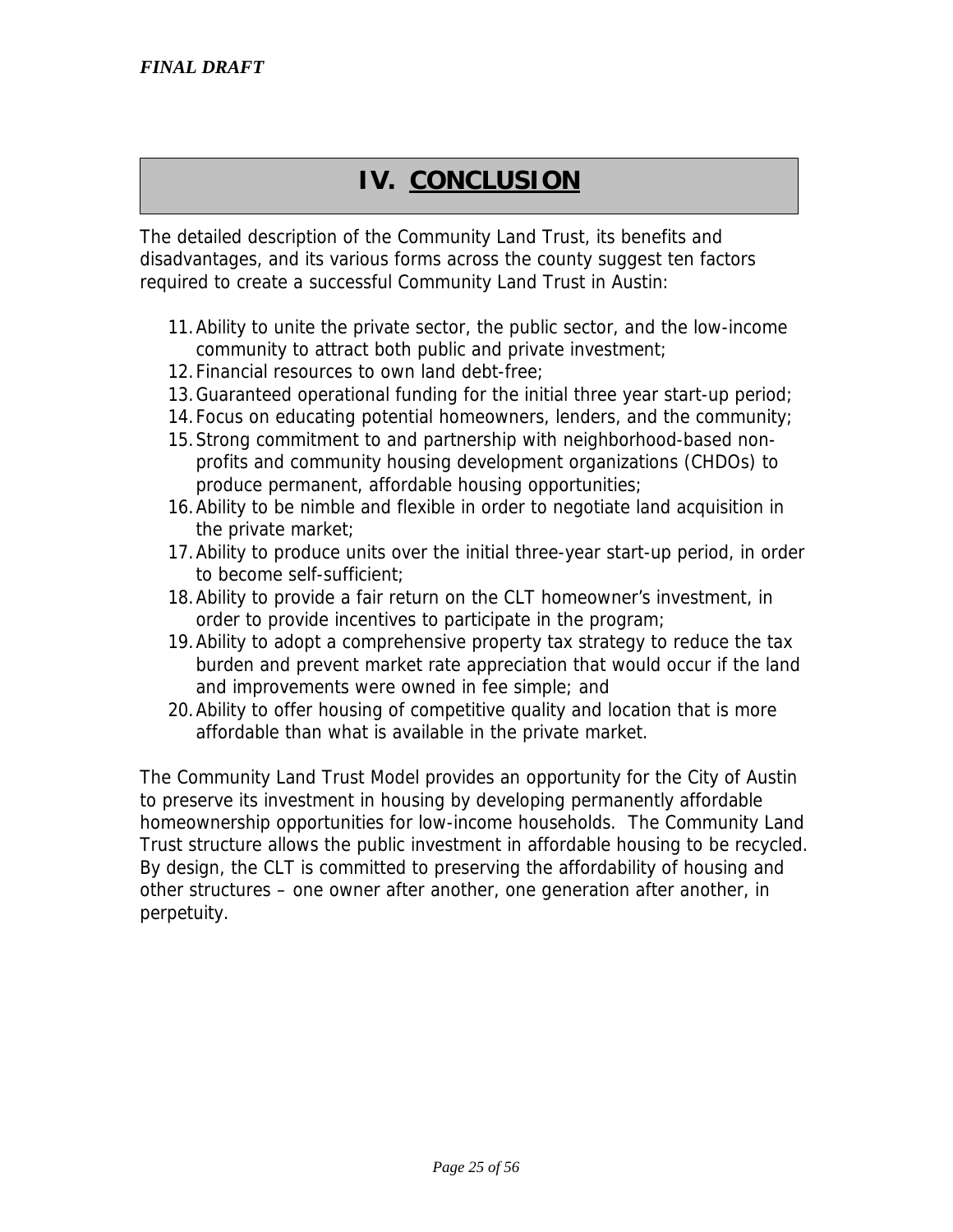## **APPENDIX "A"**

#### **Examples, Advantages, and Disadvantages of the Most Popular CLT Forms in the United States**

This section will describe examples, advantages, disadvantages, and the applicability to the City of Austin of the three most popular CLT forms currently in operation in the United States: 1). Employer Sponsorship, 2). Government Sponsorship, and 3). Nonprofit Sponsorship.

#### **1. EMPLOYER SPONSORSHIP**

The most notable example of an employer-sponsored CLT is **First Homes** in Rochester, Minnesota. The area's rapidly appreciating housing market, created in part by the Mayo Clinic's expansion, created a housing affordability crisis for the hospital's lower-wage employees. Recognizing the problem, the Mayo Clinic, Rochester's largest employer, pledged \$7 million to the Rochester Area Community Foundation and encouraged other private employers and community interests to provide matching funds. The collaboration raised approximately \$13 million to subsidize the acquisition and construction of hundreds of reasonablypriced "starter homes." Attracted by the idea that their contribution could have a lasting impact if their subsidies were "recycled," the Mayo Clinic insisted that the majority of their funding be devoted to a CLT in order to lock-in affordability by perpetual control of the resale price. The Rochester Area Community Foundation, the Mayo Clinic, various community and business leaders, and local government worked together to establish a regional CLT, **First Homes**.

#### **a. Advantages of Employer Sponsorship**

- Early Capacity & Credibility: Employer-sponsored housing provides a start-up CLT organization with valuable resources and instant credibility, enabling the CLT to build its own capacity and its first project(s) within a relatively short amount of time.
- Starter Homes for Working Families: The association of a CLT with a major employer helps attract a "built-in" client base for the CLT.
- **Leveraging: Private donations provided by an employer can be used to** leverage additional public and private funding to create additional CLT housing opportunities.

#### **b. Disadvantages of Employer Sponsorship**

■ Cautious Democracy; Lingering Control: While most employers who donate to a CLT prefer an arms-length arrangement, to avoid the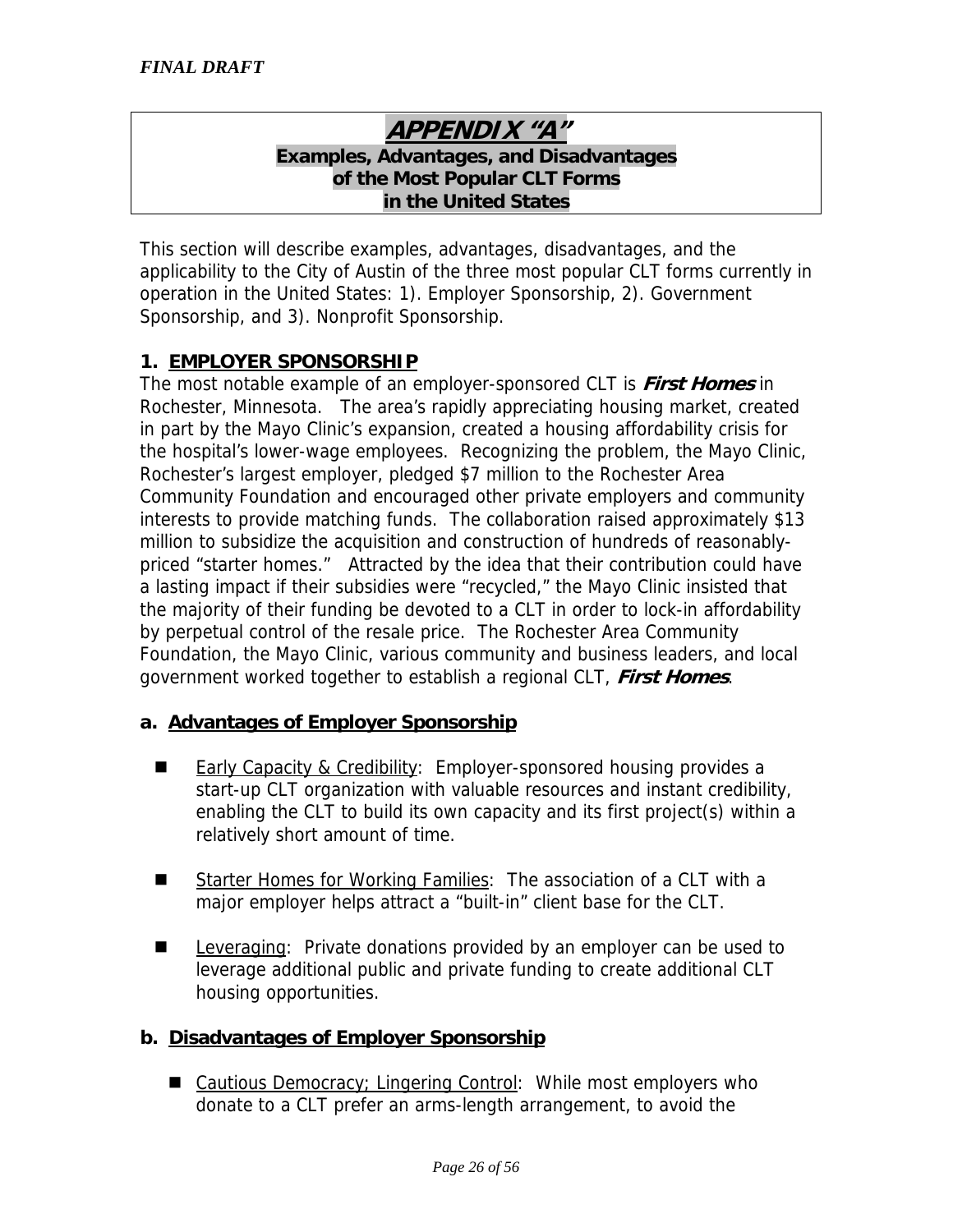perception of sponsoring a "company town," many employers are unwilling to relinquish total control.

- Targeting Higher Income Households: Employer-assisted housing tends to serve households at higher income levels and avoids serving households at lower incomes.
- Business Model of Affordable Housing: Private employers familiar with the for-profit business section may have difficulty in understanding the nonprofit, business realm in which the CLT operates.

#### **2. GOVERNMENT SPONSORSHIP**

In recent years, municipal governments have expressed support for the CLT model. However, most municipalities have garnered the initiative and leadership of non-profit organizations and community housing advocates to create and operate their respective CLT(s).<sup>31</sup> Further, there are a number of implications of a "public" community land trust:

> If a public agency acts as the land trust, it is subject to public laws regarding acquisition of property, it assumes the uncomfortable dual roles of landlord as well as tax collector, and it is exposed to the liability of land ownership. For all of these reasons, land trust tend to be nonprofit entities. $32$

In Chicago, the city's Department of Housing (DOH) is organizing a city-wide, city-sponsored CLT.  $33$  This CLT will be structured as a separately incorporated nonprofit organization with a "classic" CLT tripartite board structure; however, the Mayor's office will appoint the entire board. The CLT will be the landowner and lessor, funded and staffed by the DOH. The Chicago CLT is anticipating producing at least 100 units per year. This city-wide, city-sponsored CLT has determined to allow neighborhood-based CLTs, but the "smaller" CLTs will be required to use standardized lease terms and resale formulas in order to access DOH financing to produce affordable, CLT homes.

#### **a. Advantages of Government Sponsorship:**

■ Financial Commitments: A commitment of and "favored" access to public funding accompanies government sponsorship. Both federal and local public fund dollars assist the start-up CLT to establish its operations, acquire land, and develop homes. Dedicated public funding commitments allow for sustained operations of the CLT.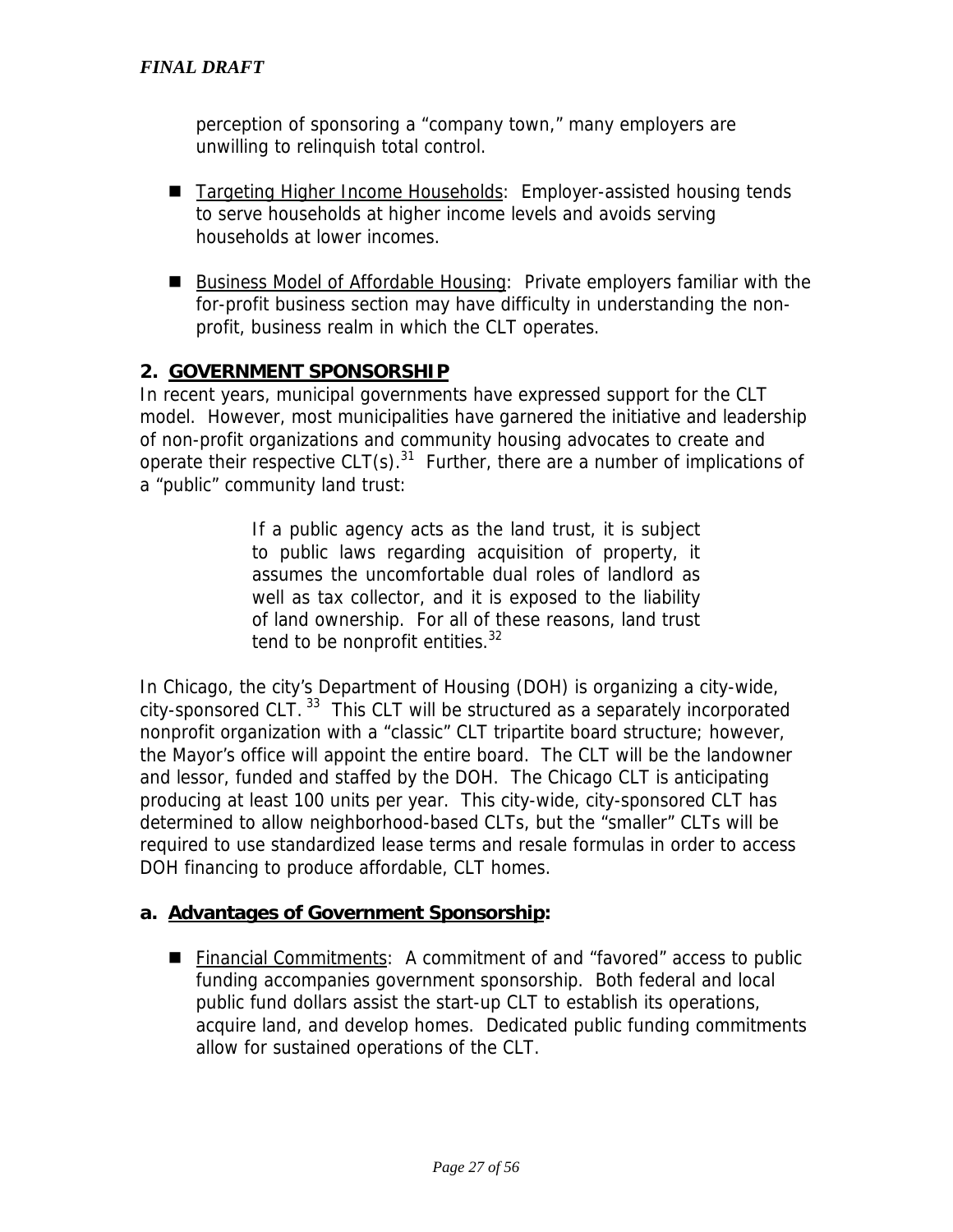- Staff Support: Where the city government has played an important role in starting a CLT, municipal staff often serve as *de facto* staff for the new CLT, thus speeding the process of developing the organization and the organization's first projects.
- Regulatory Perks: Government sponsorship allows the CLT to be participant and beneficiary of municipal ordinances like density bonuses or any number of other measures that encourage affordable unit production from developers.
- Organizational Niche: Because a municipal sponsor is providing support or the majority of the city's nonprofit housing organizations, it is not going to create a CLT that competes and conflicts with this existing network. The new CLT will be assigned a niche that complements the efforts of other components of a city's affordable housing infrastructure, programs, and plans.

#### **b. Disadvantages of Government Sponsorship**

- Excludes potential for private fundraising efforts. If a government entity sponsors the CLT, the ability to raise private funds is diminished. Instinctively, if the government is sponsoring the initiative, then private donors believe that public funding is the cornerstone. In addition, the ability of a government sponsored entity to engage in private fundraising activities is limited.
- If the "city" says it's good, it must be "bad." Endorsement by an agency of municipal government is going to make the CLT instantly unpopular among everyone with a suspicion of government in general, everyone with a grievance against the sponsoring agency in particular, and everyone with an inability to distinguish between CLT housing and public housing. Especially in neighborhoods with a legacy of urban renewal or municipal neglect, government sponsorship of a CLT may lead a twiceburned population to focus less on what the model gives (e.g., homeownership for low-income families) than on what the model takes away (e.g., equity limitation).
- Partisan Bias: A CLT that is started with the sponsorship of one administration can fall out of favor when another administration comes into office.
- Top-Down Development: Municipal officials may be too far removed from the realities of residential neighborhoods to know how best to tailor the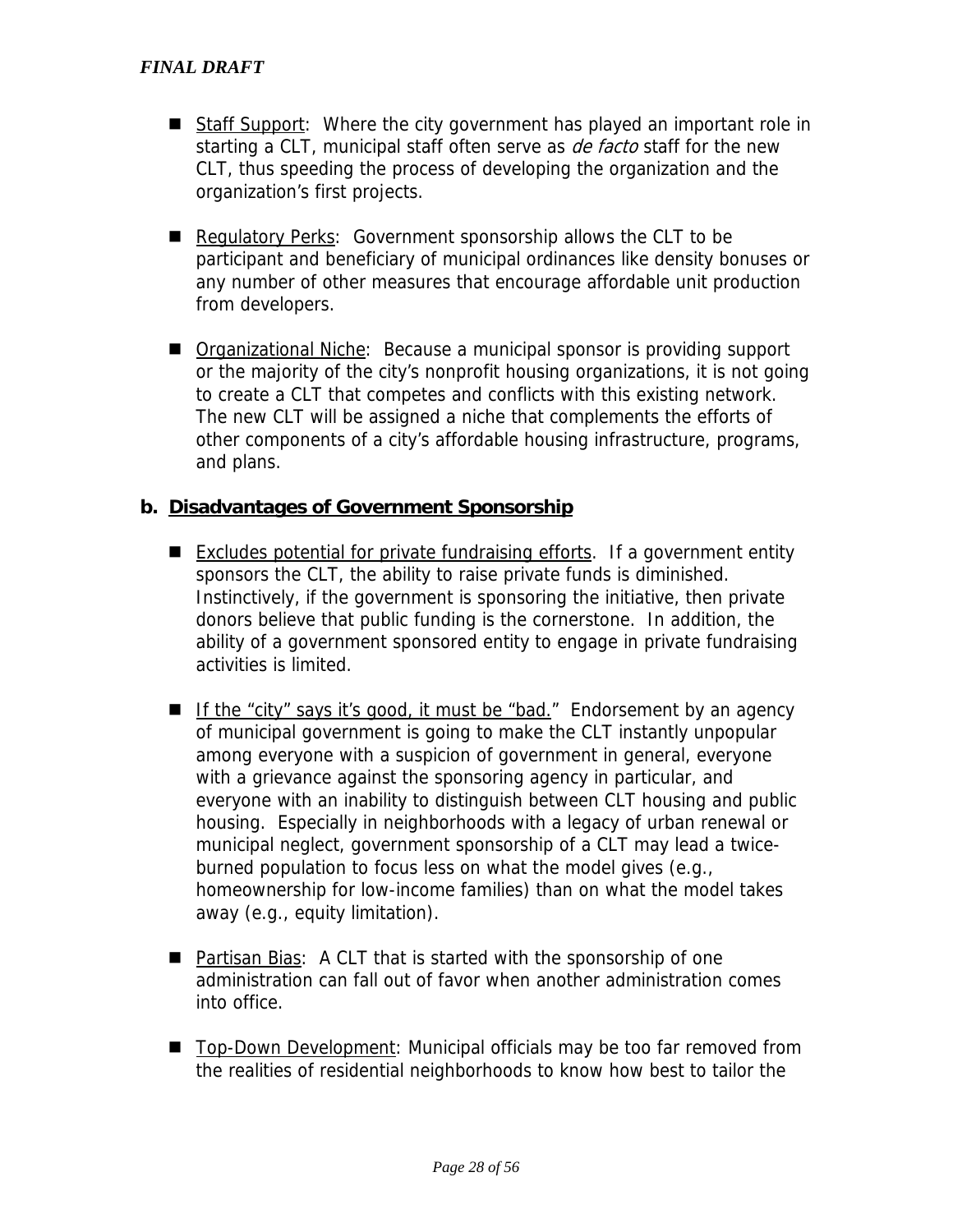projects and programs of the new CLT to fit the needs and priorities of local communities.

■ Bureaucracy and Nimbleness: A municipal government that provides the infrastructure for the CLT may not possess the nimbleness required for operations.

#### **3. NONPROFIT SPONSORSHIP**

CLTs are being initiated with increasing frequency by pre-existing non-profit organizations, especially in places with highly developed networks of community development corporations. Traditionally, nonprofit sponsorship of CLTs has taken four different forms:

- 1. **Conversion.** The Sawmill Community Land Trust in Albuquerque, New Mexico is a prime example of a community-based housing developer that was restructured as a CLT by amending its bylaws. Of note, The Sawmill CLT is also a designated Community Housing Development Organization (CHDO) and is eligible to receive CHDO HOME Investment Partnership funding.
- 2. **Spin-Off**. In some cases, a single nonprofit housing developer has incorporates and staffed a separate Community Land Trust, which becomes more and more autonomous over time. The CLT gradually builds its own constituency and its own capacity, until it can eventually stand on its own (although, the CLT may continue to purchase development services from its sponsor). **The Clackemas County Community Land Trust**, located just south of Portland, Oregon, was created in this way by the region's most successful nonprofit developer of tax credit rental housing, Northwest Housing Alternatives. In Cleveland, Ohio, the **Cuyahoga Community Land Trust** was established as an independent corporation by Ohio City New West, a nonprofit CDC engages in residential and commercial development. In Youngstown, Ohio, **CHOICE** (Community Housing Options Involving Cooperative Efforts) was created through the efforts of Common Wealth, a nonprofit technical assistance organization. Another spin-off scenario has occurred in Rochester, New York, where an unincorporated coalition of nonprofit organizations, churches, and neighborhood associations, the Northeast Block Club Alliance, has taken the initiative in sponsoring the **North East Neighborhood Community Land Corporation**, a CLT that will acquire and lease land in support of a variety of projects and organizations.
- 3. **Affiliate**: In some cases, a CLT has been established as a separate corporation by a nonprofit sponsor that retains continuing control over the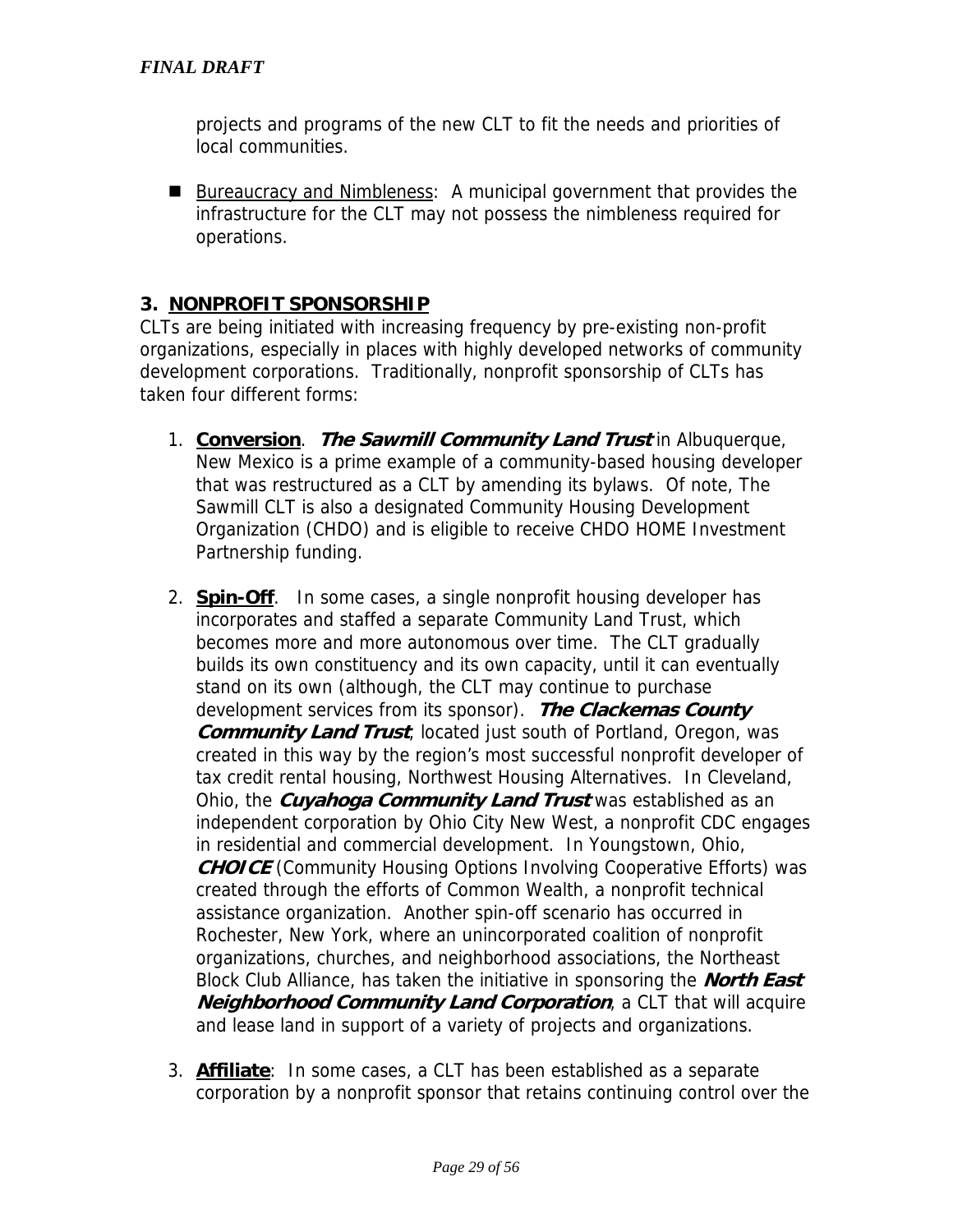CLT's governance. For example, **Dudley Neighbors Inc**., in Boston, Massachusetts, is a CLT created by the Dudley Street Neighborhood Initiative (DSNI) to be the steward of lands acquired as a result of DSNI's comprehensive program of community organizing, community planning, and community development. DSNI appoints a majority of the seats on the CLT's board of directors.

4. **Program**: In some cases, a successful developer of nonprofit rental housing, wishing to diversify its activities and portfolio by adding a homeownership component, has grafted selected elements of the CLT model onto its operations. The CLT does not exist as a separate corporation with its own board of directors, but as an internal program of a sponsoring nonprofit that may lack both a membership and the tripartite governance of the "classic" CLT. **Thistle Community Housing** in Boulder, Colorado, the **Neighborhood Economic Development Corporation** in Eugene, Oregon, and the **North Missoula CDC** in Missoula, Montana are examples of nonprofit housing developers that have made CLT-style ground leasing a permanent part of their programs. Similarly, in Levenworth, Washington, a CLT homeownership program known as SHARE has been integrated into the other activities of a churchsponsored nonprofit social services organization, **Upper Valley M.E.N.D.** 

#### **a. Advantages of Nonprofit Sponsorship**

- Capacity. A CLT created under the wing of an existing nonprofit corporation has staff for both organizational development and housing development from the very start.
- $\blacksquare$  Productivity. The new CLT may not have to wait very long to launch it first project. If the nonprofit sponsor is already an accomplished developer, the nonprofit's expertise can be used in developing and marketing new units for the CLT.
- Credibility. The CLT can "borrow" whatever credibility and bankability the nonprofit sponsor may have in soliciting funding and financing from public agencies and private lenders.
- Compatibility. A CLT that is sponsored by a nonprofit that may have been around for many years – A CLT that may even be housed within that nonprofit – is likely to threaten whatever network of nonprofit housing development organizations that already exists.
- Diversification & Renewal. Sponsorship of a CLT, regardless of whether it is retained permanently in-house or eventually spun-off as a separate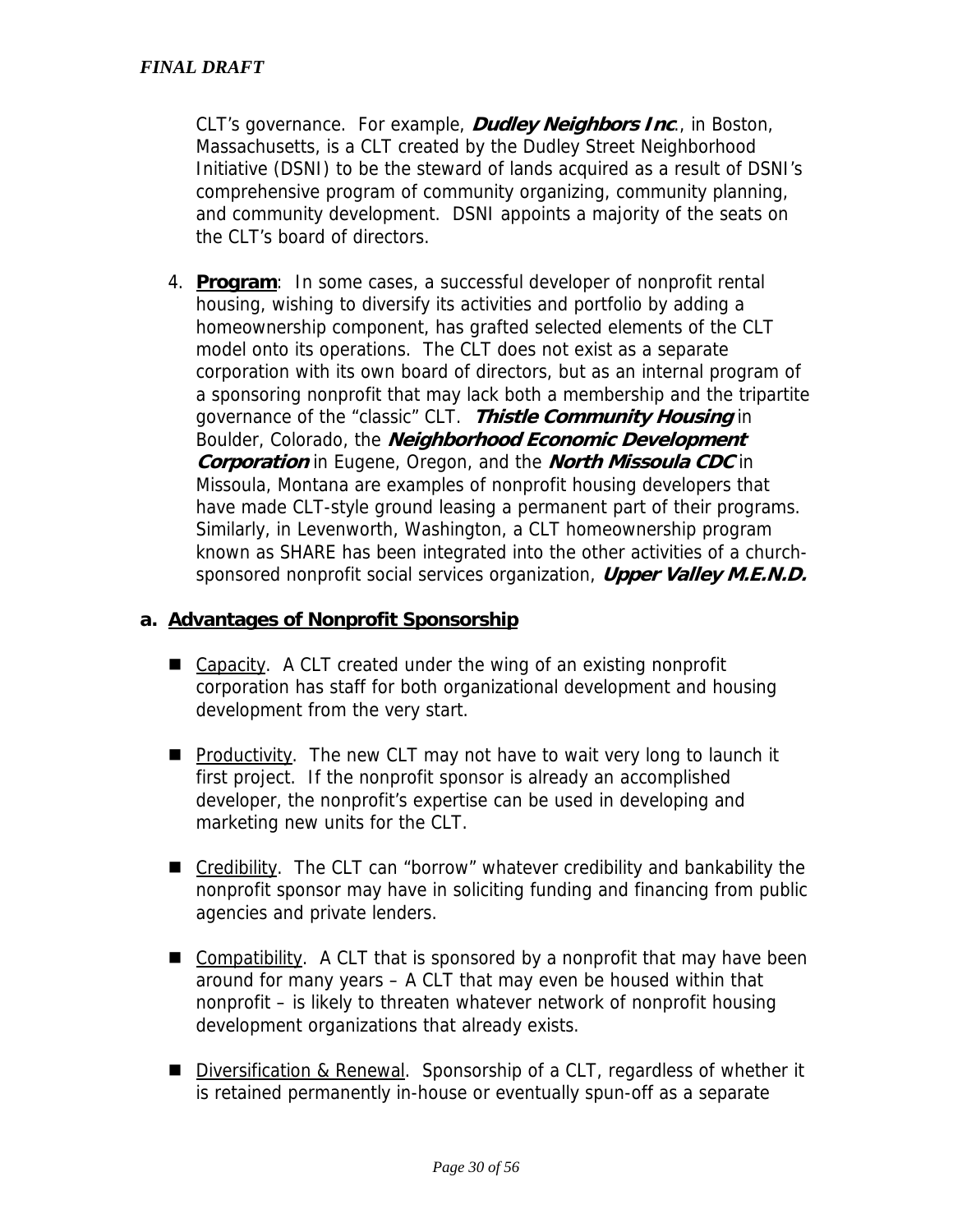corporation – can strengthen an existing nonprofit by diversifying its portfolio, its constituency, and its funding base. A CLT initiative can introduce new energy and excitement into an older nonprofit in need of renewal.

#### **b. Disadvantages of Nonprofit Sponsorship**

- Political Baggage. Whatever mistakes the nonprofit sponsor has made in the past, whatever baggage it carries in the present, and whatever operational weaknesses may haunt its future will burden any product of the nonprofit's labors – including the effort to establish a new CLT.
- Accountability to Leaseholders. Allowing the occupants of housing developed by a nonprofit to serve on the nonprofit's board of directors is a concept that is not only foreign to the experience of many CDCs but one that is strongly resisted. While proponents of the "classic" CLT see leaseholder representation as essential to the stability, responsiveness, and effectiveness of a CLT, organizations that have never included tenants or homeowners on their boards may see only a headache they would prefer to avoid.
- Accountability to Community. Similarly, many CDCs have community representatives on their boards, but have never cultivated the kind of open, engaged membership that is contemplated by the CLT; nor have they allowed that membership to elect a majority of the nonprofit's board of directors. Opening up a self-perpetuating board to more involvement and control by the community can be a daunting task.
- Divided Loyalties. Most nonprofit sponsors of a CLT continue to develop non-CLT housing to operate and support non-CLT programs. At best, this can dilute the amount of attention and resources that the nonprofit can devote to CLT development. At worst, this can result in direct competition between types and tenures of housing being made available through the CLT – i.e., limited-equity, owner-occupied units on leased land.
- Lingering Control. It is hard for a parent to let go. Nonprofit sponsors, even those with the intention of someday allowing their fledgling CLT to fly away, tend to relinquish control slowly and reluctantly. This can leave the CLT in limbo, neither fully integrated into the structure, staffing and funding of its sponsor no independent enough to attract funding, constituents, and staff of its own.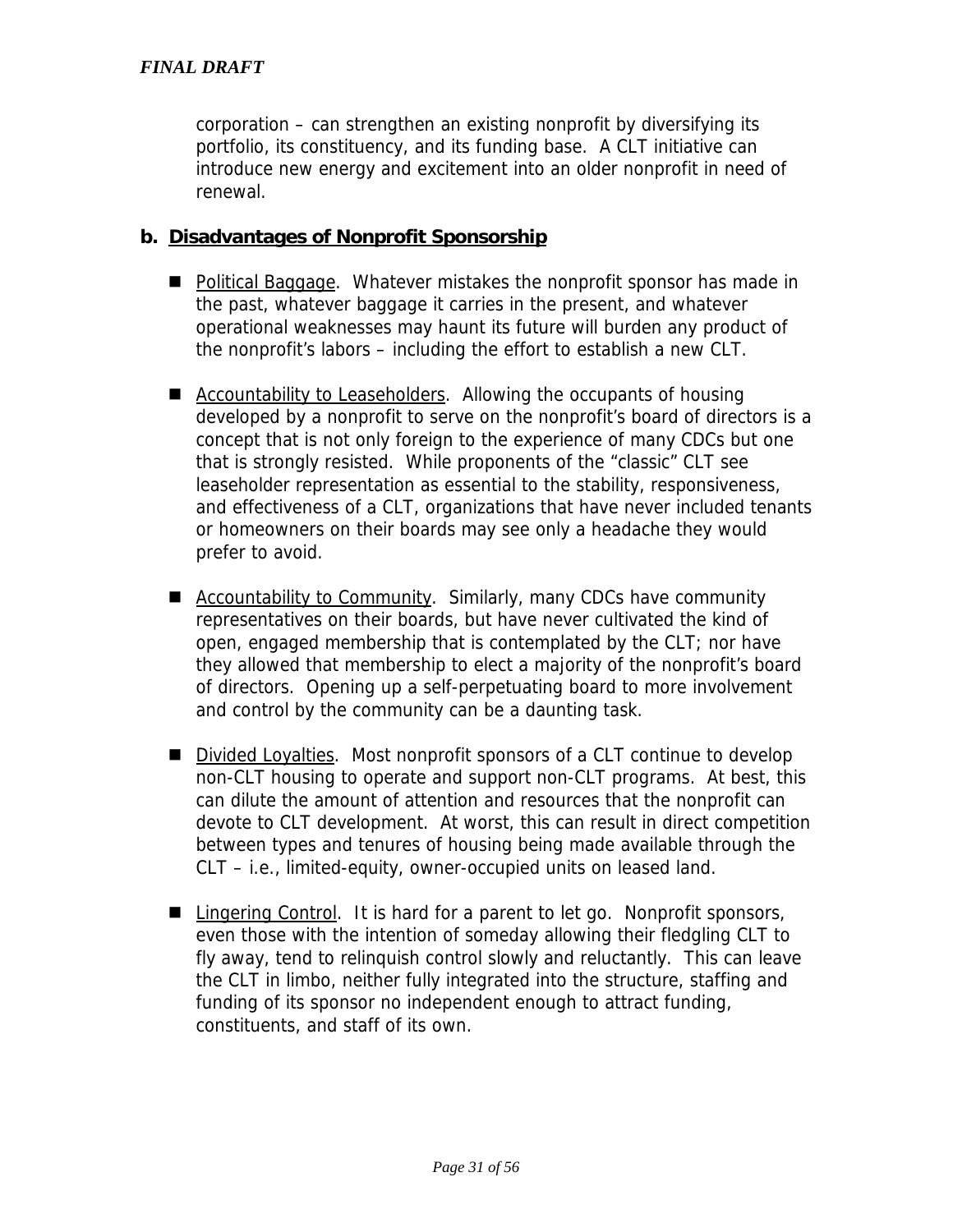## **APPENDIX "B" CLT PROPERTY TAX EXAMPLES**

States, and jurisdictions within the states, have varied greatly on how to deal with the problem of property taxes and affordability. Following are examples of the myriad of responses of different CLTs to the property tax issue: $34$ 

- **The Madison Area Community Land Trust** (Madison, WI) pays local property taxes on the market value of the land. The houses are entered on the tax roll at the value for which they were originally sold to the homeowner by the **MACLT**. They are then put on a lower curve, when it comes to calculating their increased value over time. In Madison, the local assessor does an analysis of sales in the neighborhood and then does an overall assessment for that district. Under an interim agreement with **MACLT**, the assessor will increase property taxes at a rate that is two-thirds of the increase for all other homes in that district.
- $\blacksquare$  In New Hampshire, the policy is that leaseholders pay taxes on the market value of their houses and the underlying land. (**CATCH** of Concord, NH and **Cheshire Housing Trust** in Keene, NH).
- $\blacksquare$  In Albuquerque, the city assessor has concluded that the land held by the **Sawmill Community Land Trust** has no value at all. The buildings upon that land will be put on the tax rolls at the price paid by individual homeowners when buying a unit from the **SCLT**. Property values for **SCLT** homes, for purposes of local taxation, will increase at the same rate as the values of market-rate homes.
- In Oregon, the property taxes paid by CLT leaseholders of the **Portland Community Land Trust**, the **Clackamas County Community Land Trust**, and every other CLT in the state are no different than the property taxes paid by the owners of market-rate residential property. Because state law has placed limits on residential property taxes for everyone, however, the CLT's homeowners have not been disadvantaged. Land is generally assessed at 75% of the price that was paid by the CLT in purchasing it. Housing is assessed at 75% of the price that the homebuyer/leaseholder paid in purchasing it. Increases in assessed value, by state law, cannot rise by more than 3% per year.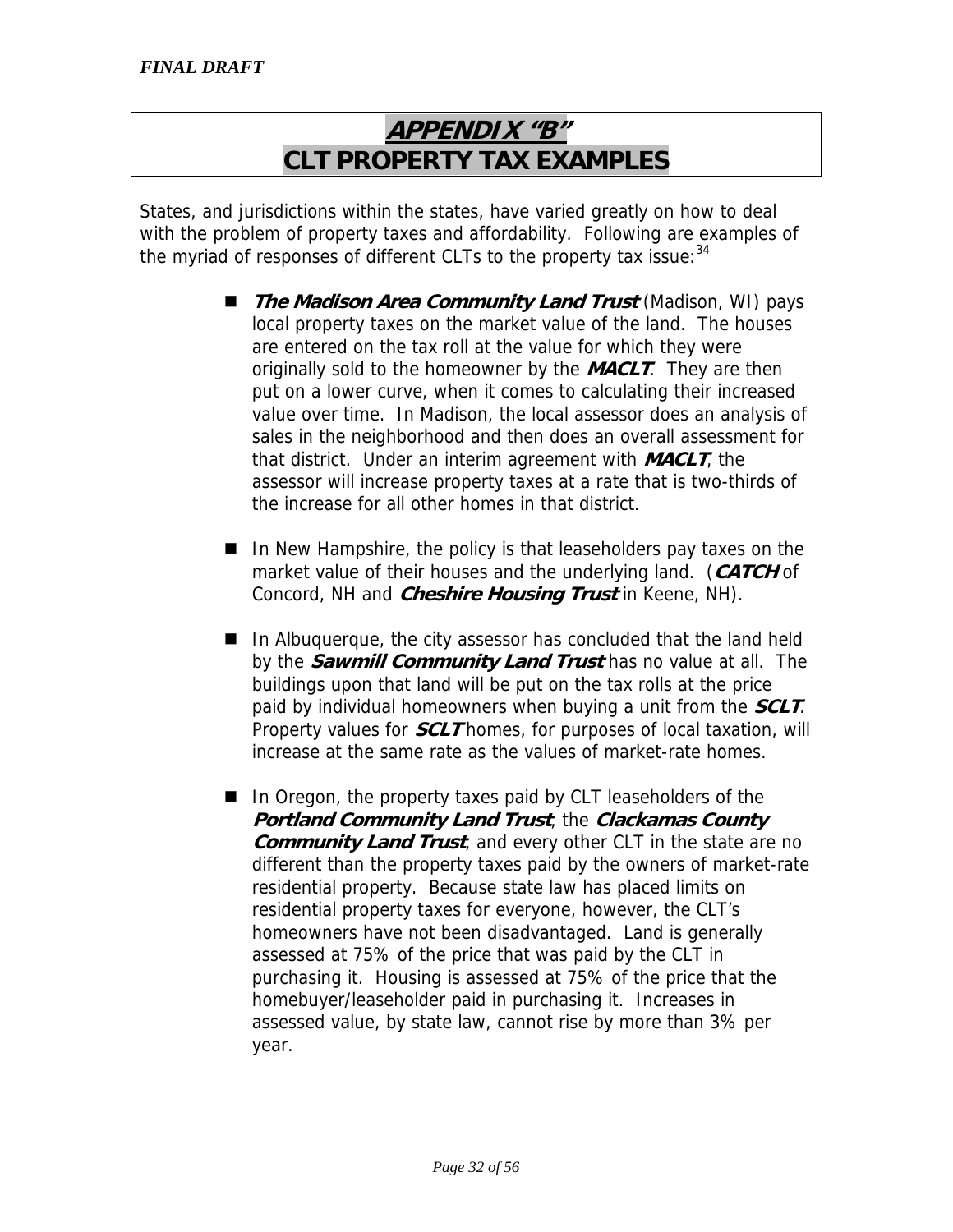#### *FINAL DRAFT*

- In Vermont, state law requires the assessment ratio of appraised value to assessed value to be 1:00, but local assessors are also required to take into consideration any covenants restricting the resale value (or the income stream) of residential property. The law does not specify, however, what constitutes a "consideration" – *i.e.*, how much the assessed value should be lowered. This has resulted in every town coming up with its own idiosyncratic formula for assessing the value of CLT land and buildings. The city assessor for Burlington, Vermont, for example, independently decided that the assessed value for the land and buildings in the **Burlington Community Land Trust's** portfolio should be assessed at 95% of their market value. The Burlington formula did not result from a cost allocation process, but was an arbitrary determination by the assessor.
- On Orcas Island (Washington), the local assessor acknowledged the presence of a 99-year lease on land owned by the **OPAL Community Land Trust** by deciding that the encumbered value of **OPAL's** land was 40% lower than their market value. The assessed value of the buildings located upon its land is based upon the actual selling price of the CLT's homes, a price that is restricted by the resale formula embedded in the ground lease.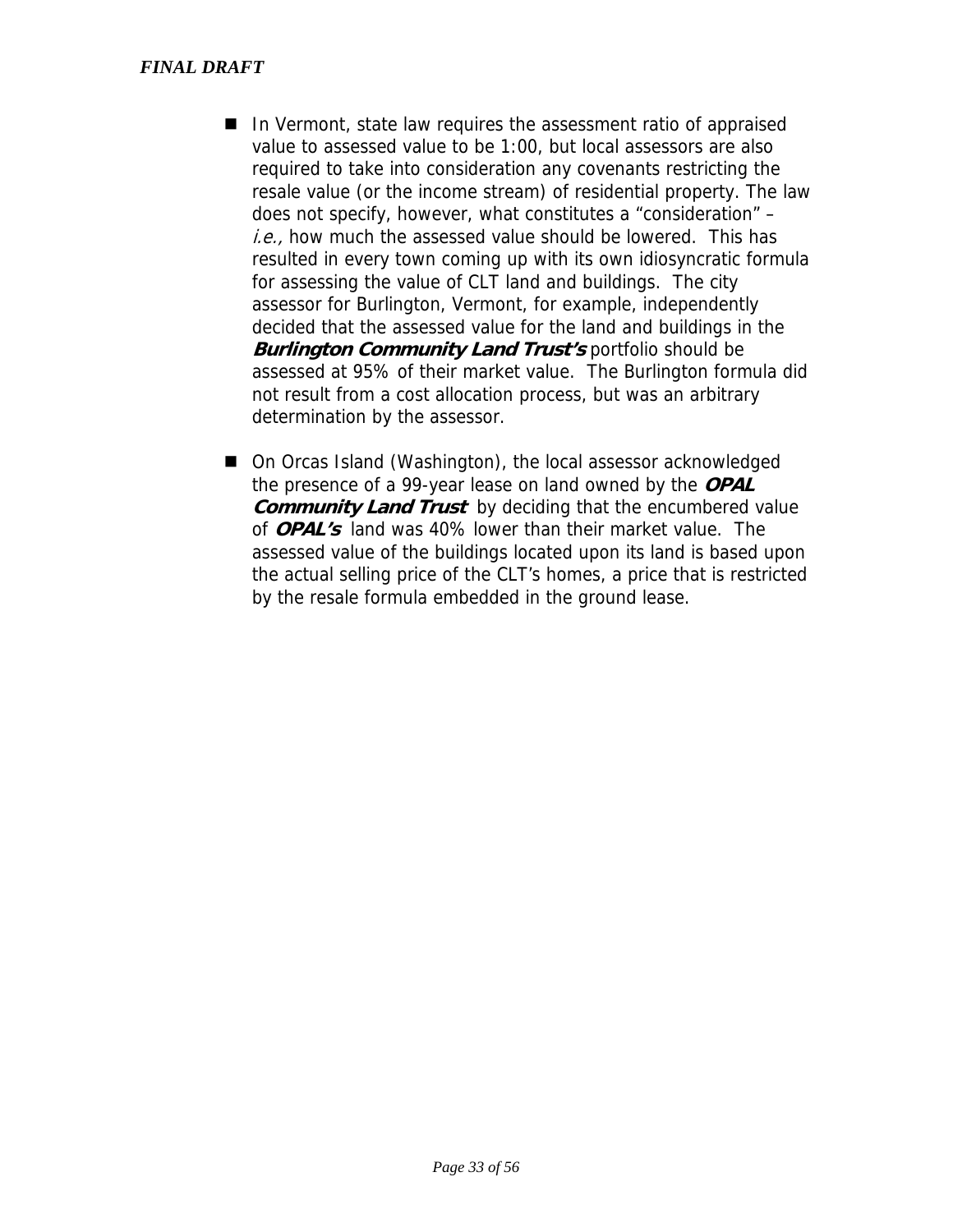## **APPENDIX "C" COMMUNITY LAND TRUSTS UNDER H.B. 525**

The Homestead Preservation Act, relating to the creation of homestead preservation districts, reinvestment zones, and other programs to increase home ownership and provide affordable housing, contains provisions for a Homestead Land Trust within a designated district. $35$  The basic requirements of the Homestead Land Trust are the following:

- 1. By ordinance, the governing body of a municipality may create or designate one or more homestead land trusts;  $36$
- 2. The trust must be certified as an exempt organization under Section 501(c)(3), Internal Revenue Code of  $1986<sup>37</sup>$
- 3. The governing body of a municipality appoints the directors of the trust;<sup>38</sup>
- ground leases;<sup>39</sup> 4. The trust retains title to land it acquires and leases housing units located on the land or sells housing units located on the land under long-term
- income; $^{40}$ 5. The trust must sell or lease all housing units to families at or below 70% of area median family income, adjusted for family size. At least 40 percent of the housing must be sold or leased to families at or below 50% of area median family income. At least 10 percent of the housing units must be sold or leased to families at or below 30 % of area median family
- 6. A governmental entity may transfer land to a trust without competitive bidding; and a taxing unit may forgive outstanding taxes and fees on property transferred under this section or otherwise allowed by law;<sup>41</sup>
- 7. A trust's real property is exempt from property taxation by this state or a political subdivision of this state, other than a school district; and subject to approval by the governing body of the municipality or county, as appropriate, in which the district is located, the real property of any land trust operating in the district under other law is exempt from property taxation by the municipality or county if the land trust is exempt from federal income taxation under Section 101(a), Internal Revenue Code of 1986, by being certified as an exempt organizations under Section 501(c)(3), Internal Revenue Code of  $1986;^{42}$  and
- 8. The Homestead Preservation Act does not preclude the creation of a land trust by a nonprofit organization, including a community housing development organization, under other statutory or common law or the operation of that land trust inside or outside the district.<sup>43</sup>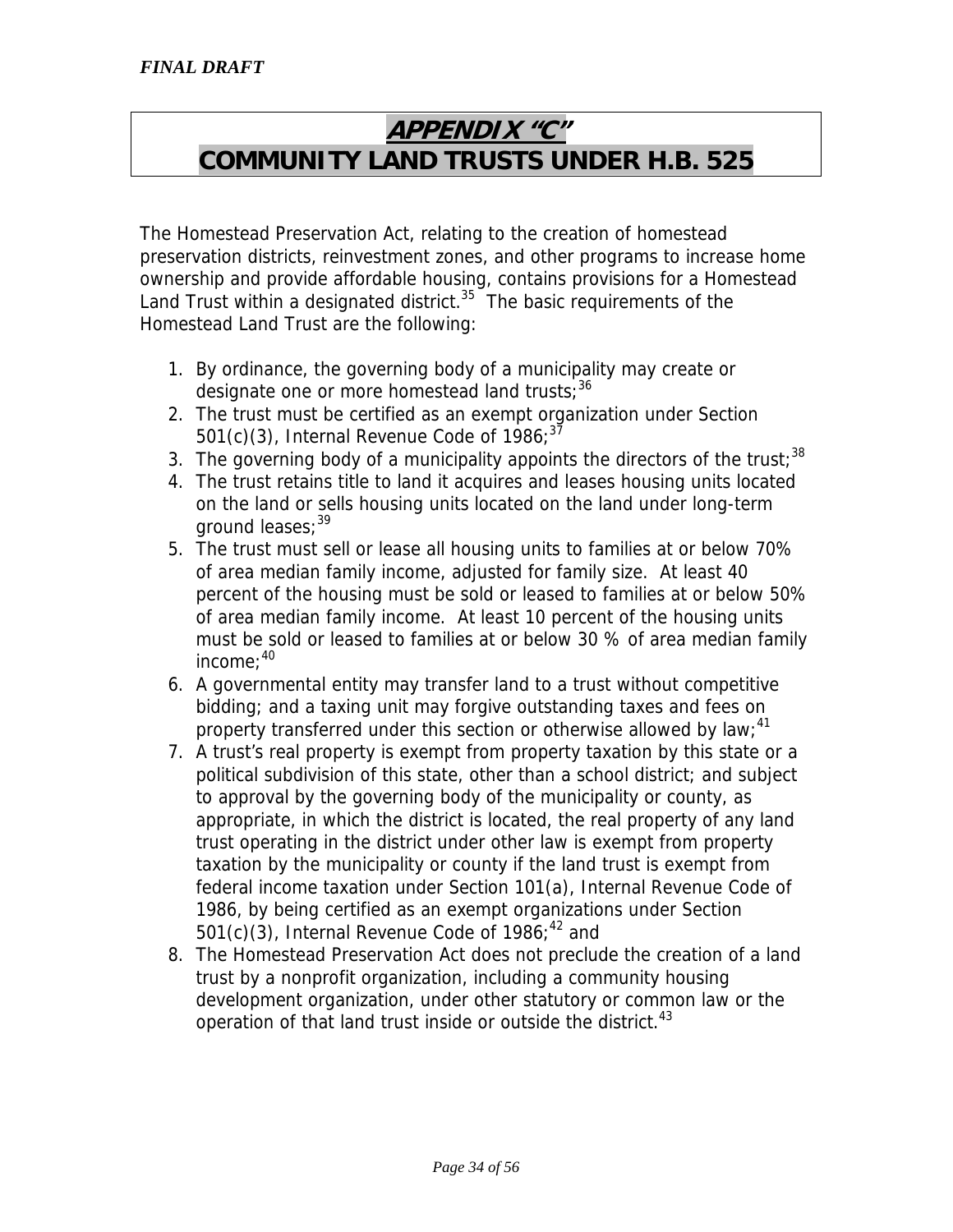## **APPENDIX "D" CLT GROUND LEASE PROVISIONS & RESALE FORMULAS**

### **A. KEY GROUND LEASE PROVISIONS**

The CLT Ground Lease has a number of key provisions<sup>44</sup>:

1. Letter of Acknowledgment: Buyer's Representation.

A Letter of Acknowledgment is signed by the Buyer the his/her attorney and states that the attorney reviewed the ground lease and other pertinent documents with the Buyer and that the Buyer understands the restrictions inherent in the CLT ground lease. It is a protection for the homebuyer and documents that the transaction was a mutual agreement, understood by all parties. Given the unique nature, atypical and complex nature of buying and selling a CLT home, most CLTs want to be sure that Lessees understand the transaction and are entering into the CLT arrangement willingly and fully informed. As such, CLTs require Lessees to meet, prior to closing, with an attorney who thoroughly explains the ground lease and other documents being signed at closing.

In some states, the Buyer and Seller are required to be represented at the closing by an attorney. Texas does not require such representation; however, it is imperative that the prospective Lessee/Homebuyer understand the CLT transaction in order to prevent a claim by the lessee/homebuyer, or his/her heirs, claiming that the resale, or other restrictions, are invalid. Having an attorney's letter adds another layer of assurance that the buyer understands requirements of buying, owning, and selling a CLT home. However, it costs money to have an attorney review the ground lease and other documents with a prospective Lessee. Most CLTs have solicited pro bono assistance, or reduced-costs attorneys, from the legal community to assist with explaining the technical legal ramifications of the CLT transaction and to execute the Letter of Acknowledgment.

#### 2. Occupancy

CLTs that create single-family owner-occupied units are interested in preventing absentee ownership. In order to do this, CLTs require homeowners to live in their homes as a primary residence, for a certain number of months during each calendar year. The Model Ground Lease promulgated by the Institute for Community Economics requires Lessees to live in their homes a minimum of eight  $(8)$  months of every calendar year.<sup>45</sup>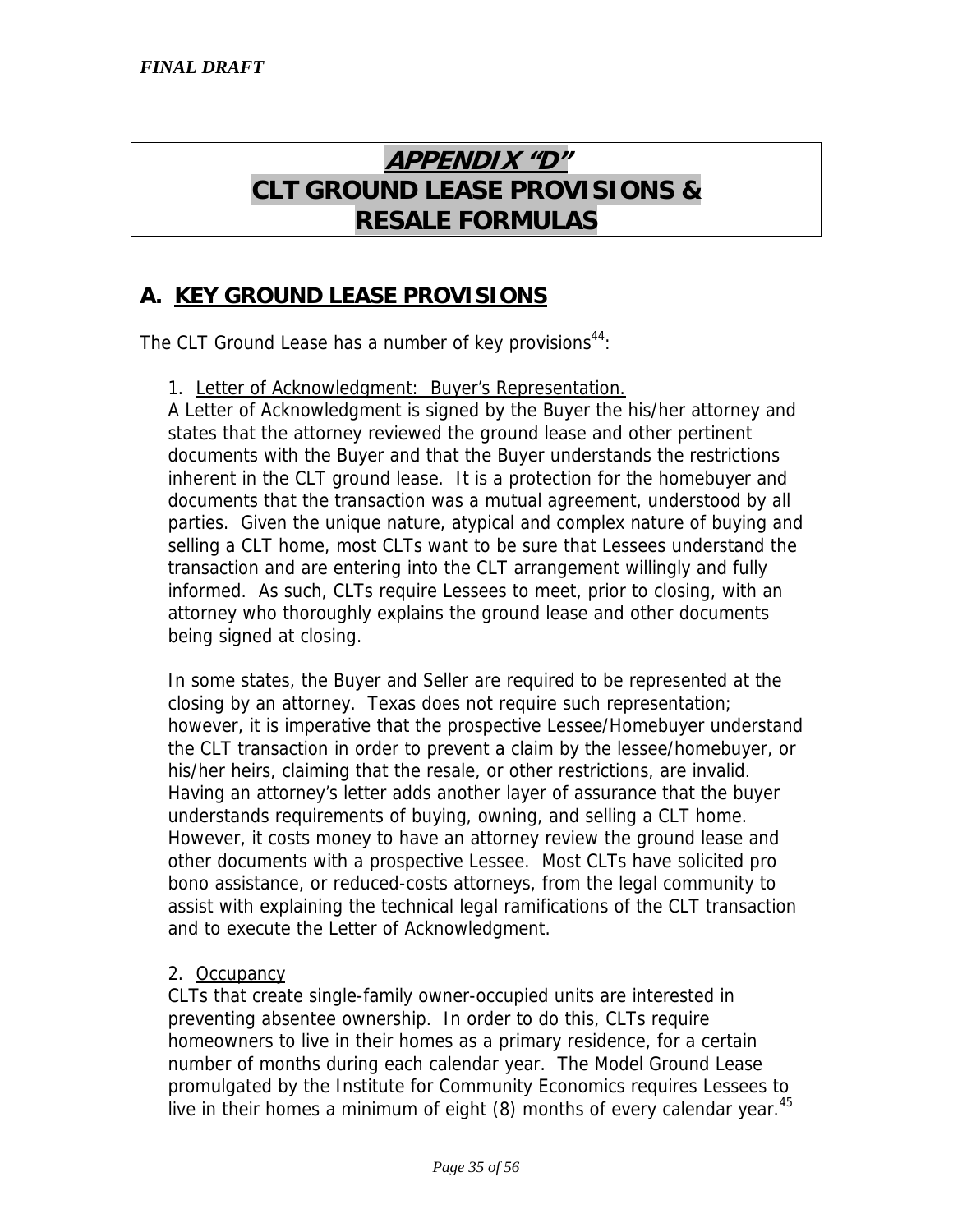#### 3. Responsible Use and Compliance with Law.

The typical ground lease, at a minimum, requires Lessees to be in full compliance with existing laws, regulations, and ordinances. The ground lease generally requires that the Lessee not cause harm to others, to dispose of waste safely, and to maintain the Improvements on the Leased Premises. If a Lessee does not comply, the CLT can force a remedy and/or declare default on the ground lease.

#### 4. Inspection of CLT Home

CLTs care about the condition of CLT homes because they, eventually, will be resold to another income eligible buyer. Consequently, CLTs have the right, with adequate notice, to inspect the leased premises. However, the CLT entity has to balance considerations concerning their inspection practices: 1). What are the administrative consideration?; 2). How engaged (intrusive) should the CLT be in the activities of the Lessee? Most CLTs retain the right to inspect the leased premises only (i.e., the "land"), and do not grant themselves the right to inspect the homes.

#### 5. Ground Lease Fee & Adjustment

The ground lease assumes that a monthly ground lease fee will be paid by all Lessees. It does so by acknowledging that there is a "fair rental value" to the land being leased from the CLT. However, recognizing the affordability goals of the CLT, and the affordability needs of the Lessee, this "fair rental value" is reduced to the *actual* ground lease fee to be paid by the Lessee. In addition to charging a "fair" value for the use of the leased premises (i.e., land), the ground lease fee provides a means for the CLT to maintain regular contact with the Lessee. The ground lease fee acts as a "canary in a coalmine" – if a Lessee is not able to make minimum ground lease payments, then chances are the Lessee has fallen behind on other housing payments as well. In addition, the ground lease fee assists the CLT in covering some of its administrative costs. Of course, the value of the monthly ground lease charged to the Lessee must be factored into his/her monthly housing costs, and it thus reduces the amount of mortgage financing for which the Lessee can qualify.

The typical CLT ground lease provides for adjustment to the "fair rental value." In the event that, for whatever reasons, the ground lease restrictions are suspended or held invalid, the CLT would have the right to charge a higher ground lease. In addition, the ground lease provides for adjustments to the ground lease fee at established intervals during the lease term to adjust for market concerns. Often lenders are concerned that the CLT will raise the value of the ground lease payment too soon. To address this concern, CLTs "cap" the amount that the CLT can adjust the ground lease.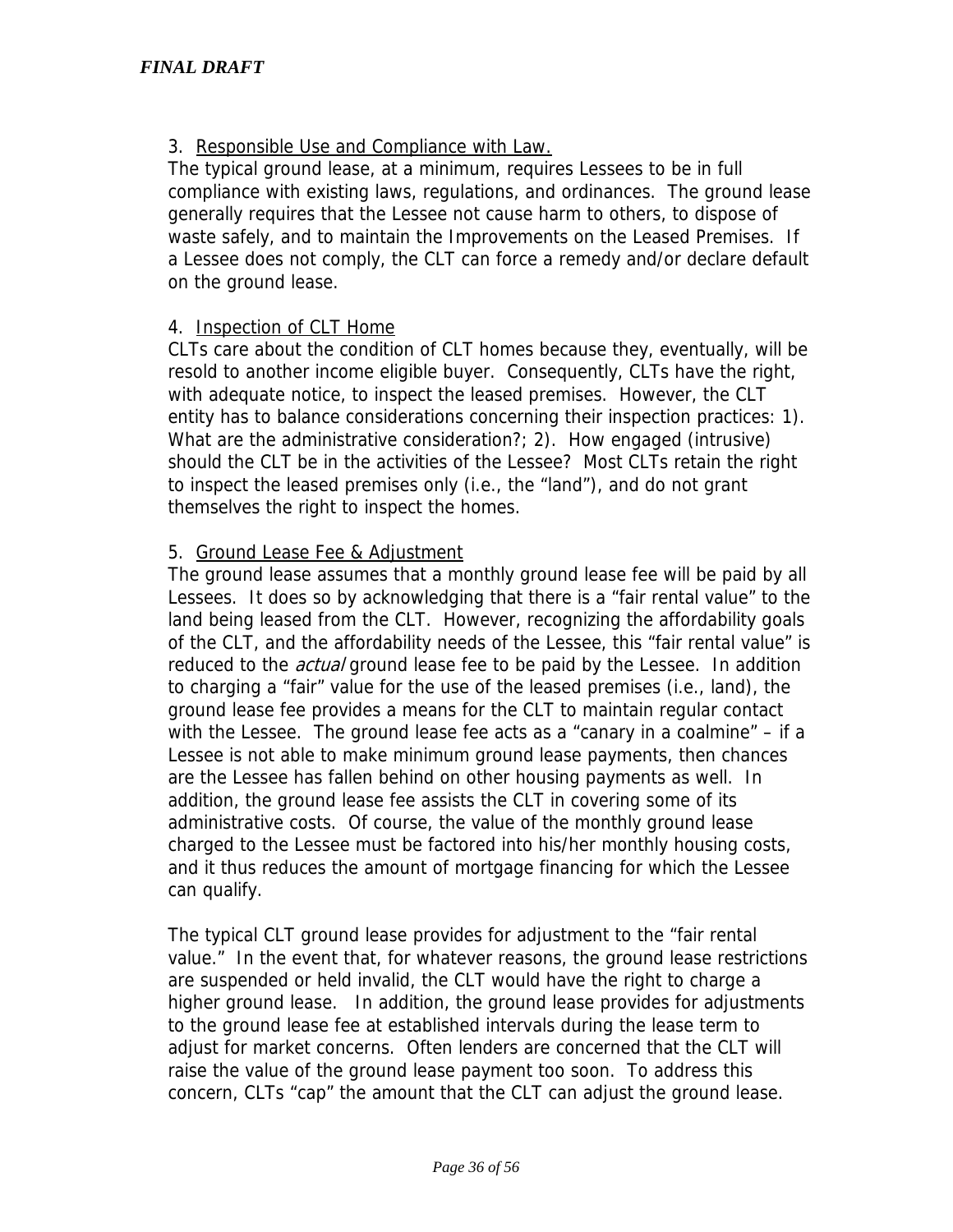For example, the CLT can limit the increase to the corresponding change in Median Family Income (MFI) or in Consumer Price Index (CPI) during the specified interval.

#### 6. Construction & Alterations

While the improvements (the house and other structures on the land) are owned by the Lessee/Homeowner, the CLT has a fundamental interest in preserving the quality of the permanently affordable homes located on its land and protecting the future residents of the property from shoddy work. For this reason, at a minimum, the CLT wants the ability to review and approve all post-purchase improvements made to CLT homes, before these improvements are made.

The typical CLT ground lease states that any post-purchase construction on the Leased Premises requiring issuance of a building permit, including addition of a new building, expansion of an existing building or alteration of existing Improvements is subject to the following conditions: 1). All costs shall be paid by the Lessee; 2). All construction must comply with applicable laws, codes, and regulations; 3). Lessee shall furnish to CLT copies of all plans and building permits prior to the start of construction; and 4). Construction cannot begin without the prior written permission of the CLT. Some CLTs add language that the CLT will not "unreasonably withhold" approval for post-purchase capital improvements.

The CLT has an interest in ensuring that Improvements remain livable, marketable, and affordable. Thus, most CLTs reserve the right to approve (or not approve) construction or alteration. Depending on the goals of the CLT (encouraging long-time residence vs. encouraging movement into market-rate homes), the CLT may either desire capital improvements or may discourage such improvements. Another factor is the treatment of capital improvements in the resale formula. If the resale formula (directly or indirectly) recognizes the added or diminished value of such construction or alterations, the CLT entity must be cognizant of the potential ramifications on resale. Restraints on capital improvements allow the CLT to limit the market appreciation (resale cots)of a CLT home to help keep the home affordable for future buyers. These restraints also permit the CLT to determine "allowable" alterations. These restraints must be balanced with the ability of the Lessee to exercise his/her personal preferences with respect to his/her home.

#### 7. Transfer to Income Qualified Persons

The CLT ground lease stipulates that Lessees may transfer their ownership interests (ownership of Improvements and ground lease interest) only to an "income qualified" person. This requirements assures long-term affordability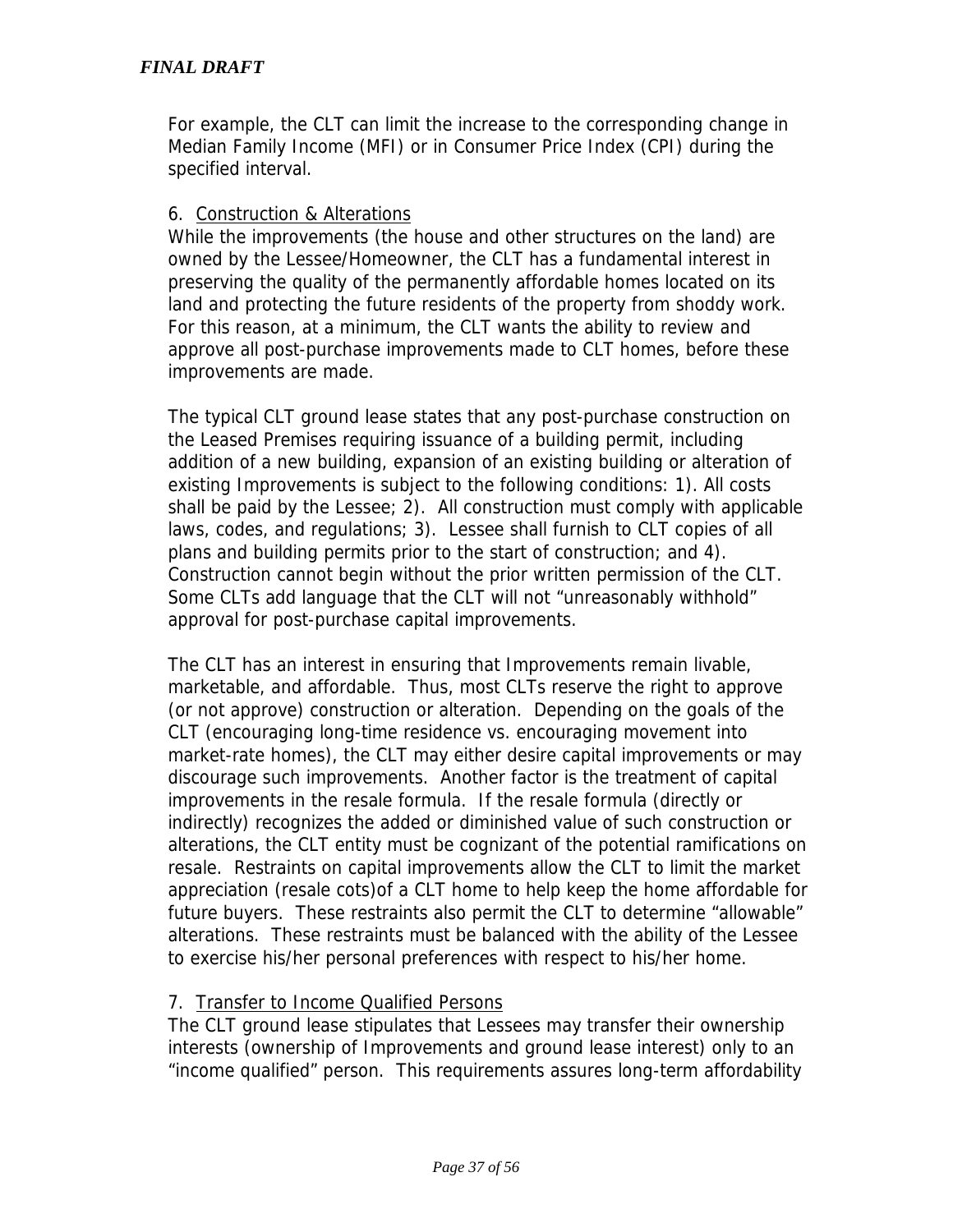targeted to the desired MFI level, e.g,. 80% or below MFI; 65% or below MFI.

#### 8. Transfer to Lessee's Heirs

The typical CLT Ground Lease gives the homeowner the right to pass his/her home to "designated heirs" (who do not need to be income-qualified) at the time of death. This "legacy" right promotes family security and the feeling and benefit of homeownership. Many CLTs have added or removed categories of people. Some CLTs extend the right to pass the home to heirs before death, in the event of retirement, confinement to a nursing home, etc. The wider the right to of the Lessee to transfer to his/her heirs, the less control the CLT has over who has access to the affordable home.

#### 9. Purchase Option Price (Resale Formula)

The ground lease stipulates that the seller will receive the lesser of appraised value or the Formula Price. This stipulation is important because, if the market takes a downturn, the appraised value may be less than the Formula Price. ("Appraised Value" is determined by an independent, certified market appraisal.) Each CLT decides the appropriate Resale Formula for its community, under the guiding principal of attempting to provide a fair return to the seller while assuring an affordable purchase price to the new, incomequalified buyer.

#### 10.Assignment & Sublease

CLTs that provide owner-occupied, for-sale homes are concerned about preventing absentee owners. As such, CLTs typically prohibit Lessee/homeowners from subletting their homes.

The CLT ground lease specifically prohibits transfer of Lessee's rights under the terms of the lease. Specifically, the lease: 1). Prohibits Lessee's from subletting their home without the CLT's prior written approval – and permission will only be granted in special situations (e.g., Lessee's military deployment); 2). Requires that if Lessee is allowed to sublet (under special conditions) this sublease is subject to all the terms of the lease; and 3). States that the amount of rent charged to the sublessee cannot be more than the amount of the ground lease fee plus a monthly rent amount that is approved by the CLT. Any transfer that is not specifically permitted by the lease is an event of default that can lead to termination. One option some CLTs have considered and allowed are housemate/roommate rentals without CLT permission.

#### 11.Foreclosure Prevention

The agreement between the Mortgagee (lender), the Community Land Trust (lessor), and the Homeowner (lessee or mortgagor) stipulates the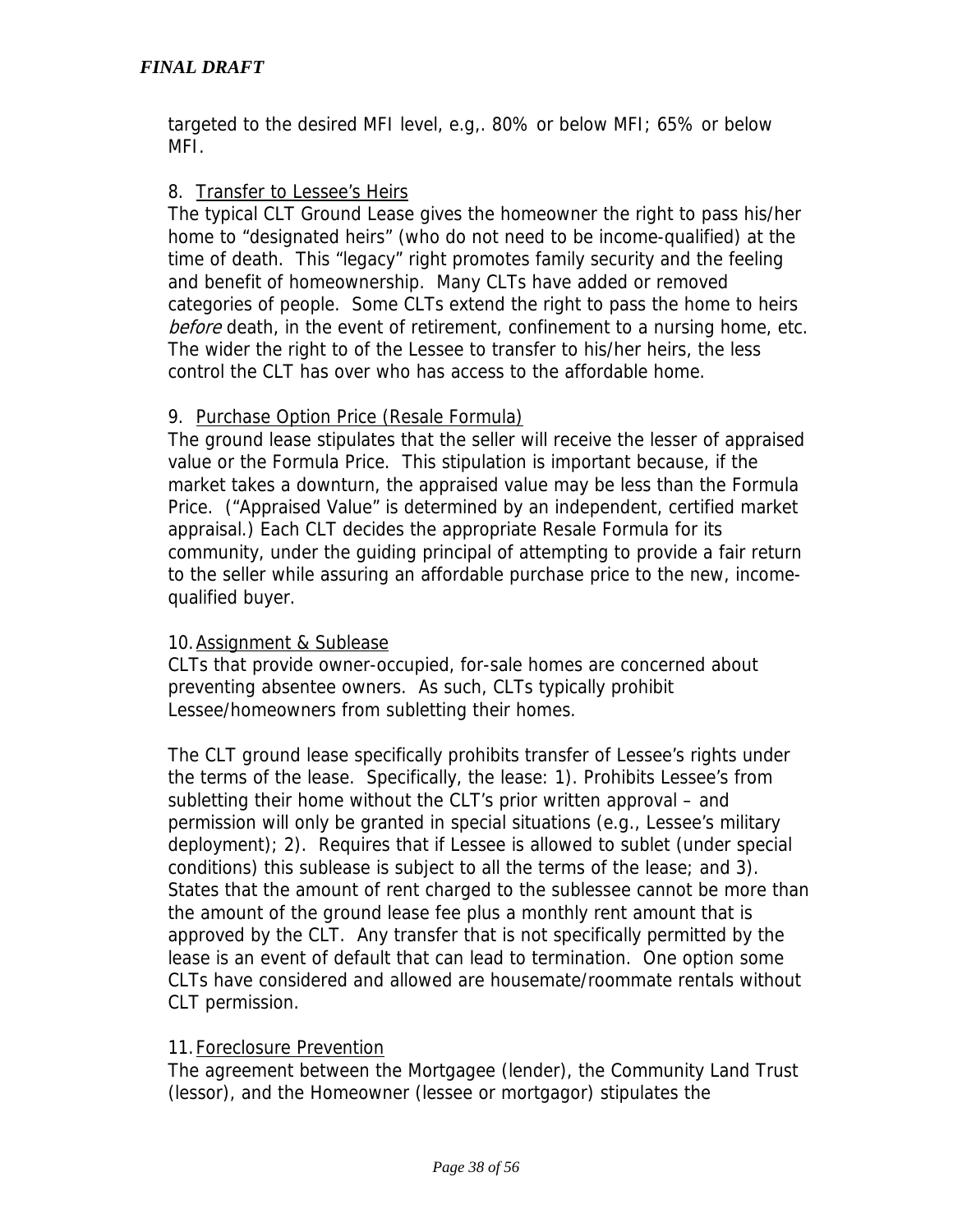requirements allowing the CLT to step-in and cure defaults under the mortgage loan (such as nonpayment of taxes or mortgage payment). Fannie Mae has also approved the "Fannie Mae Uniform Community Land Trust Ground Lease Rider" that modifies the CLT ground lease to allow Fannie Mae to accept mortgages on the resulting leasehold interest. This includes Fannie Mae's notification to the CLT (lessor) in the event of default and the remedies accorded to the CLT to cure the default. It should also be noted that FHA has specific requirements for ground lease regulations and resale requirements.<sup>46</sup> For example, if the leaseholder defaults in his mortgage, the mortgagee (lender) must notify the owner of the real property (lessor) and provide a right to cure the default within 120 days. If after the 120 days, the mortgagee (lender) accelerates note secured by the mortgage, then the owner of the real property (lessor) has the right, but not the obligation, to pay off the mortgage indebtedness within 30 days.

## **B. TYPES OF RESALE FORMULAS**

**Overview of Resale Formulas.** "A CLT resale formula establishes an upper limit on the price for which a CLT home may be resold – whether it is sold back to the CLT or sold directly to another household. $147$  It is important to note that the resale formula always stipulates that the resale price will be the *lesser* of the market value or the resale formula, in order to protect a resale formula price being set above prevailing market values. Two primary goals of the CLT resale formula are the following: 1). To ensure fair and affordable access to homeownership for subsequent low-income homebuyers, by maintaining the affordability of the CLT home over time; and 2). To provide the present homeowner with a fair return on her investment when she resells her CLT home.<sup>48</sup> The following are secondary goals that must be considered in deciding on a resale formula: 49

- *Encouragement of long-term occupancy, avoidance for* **quick resale.** CLTs have a basic interest in promoting stable neighborhoods and in providing long-term security for residents of these neighborhoods. They do not intend to provide homeownership opportunities as a way for owners to turn a quick profit and make a fast exit.
- **Promotion of homeowner mobility.** When CLT homeowners wish to sell their homes – perhaps to take advantage of employment opportunities in another community – they have an interest in selling for a price high enough to allow them to purchase a home in their new community. Some people argue that, if a CLT is to provide permanent benefits for lower income people in an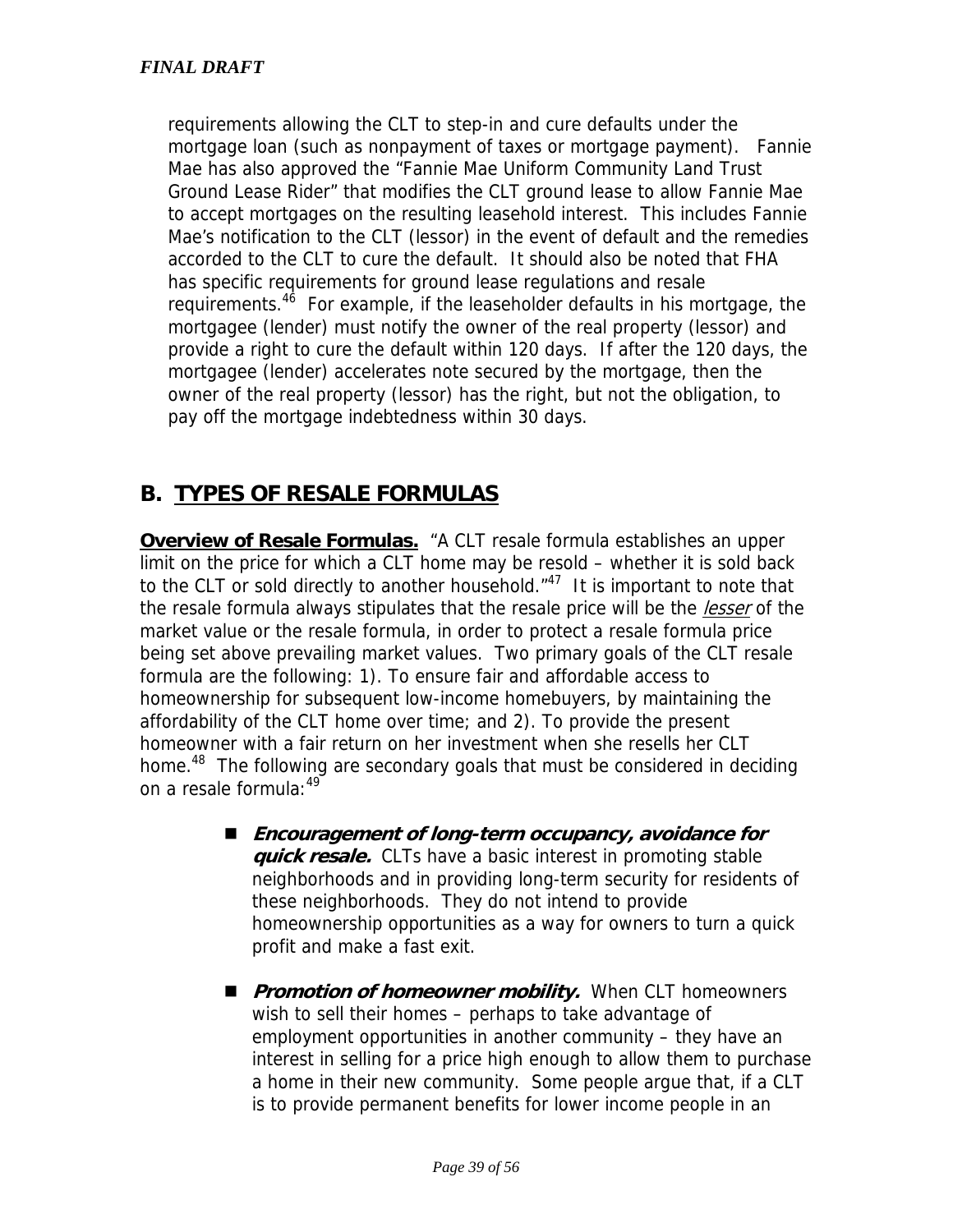increasingly mobile society, it should allow resale prices high enough to allow continued homeownership for those who move away. Others see this goal as inconsistent with the CLT's concern with long-term occupancy and neighborhood stability, or may see it as impractical in light of the primary goal of preserving the affordability of CLT homes.

- **Incentives for sound maintenance.** CLTs do not want their resale formulas to pose economic disincentives to sound maintenance. A formula that fails to reward an owner's investment in such maintenance – or fails to penalize poor maintenance – can result in the deterioration of homes and the erosion of their future usefulness for the community.
- **Incentives for useful improvements.** In some situations, CLTs have reason to encourage owners to make useful improvements in their homes, and perhaps make other improvements on the leased land. Rural CLTs may want to encourage ecologically appropriate improvement of the land itself. Many CLTs want to encourage weatherization and other energy-saving improvements of existing homes. Some may want to encourage the expansion of smaller homes to accommodate larger families. In some urban situations, however, a CLT may decide that small residential lots are already used to the optimum and may not want to encourage substantial additions to existing homes. (A few CLTs have chosen not to reward – or even permit – improvements because they want homeowners to move out of their "starter homes" when their fortunes increase, making room for the next low-income first-time homebuyer.)
- **Ease of comprehension by those affected.** In an effort to allocate equity with perfect fairness, a CLT can develop a formula so complicated that it will be incomprehensible to potential or actual CLT homeowners – and perhaps to everyone except its creators. At some point it must be recognized that a formula that allocates value less precisely to its source but that is readily comprehensible may be preferable to one that is more intricately precise but less comprehensible.
- *Ease of administration.* Formulas that require extensive recordkeeping and/or frequent, detailed assessments of the value of the improvements may be very fair in theory, but they may also be beyond the capacity of a CLT with limited staff to administer, accurately and consistently, for many homes over many years.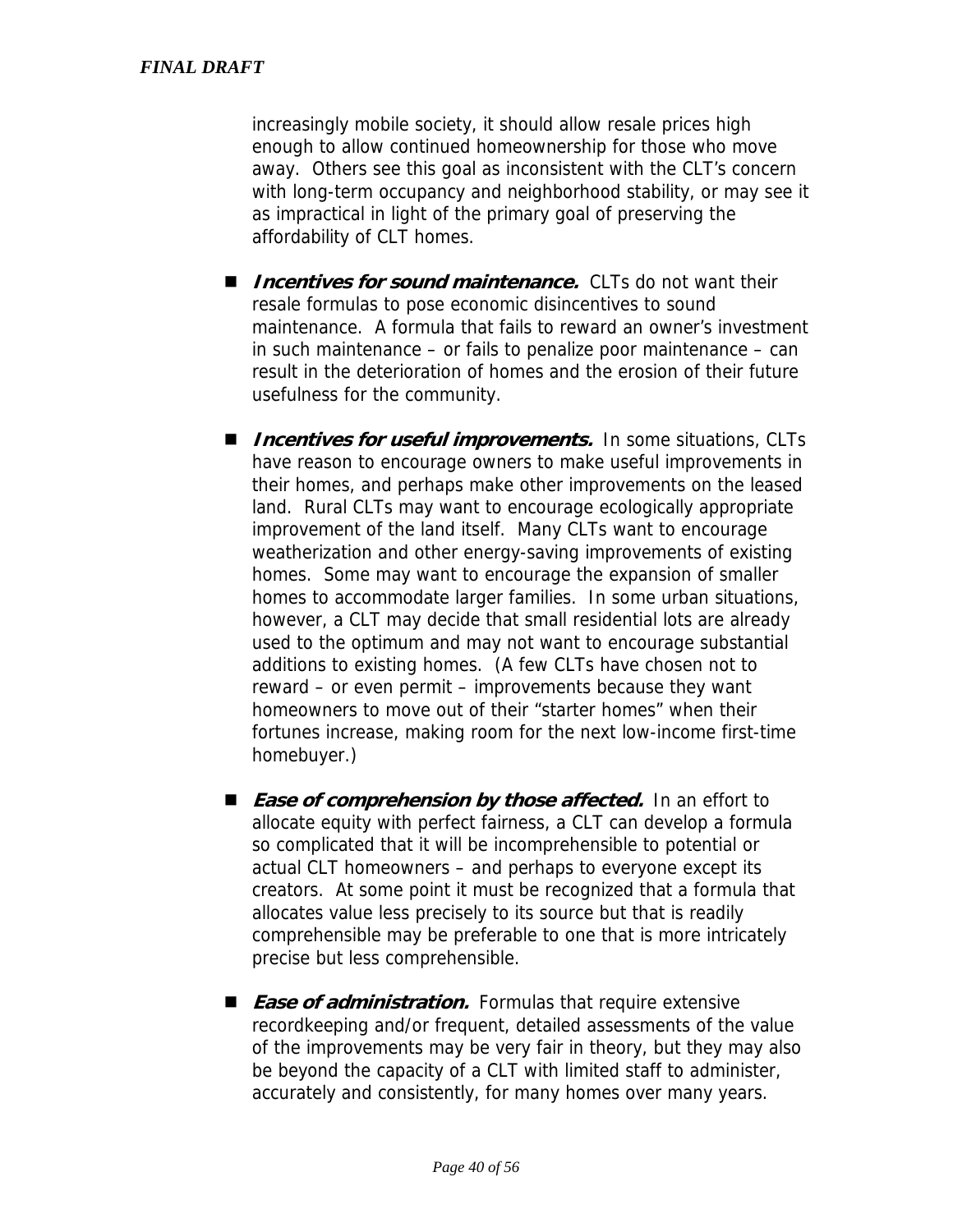Ease of monitoring, recordkeeping, and documentation are important concerns.

- *Lack of intrusiveness; sense of ownership.* It is important that owners of resale-restricted homes feel that they are "real" owners, with the same sense of privacy and control over their homes that conventional owners have. A formula that requires frequent inspections and the prior approval of repairs and improvements can undermine this sense of ownership.
- **Avoidance of disputes.** All resale formulas involve a tension between the interests of the homeowner and the interests of the CLT and community. Disputes can easily arise from this tension, but occasions for dispute can be minimized to the extent that the formula does not require subjective, debatable judgments by the CLT personnel in order to determine the resale price.

The above goals must be evaluated in light of the conflicting social goals, economic interests, and practical concerns.<sup>50</sup>

The primary issue in designing a resale formula concerns the way in which the resale price will be adjusted upward or downward from the purchase price:

As far as possible, these adjustments should reflect the owner's contribution to changes in the home's values. They must also reflect the need for limiting possible increases in the resale price to what future homebuyers of modest means will be able to afford.<sup>51</sup>

**Formulas.** There are four basic types of resale formulas:

- 1. **Appraisal-Based Formulas** which adjust the resale price by allocating to the owner a specified percentage of market appreciation as measured by appraisals at the time of purchase and the time of resale;
- 2. **Itemized Formulas** which adjust the resale price by adding or subtracting specific factors that increase or decrease the value of the home;
- 3. **Indexed Formulas** which adjust the resale price in proportion to changes in an index such as median income for the area; and
- 4. **Mortgage-Based Formulas** which adjust the resale price based on the amount of mortgage financing a purchaser of a given income level will be able to afford at the then-current interest rate.

#### **1. Appraisal-Based Formulas**

The majority of CLTs across the United States use an appraisal-based formula: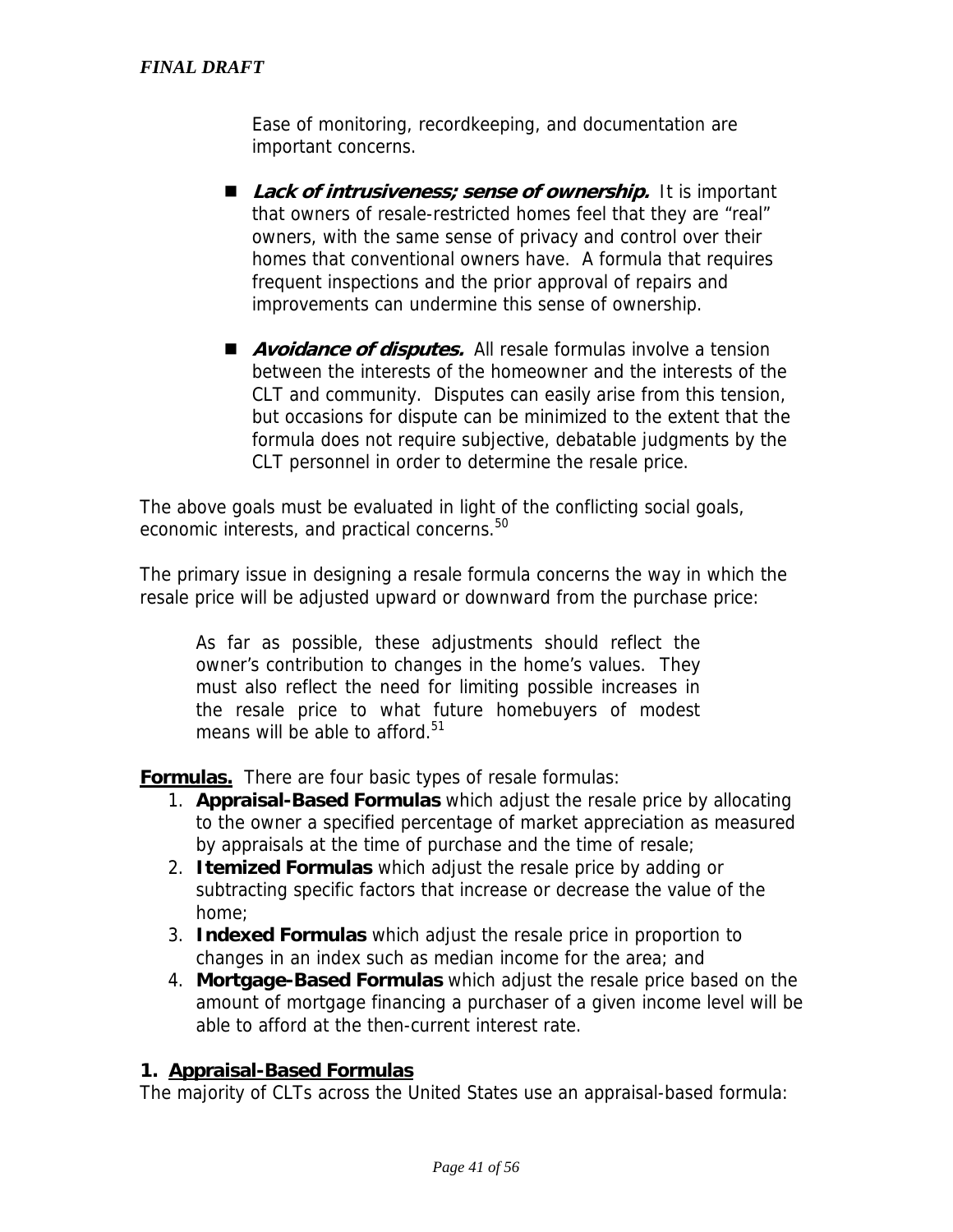Appraisal-based formulas adjust the resale price by adding a certain percentage of any increase in market value of the improvements, as measured by market appraisals at the time of purchase and the time of resale. Rather than itemizing factors that can cause increases or decreases in value, these formulas let the market measure changes in value. Any increase in value is then shared between the CLT and the homeowner. The percentage of appreciated value allocated to the homeowner (or "appreciation sharing percentage") is stipulated in the formula. An appreciation sharing percentage of 25% for the homeowner is common, although some CLTs allocate a higher percentage, some allocate a lower percentage, and some . . . allow the percentage to vary with the length of tenure [of the homeowner].

It should be emphasized that, for the purpose of determining how much appreciation has occurred, these formulas establish the base value at the time of purchase. In some cases the purchase price may equal the appraised value, but often the price is substantially below the home's appraised market value.

value of the land. $52$ These formulas are usually applied not to the combined value of land and buildings but to the value of buildings (and other improvements) alone. In theory, it is the value of the land that is affected by social and economic factors that make the location more or less desirable in the marketplace, while the value of buildings is affected by physical depreciation and by maintenance and improvements. In practice, however, it may be difficult to get appraisals that completely isolate the value of the buildings from the

The advantages of appraisal-based formulas are that they are fairly easy to administer, easy to explain, and less likely to cause misunderstandings or disputes. The disadvantages are that they do not distinguish between the value added by the owner and the value produced by social and economic factors. Other disadvantages of appraisal-based formulas in a rapidly appreciating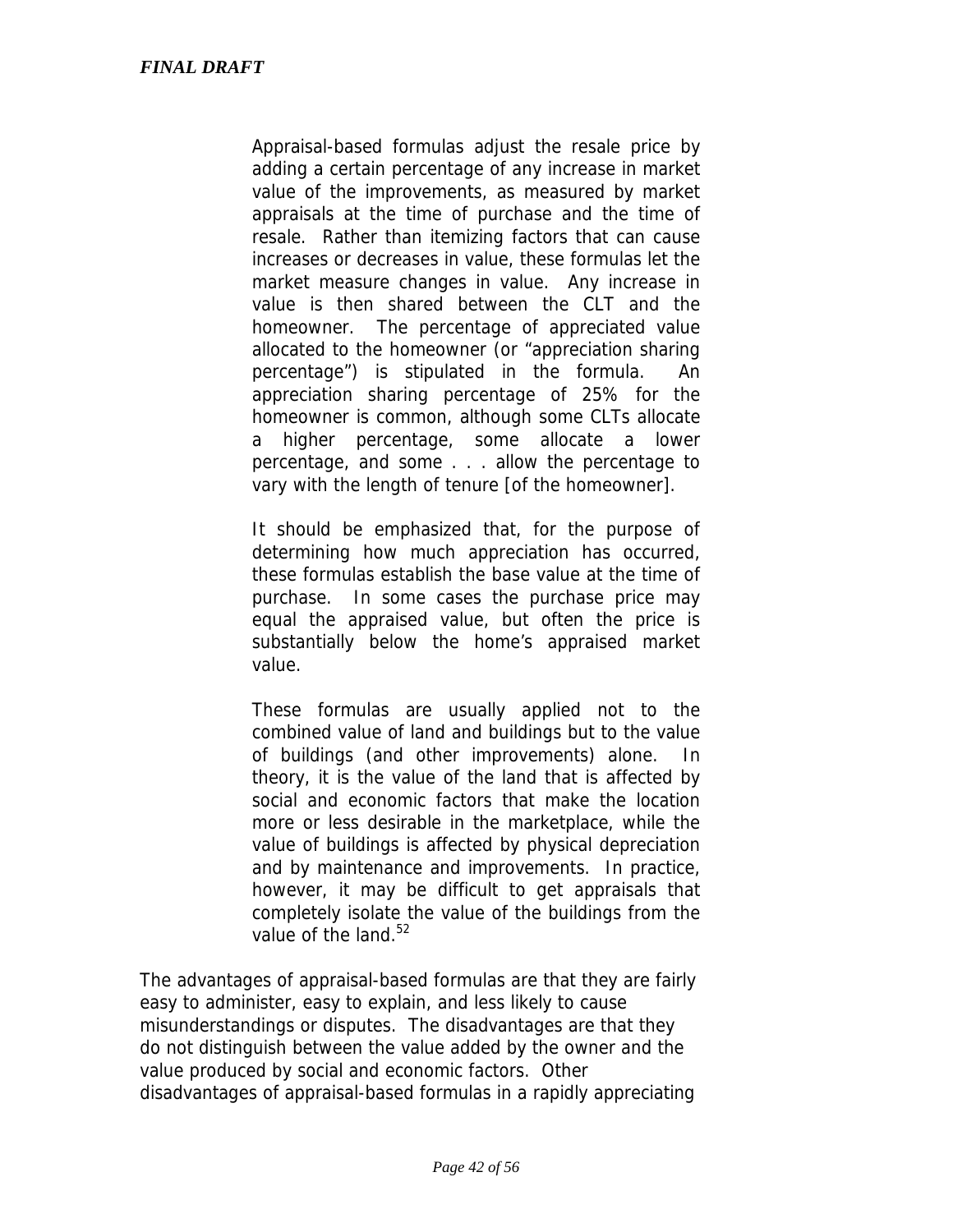real estate market include: 1). Resale prices may rise beyond the affordability level if the homeowner's "appreciation sharing percentage" is too high and if appraisals of the value of the home are influenced by the market value of the underlying land; 2). Homeowners with a small downpayment invested may take advantage and "leverage" a substantial share of appreciation resulting in a quick resale.<sup>53</sup> Also, appraisal-based formulas do not isolate the portion of apparent appreciation that results from monetary inflation, and if the real estate market is appreciating only at the rate of inflation, a long-term owner who receives only a portion of this apparent appreciation will receive less value than she has invested.<sup>54</sup>

#### **2. Itemized Formulas**

Itemized formulas adjust the resale price by adding or subtracting specific factors that affect a home's value and/or the value of the owner's investment in the home.<sup>55</sup> The following factors may be included as components of the itemized formula: 1). Value of improvements; 2). Maintenance, repairs, and depreciation; 3). Penalties for unusual damage; and 4). Inflation adjustments. The primary advantage of itemized formulas is "that they allow a relatively precise – and therefore fair – allocation of 'earned equity' to the owner. $n^{56}$  Further, the resale price under the itemized formula is protected from fluctuations in the housing market. The primary disadvantage is that they are complicated to administer and difficult to implement. The CLT plays an active, on-going role in monitoring the improvements (and the homeowner).

#### **3. Indexed Formulas**

An index formula adjusts "the resale price (above or below) the purchase price by applying a single factor drawn from an index such as area median income  $(AMI)$  as calculated and adjusted for household size.<sup>57</sup> For example, if the purchase price of a CLT home is \$80,000, and during the period of ownership (time until resale) the AMI increases 25%, the home may be resold for 25% more than the purchase price and still be presumed to be affordable. The primary advantage of index formulas is that they provide a relatively simple and conventional computation for presumed affordability. The basic disadvantages are the following: 1). Value produced by the owner and value produced by other factors is not distinguished; and 2). The index may allow resale prices to rise beyond the level of affordability for many lower income households.<sup>58</sup> These formulas are not common among CLTs.

#### **4. Mortgage-Based Formulas**

"Mortgage-based formulas adjust the resale price based on the amount of mortgage financing a purchaser of a given income level will be able to afford at the then-current interest rate."59 Unlike the three types of formulas discussed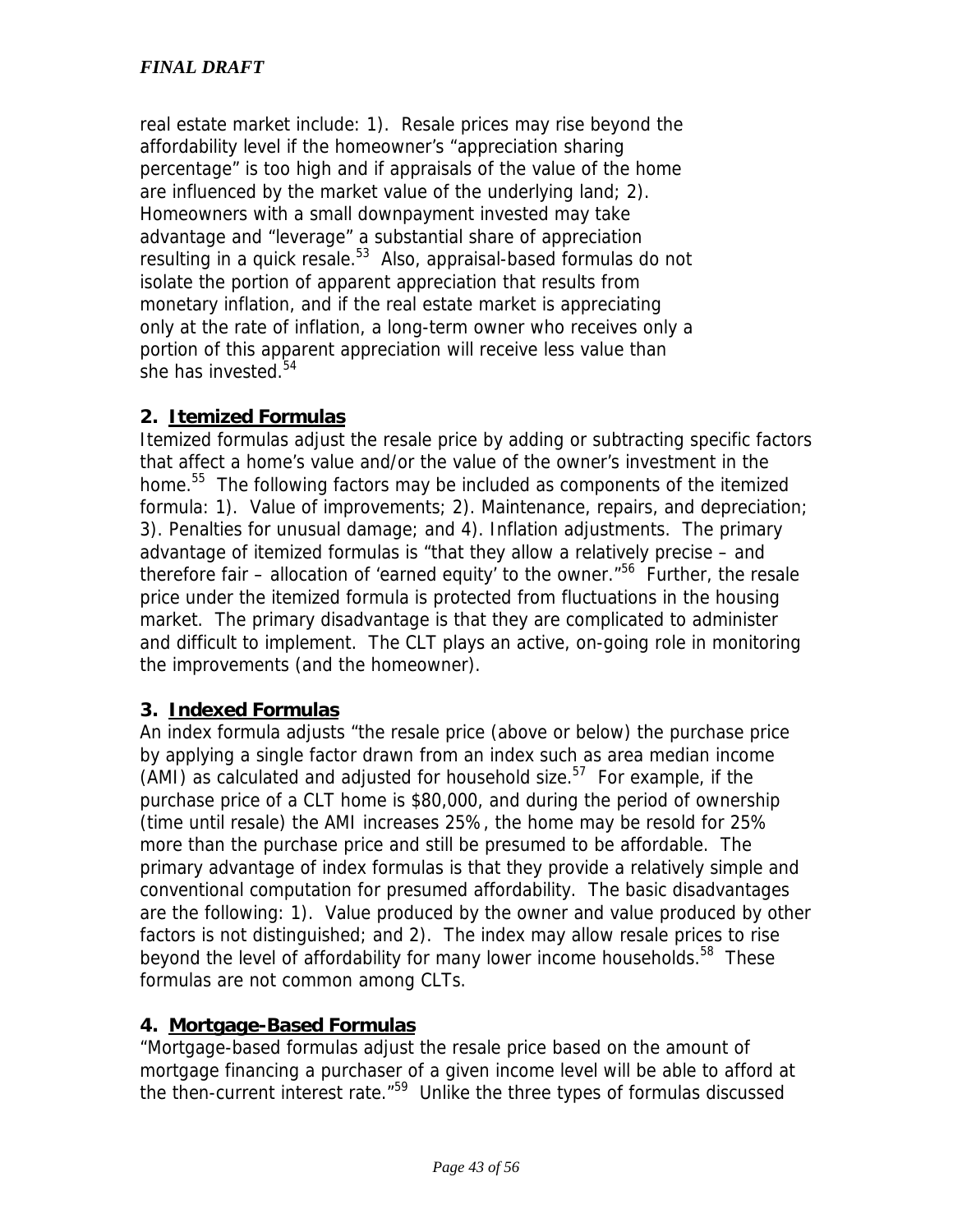above, these formulas do not establish the resale price with reference either to what the owner has invested in the home or to how much the market value of the home may have changed. $60$  They focus on the concern with affordability to the exclusion of the concern with giving the seller a fair return.<sup>61</sup>

The CLT must specify the following factors to define the mortgage-based formula: $62$ 

- 1. Income level as a percentage of AMI adjusted for household size for which affordable monthly payments are to be calculated;
- 2. Components of the monthly housing cost (e.g., principal, interest, taxes, insurance and ground lease fee);
- 3. Percentage of gross income that will constitute an "affordable" allocation for monthly housing costs (e.g., 30%);
- 4. Percentage of the resale price to be covered by mortgage financing (usually at least 95%);
- 5. Type of mortgage (e.g., 30-year fixed rate); and
- 6. The index or benchmark used to determine the exact "current interest rate" for the type of mortgage specified.

The basic advantage of the mortgaged-based formula is that affordability is guaranteed for the next purchaser at the specified income level. The primary, and important, disadvantage is that the formula does not take into account what is fair to the seller.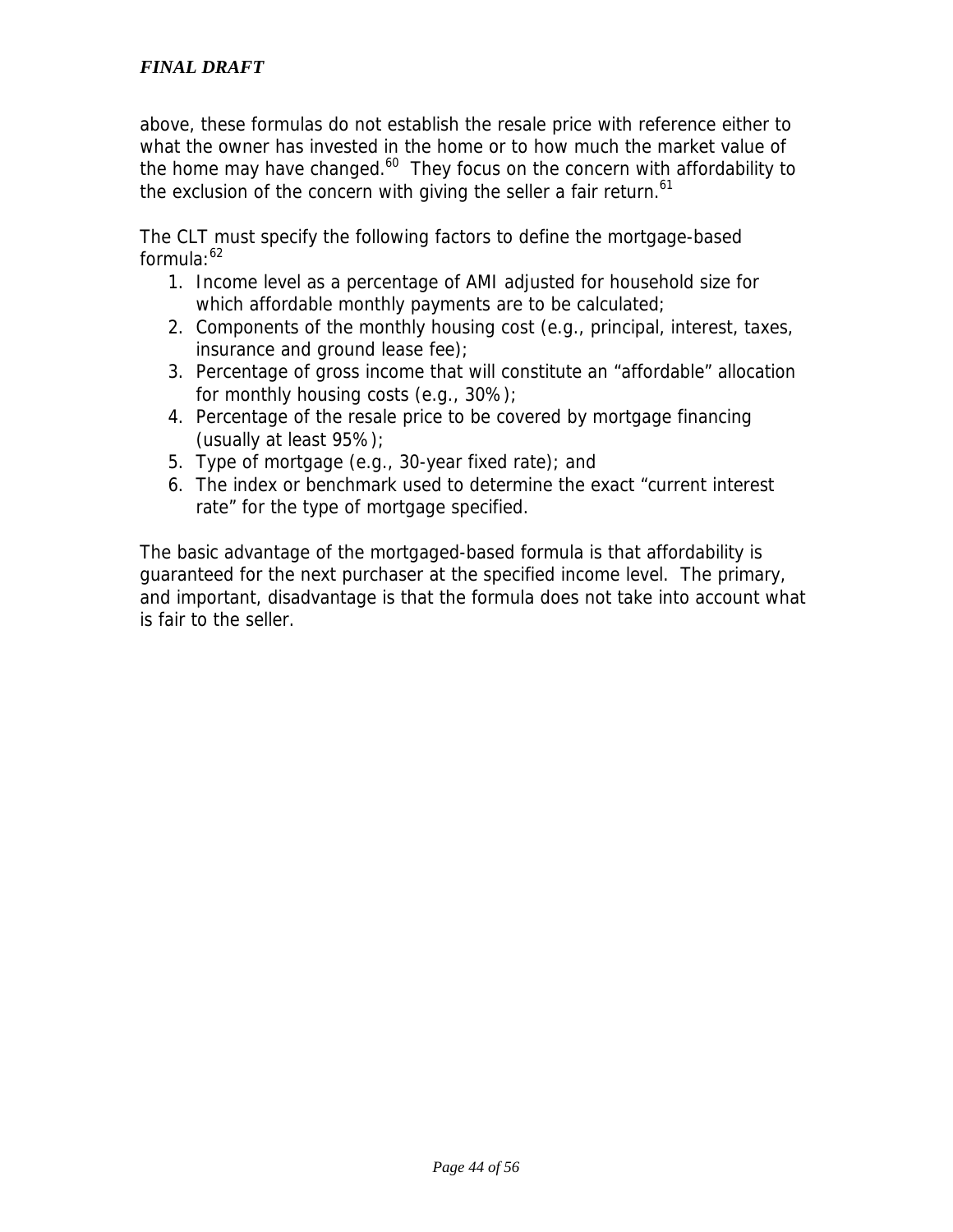## **APPENDIX "F"**

## **CLT PROJECT FUNDING ISSUES & SOURCES**

#### **A. PROJECT FUNDING ISSUES FOR START-UP (AND EXISTING) CLTS**

#### **1. Grants for Land Acquisition**

The CLT model works best when land is owned debt-free by the CLT, allowing the CLT to remove the entire cost of the underlying land from the selling price of housing and other improvements. Many municipalities make two common mistakes in investing in CLTs:

1). Rather than granting their funds for upfront acquisition of a permanent asset (i.e., the land), they insist on making temporary loans; and 2). Rather than directing their funds to a single grantee (i.e., the CLT), they loan their funds to dozens of individual homeowners. Neither of these approaches takes full advantage of the CLT model.

#### **2. Grants for Project Development**

Quite often, the subsidy required to achieve the desired level of affordability in a housing project (with or without a CLT) will be greater than the cost of the underlying land. If very low-income people are going to be served, therefore, where construction costs are very high, a CLT – like every other for-profit developer – is going to require grants that are sizeable enough not only to remove the costs of the land but to subsidize a portion of the building's cost as well. As obvious as this may seem, it is not uncommon for a public funder to assume that buying the land for a CLT will eliminate the need for additional subsidies to develop the housing.

#### **3. Loans for Improvements on Leased Land**

In all cities and states where CLTs have been successful, local financial institutions have been willing to write mortgages for resale-restricted homes on leased land – sometimes with the backing of FHA or Fannie Mae, and sometimes without such backing. In several cities, CLTs have persuaded local lenders to pre-qualify low-income homebuyers for mortgages on CLT homes, enabling would-be homebuyers to participate in the CLT's "Buyer-Initiated" Program. Establishing these relationships with local financial institutions takes education, care, and time.

#### **B. SOURCES OF CLT PROJECT FUNDING**

Potential sources of CLT project funding are described below:

#### **1. CDBG & HOME**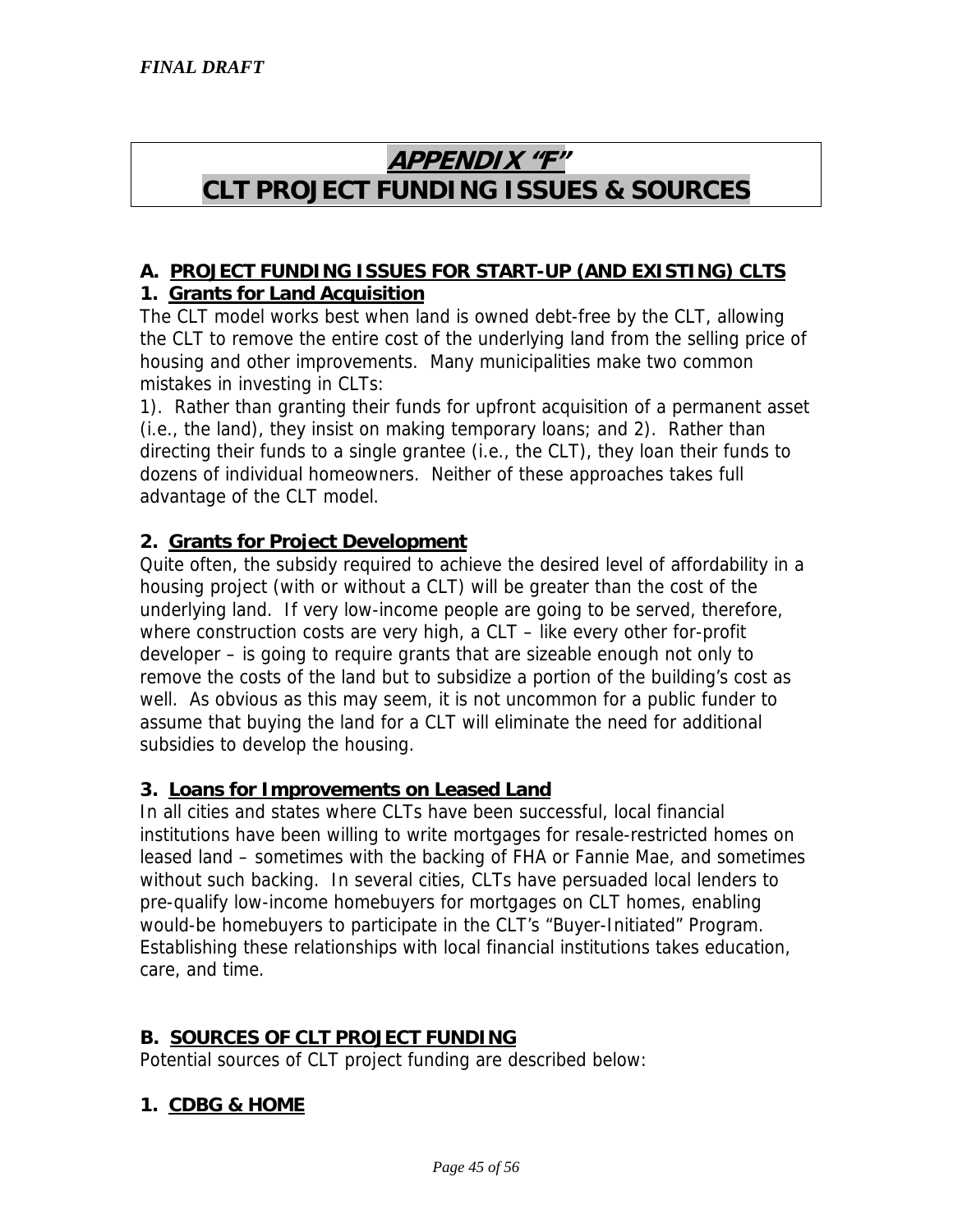(CDBG) and the HOME Investment Partnership Prorgam (HOME). Any federal funds that are offered to a nonprofit  $501(c)(3)$  corporations for the construction of affordable housing or the redevelopment of low-income neighborhoods can be used – and have been used by CLTs. The two federal programs from which CLTs have received the greatest project support over the past decade have been the Community Development Block Grant Program

It is worth noting that most CLTs have been designated as "Community Housing Development Organizations" (CHDOs) by their Participating Jurisdictions. In 1992, Congress amended the Cranston-Gonzales National Affordable Housing Act (42 U.S.C. 12773) to allow even start-up CLTs to qualify for CHDO status. Unlike other nonprofit housing developers seeking CHDO designation, a CLT can be awarded CHDO status without having a "demonstrated capacity for carrying out HOME activities" and without a "history of serving the local community within which the HOME-assisted housing is to be located." A CPD circular, published soon after the 1992 amendments, notified HUD's field offices of this special CHDO exemption for CLTs and the eligibility of CLTs to receive HOME CHDO setaside funding for both their projects and their operations.

#### **2. Federal Tax Credits**

Although most CLTs concentrate on homeownership, a few also develop and manage rental housing. These CLTs have made extensive use of federal Low Income Housing Tax Credits and Historic Preservation Tax Credits to bring substantial equity into their affordable housing projects. (Since land is not included in the basis for the calculation of tax credits, the typical CLT tax credit deal involves the CLT's ownership of the underlying land, with ownership of the building(s) by a limited partner.

#### **3. Other HUD-Sponsored Production Programs**

CLTs have developed housing and community facilities on leased land using several other HUD-funded programs, including: Urban Development Action Grant paybacks, HoPWA, Section 108, Enterprise Community SSBG, and Shelter Plus Care.

#### **4. Municipal Real Estate (Surplus Property)**

Public support for a CLT project has sometimes come to a CLT not only in the form of money but in the form of real estate. In several cities, "surplus" lands and buildings owned by the municipal government have been conveyed to a CLT at no cost – or at a below-market price – for the development of affordable housing.

#### **5. Municipally Mandated "Donations" by Private Developers – Land & Housing**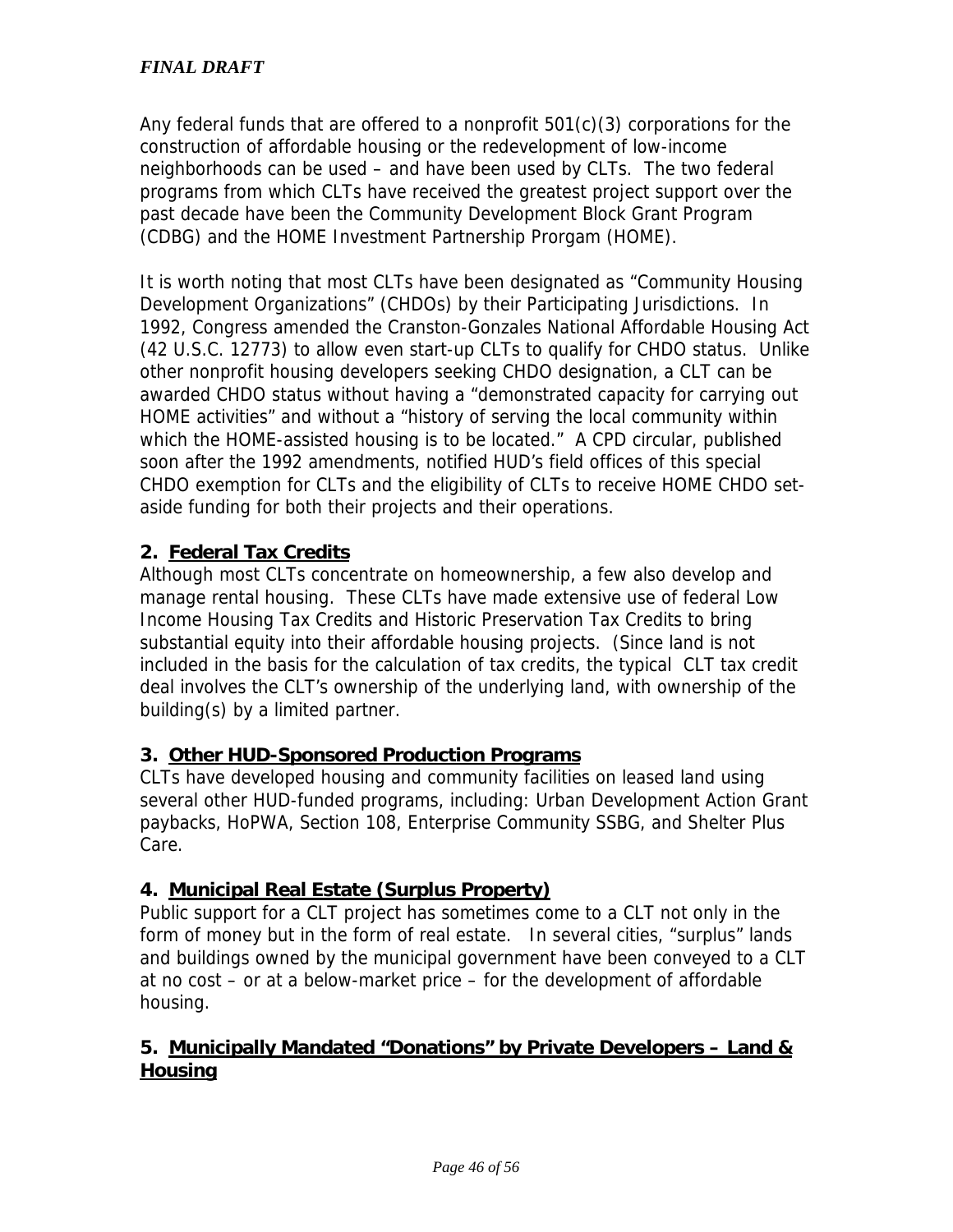In several cities, including Chapel Hill, North Carolina and Burlington, Vermont, CLTs have received municipally-engineered "donations" of land and housing from private developers. They have done so either in exchange for concessions, approvals, or density bonuses granted by city government or in compliance with a municipal ordinance like inclusionary zoning or housing replacement. In some cases, the CLT has paid nothing for the land. In other cases, the CLT has paid significantly below the property's market value.

#### **6. Municipally Mandated "Donations" by Private Developers – "Fee in Lieu Of"**

Another option for CLT project funding to for private developers to contribute a "fee in lieu of" providing land or housing for the CLT.

#### **7. Housing Trust Funds**

At both the state and municipal level, housing trust funds have provided considerable support for projects developed on CLT land. The ability of the CLT to retain and recycle public subsidies and to perpetuate the affordability of any housing created through such subsidies have made CLTs, in several cities and states, preferred recipients of project funds distributed through Housing Trust Funds.

#### **8. General Fund – Capital Improvement Project (CIP**

General Fund (CIP) funding could be used to purchase land and provide infrastructure development for CLT Project.

#### **9. Tax Increment Financing**

Tax Increment Financing for housing on leased land will be a significant part of project funding for at least three CLT projects: **First Homes** (Rochester, MN); the **Bahama Conch Community Land Trust** (Key West, FL); and the **Portland Community Land Trust** (Portland, OR).

#### **10. Municipal General Obligation Bonds**

affordable housing.<sup>63</sup> To date, there is no CLT in the United States that has used a general obligation to fund CLT land acquisition or projects. However, the use of a general obligation bond issue is compatible with the CLT's need for land acquisition. Using bond funding to purchase land for a CLT allows the investment of public dollars to be preserved in perpetuity and permanently dedicated to the use of

#### **11. Federal Home Loan Bank**

FHLB's Affordable Housing Program has been a rich source of funding and financing for a number of projects developed by CLTs around the country. The CLT's ability to bring homeownership within the reach of lower-income households, combined with the enforceability of the CLT's long-term protection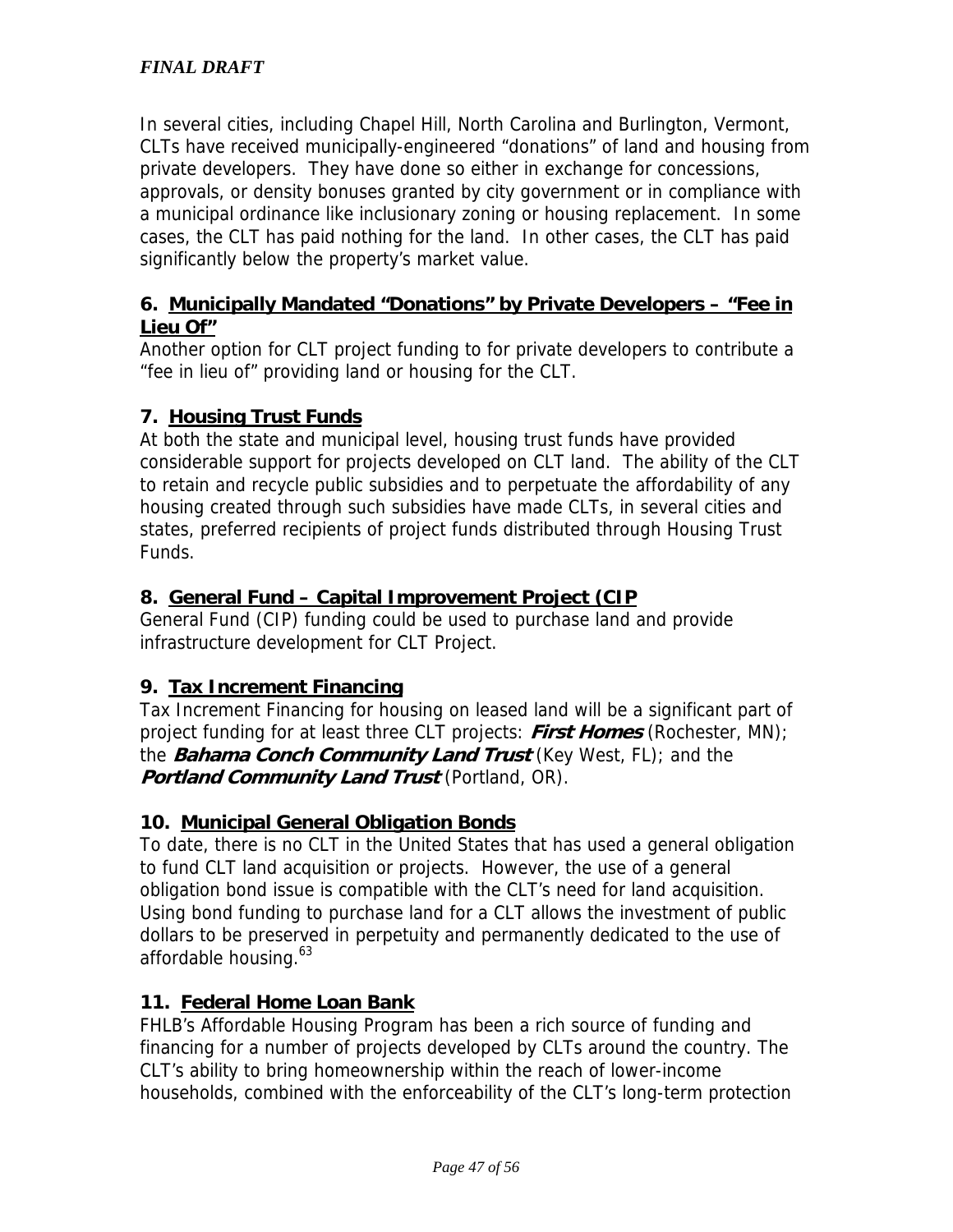of affordability, has enabled CLTs to score well in regional competitions for FHLB awards.

#### **12. Private Financial Institutions**

Throughout the United States, private lenders are financing residential and commercial projects on land that is leased from a CLT and writing mortgages for resale-restricted homes that are located on leased land. While some of these mortgages are held in portfolio, the expanding use of a model CLT ground lease prepared by the Institute for Community Economics and standardized riders approved by FHA and Fannie Mae have opened the secondary market to CLT mortgages. CLTs in several communities have also received REO properties from local lenders, either at a below-market price or as an outright donation. Other CLTs have had the benefit of special funds for affordable housing set aside by local, regional, or national banks under negotiated CRA agreements.

#### **13. State Housing Finance Organizations**

Permanent financing for CLT homes has been made available, in a growing number of states, through programs underwritten by State Housing Finance Agencies. SHFA financing for CLT-housing has been forthcoming, for example, in Colorado, Massachusetts, Minnesota, New Hampshire, North Carolina, Wisconsin, Wyoming, and Vermont.

#### 14. ICE's (Institute for Community Economics) Revolving Loan Fund<sup>64</sup>

Since its creation in 1979, ICE's Revolving Loan Fund (RLF) has loaned more than \$41 million, representing more than 425 loans to community organizations in 30 states and facilitating the development of more than 4,000 housing units.

ICE's principal lending goes to community land trusts, limited equity cooperatives, and community-based nonprofit organizations creating housing that is permanently affordable to people with lower incomes. Funds from the RLF are commonly used to finance land acquisition and the acquisition, construction and rehabilitation of housing.

#### **14. Pension Funds**

To date, there is only one pension fund that has invested in affordable housing through a CLT. The Burlington Employee Retirement System (BERS), the pension fund for municipal employees of Burlington, Vermont, has made several investments in projects developed by the **Burlington Community Land Trust**.

#### **15. Private Foundations**

The CLT movement has benefited from several program-related investments provided to the Institute for Community Economics by national foundations and from a handful of operating grants provided to individual CLTs. Grants for land acquisition or project development have tended to come from foundations with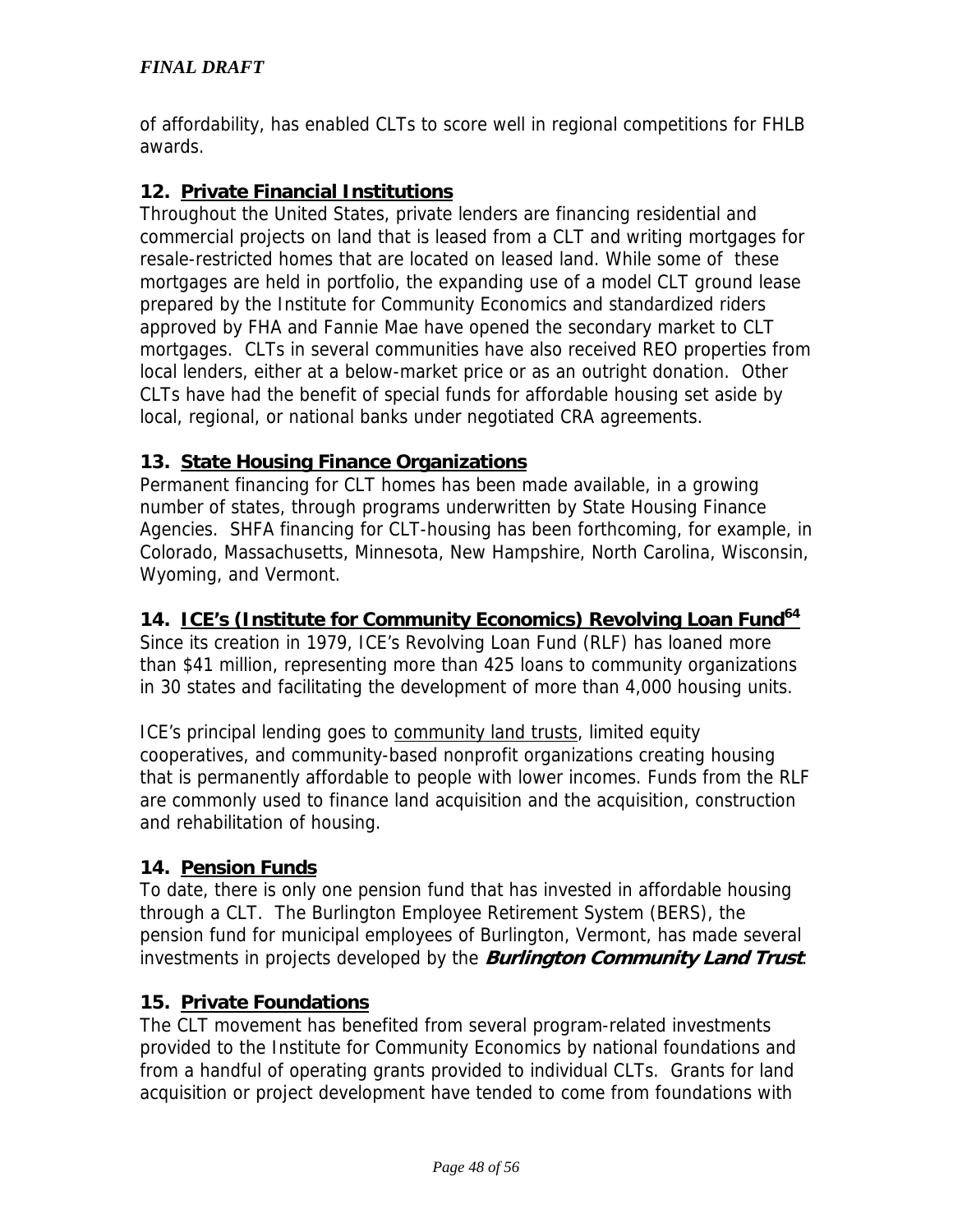more local or regional focus. The largest to date has come from the Rochester Area Foundation in Rochester, MN, which is using a \$7 million gift from the Mayo Clinic and \$6 million from other donors to acquire land and to build affordable housing through its First Homes initiative. Most of the units being produced through this initiative will be developed through a regional community land trust.

#### **16. Private Land Donations**

Other CLTs have benefited from the donation – or bargain sale – of real estate owned by private individuals, religious orders, and private corporations.

#### **17. CLT Development Fees**

Although no CLT in the country has been able to fund most of is next project with the proceeds from its last project, there are a few CLTs that have regularly (or occasionally) put significant equity into new housing being developed on leased land, where the source of that equity was development fees earned by the CLT on earlier projects. The CLTs that have been the most successful in deriving part of their project funding from development have been the **Holyoke Community Land Trust** (Holyoke, MA) and the **Burlington Community Land Trust** (Burlington, VT).

#### **18. Lease Fees**

To date, there is only one CLT that has derived significant project funding through its own lease fees, but this one case provides an example that CLTs in more prosperous communities may be able to follow. In a manner analogous to the transformation of mortgage cash flows into mortgage-backed securities, the **Jackson Hole Community Land Trust** (Jackson, WY) was able to securitize its guaranteed stream of ground lease fees, raising significant equity from private investors for use in its future projects. CLTs that serve a poorer clientele and work in lower-income communities must charge lower lease fees than those charged by the Jackson Hole CLT, making the securitization of this income stream unprofitable and unlikely. Most CLTs rely on lease fees, moreover, for a portion of their operating support. Nevertheless, any CLT that is able to fund operations from other sources and is able to charge lease fees of \$50 - \$100 per month, without unduly undermining the affordability of the housing located thereon, may be able to accomplish securitization of their lease fees.

#### **C. FINANCING OF CLT MORTGAGES FOR LEASEHOLDERS**

There are two important components of financing mortgages for lessees: 1). Lender education concerning the CLT structure; and 2). Participation of the "secondary market" by Fannie Mae and FHA.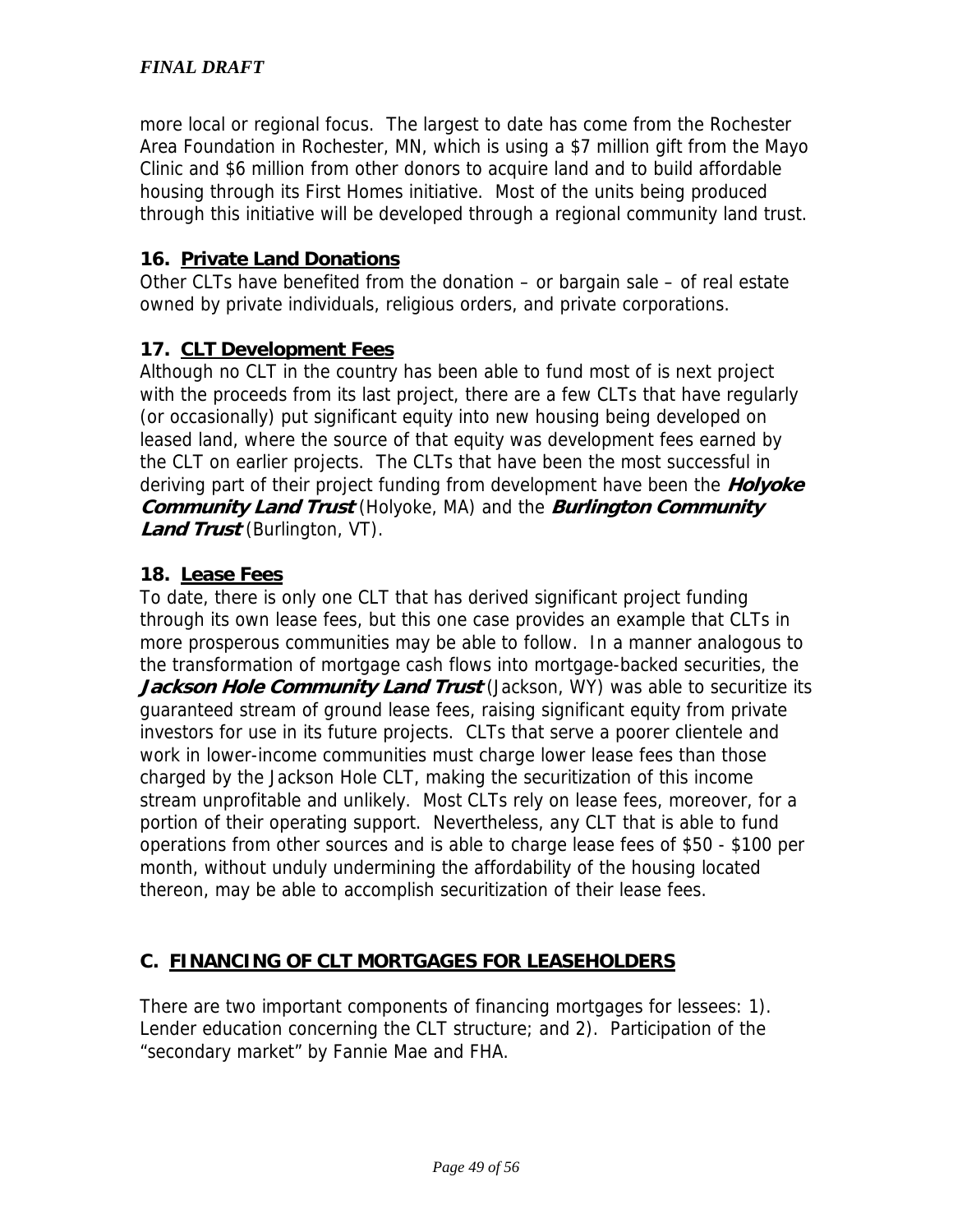Timely lender education is a critical to the CLT function. The CLT concept is often unfamiliar to home mortgage lenders. The typical CLT mortgage loan is secured by a mortgage on the leasehold interest and the improvements owned by the ground lessee. The underlying land owned by the CLT is **not** part of the security interest of the lessee's mortgage. As the Community Land Trust Legal Manual notes, "This type of mortgage (sometimes called a "leasehold mortgage") raises a special set of concerns for the lender and for the CLT, as well as the lessee." (p. 10-1). Lender concerns include the following:

- 1. Ground Lease is valid and enforceable under state law requirements;
- 2. Ground Lease term is longer than the term of the loan so that the loan can be fully amortized before there is an issue of lease renewal;
- 3. Ground Lease provides for advance notice to the Lender and opportunity for Lender to cure, in case of Lessee default; and
- 4. Ground Lease does not contain restrictions that, in the event of foreclosure, would prevent the home from being sold for a price high enough for the Lender to recover its investment.

financing for CLT homeownership: A growing number of sources currently provide the necessary long-term

> negotiations with banks in their communities. <sup>65</sup> Banks are increasingly willing to make such loans. In addition, some CLTs have arranged financing for their lessees through bank-capitalized loan pools or bank consortia established specifically to provide home mortgages for low- and moderate income people. Often an important motive for these private financial institutions – whether making these loans individually or joining with others to establish special programs – is their concern with meeting their obligations under the federal Community Reinvestment Act (CRA), which holds federally regulated banks responsible for meeting the credit needs of the communities in which they do business, including low-income neighborhoods. CLTs preparing to approach these lenders should be familiar with CRA provisions and the ways that community groups have used these provisions to initiate productive

In the past, private lenders held a limited number of CLT mortgages in their portfolios; however CLT programs are now gaining greater access to the secondary market.<sup>66</sup> Fannie Mae, Federal Housing Administration (FHA) mortgage insurance, and the Rural Housing Services 502 Program can be used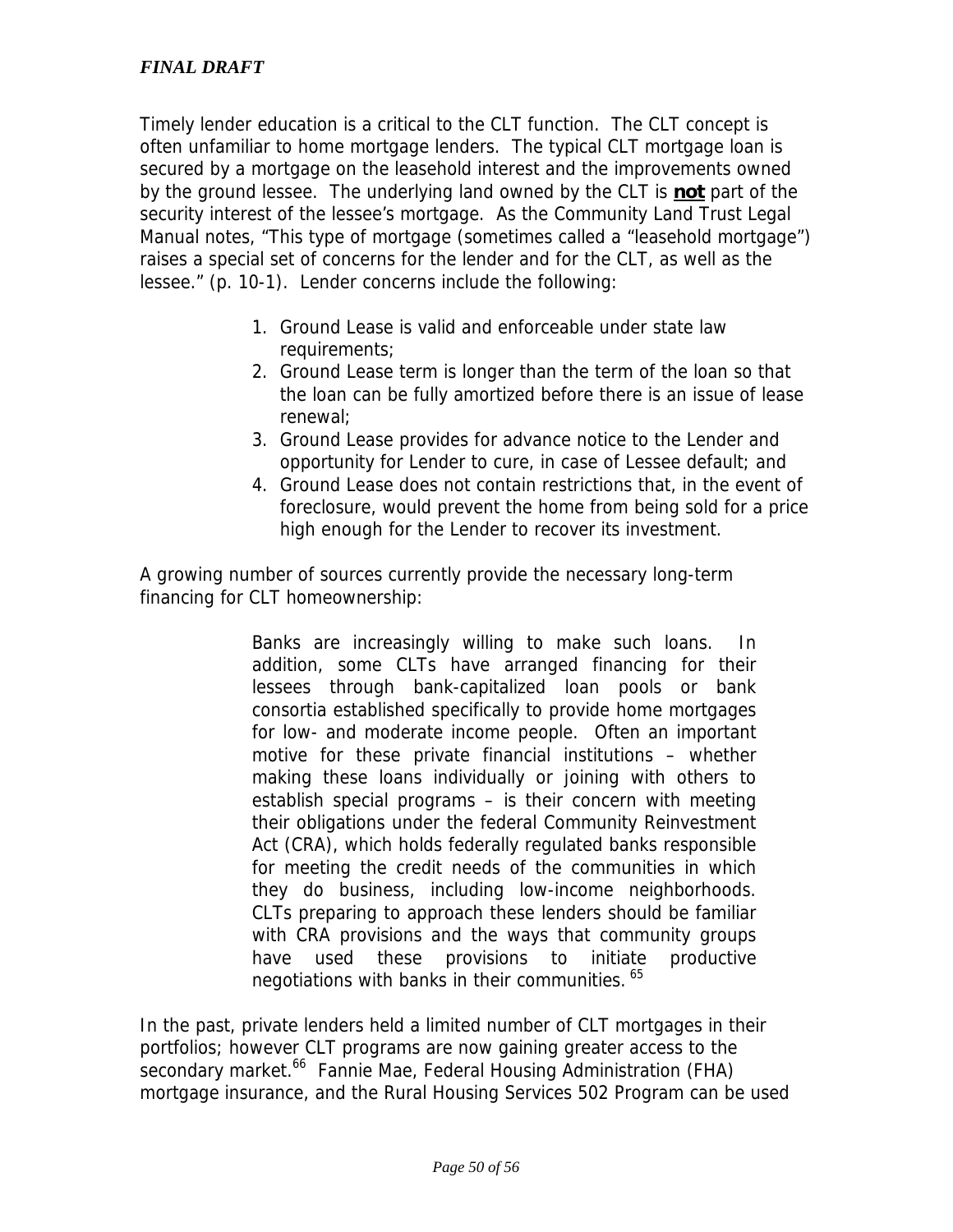leasehold mortgage from an approved lender.<sup>67</sup> with CLT lessee-mortgages. Fannie Mae offers a Community Land Trust special mortgage: a lender originates a first leasehold mortgage loan using one of Fannie Mae's Community Lending mortgages, and Fannie Mae purchases the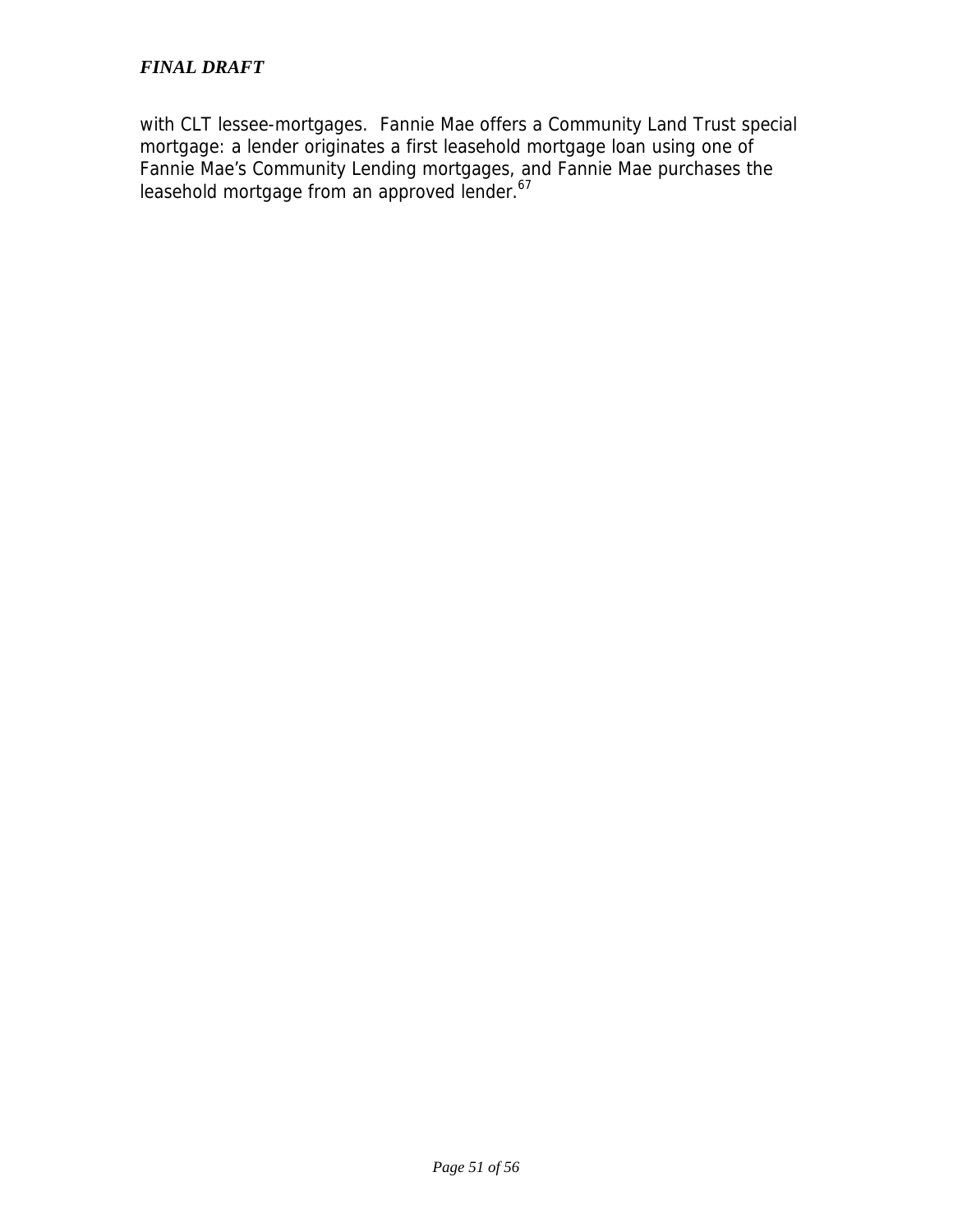## **APPENDIX "G"**

## **CLT OPERATIONAL FUNDING ISSUES & SOURCES**

#### **A. CLT OPERATIONAL FUNDING ISSUES**

#### **1. Provoking Competition**

In cities with few public funds and many nonprofit housing providers, any request for operating support for a new Community Land Trust is likely to be met with skepticism by existing nonprofit housing and community development organizations.

#### **2. Eschewing Development**

Some CLTs, in order to avoid competition with existing nonprofit housing developers for scarce resources, have made the reasonable decision not to do the development themselves. They contract, instead, with nonprofit partners for these services. But in averting conflict, they also surrender any claim to development fees – money that CLTs around the country have relied upon to sustain their operations. Eschewing development, a CLT must find other sources of operating support, including fees collected for counseling homebuyers, marketing units, and managing resales.

#### **3. The CLT as "Something New"**

Start-up CLTs are often the beneficiaries of many foundations and private donors to fund "something new" -- a "cure all" for the housing crisis. A CLT often takes time to build and requires patience in building its self-sustainability.

#### **4. Funding for a Three-Year Start-Up**

Experience has shown that it takes about three years for a new CLT to establish itself solidly within the community. The most successful start-ups, in recent years, have been those with at least three years of operational funding firmly in hand before they are launched – or, alternatively, at least three-years of staffing and support from a nonprofit sponsor.

#### **5. Staffing Adequate to the Task**

 (or more) to carry out all of the projects and programs that it has underway. The primary issue for a new (or old) CLT, therefore, when it comes to The need for operational funding is a function of the level of staffing a CLT finds necessary to carry out the roles it has chosen and the goals it has set. Some CLTs manage quite well with a staff of three. Other CLTs need a staff of a dozen operational funding, is deciding how much staff and what kind of staff will be needed to do an effective and efficient job of doing the CLT's work.

#### **B. SOURCES OF OPERATIONAL FUNDING**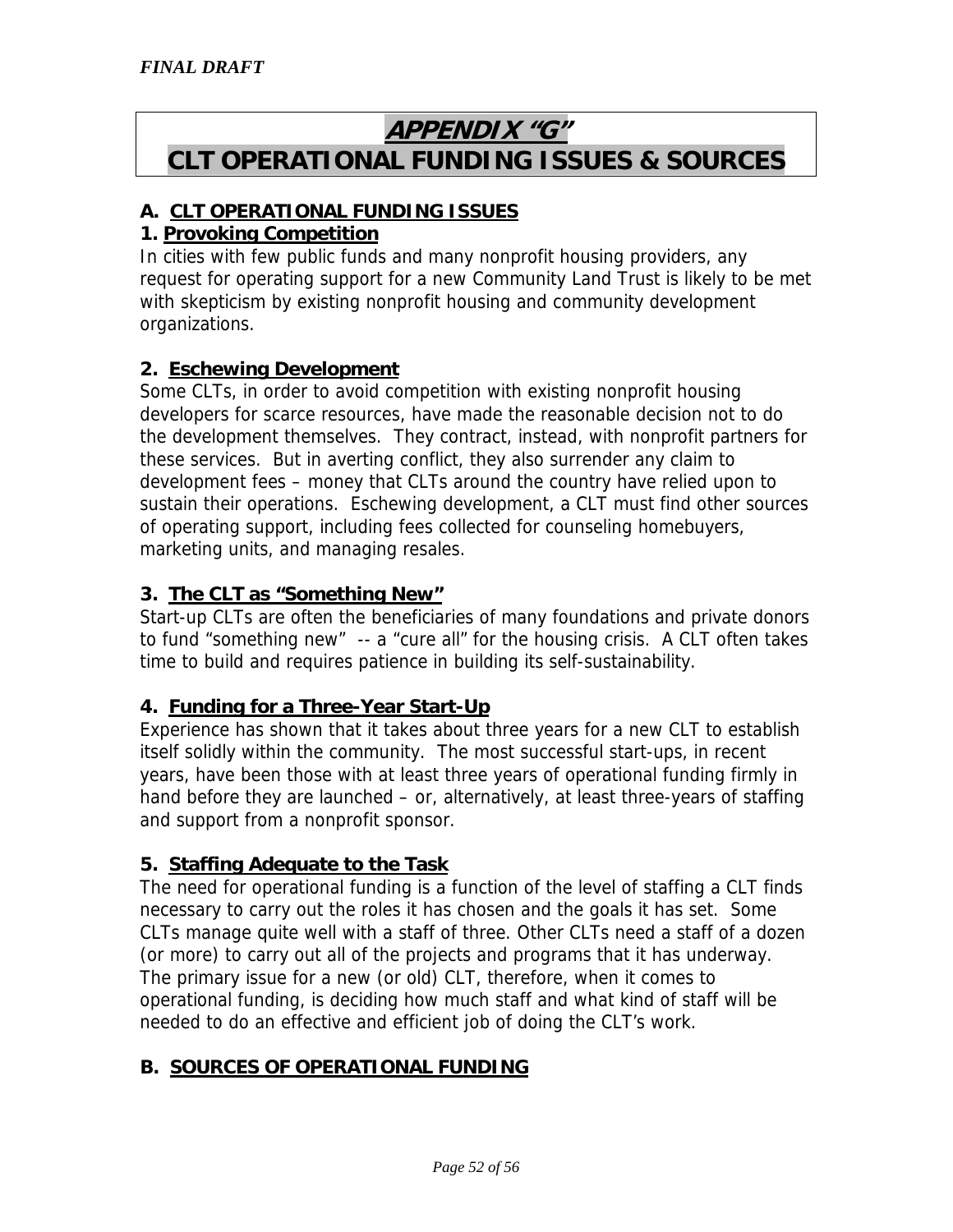#### *FINAL DRAFT*

Described below are the major sources of operating support that CLTs are currently using, based on a national survey of CLTs conducted by the Institute for Community Economics.

#### **1. CDBG & HOME**

Both CDBG and HOME have provided considerable operating support for many Community Land Trusts. A few CLTs are receiving a combined total of approximately \$175,000 per year in capacity funding from these two programs. This is the high-end for CLTs around the country. The average is closer to \$50,000 per year in core operating support for CDBG and HOME.

#### **2. Private Institutions**

At the high end, a few CLTs are obtaining \$100,000 - \$300,000 in annual operating funds from businesses, banks, foundations, churches, and/or United Way. The average for CLTs around the country from private institutions is approximately \$50,000 annually.

#### **3. Individual Donors**

Some CLTs have made fundraising from individuals a major part of their political strategy for building membership and removing "NIMBY" opposition to their projects, as well as a major part of their financial strategy for sustaining their operations. At the high-end, CLTs in places like Orcas Island, WA, Glouchester, MA, Jackson Hole, WY, and Burlington, VT are raising \$60,000 per year from individual donors. The average CLT raises a little over \$10,000 annually in operating support from individual donors.

#### **4. Grassroots Fundraising**

Operating income derived from memberships, special events, and other grassroots fundraising provides significant operating funds for only a few CLTs, which raise \$10,000 - \$20,000 per year from this source. Most CLTs, especially those operating in low-income neighborhoods, raise much less.

#### **5. Development Fees, Rental Income, & Lease Fees**

Some CLTs receive almost all of their annual operating support from these three sources of income (development fees, rental income, and lease fees). Most CLTs receive nearly half of their operating income from these sources. At the highend, a few CLTs receive \$150,000 - \$250,000 a year in development fees, net management fees for buildings located on CLT land, and lease fees for the use of the CLT's lands. The average amount received by most CLTs is closer to \$60,000 per year.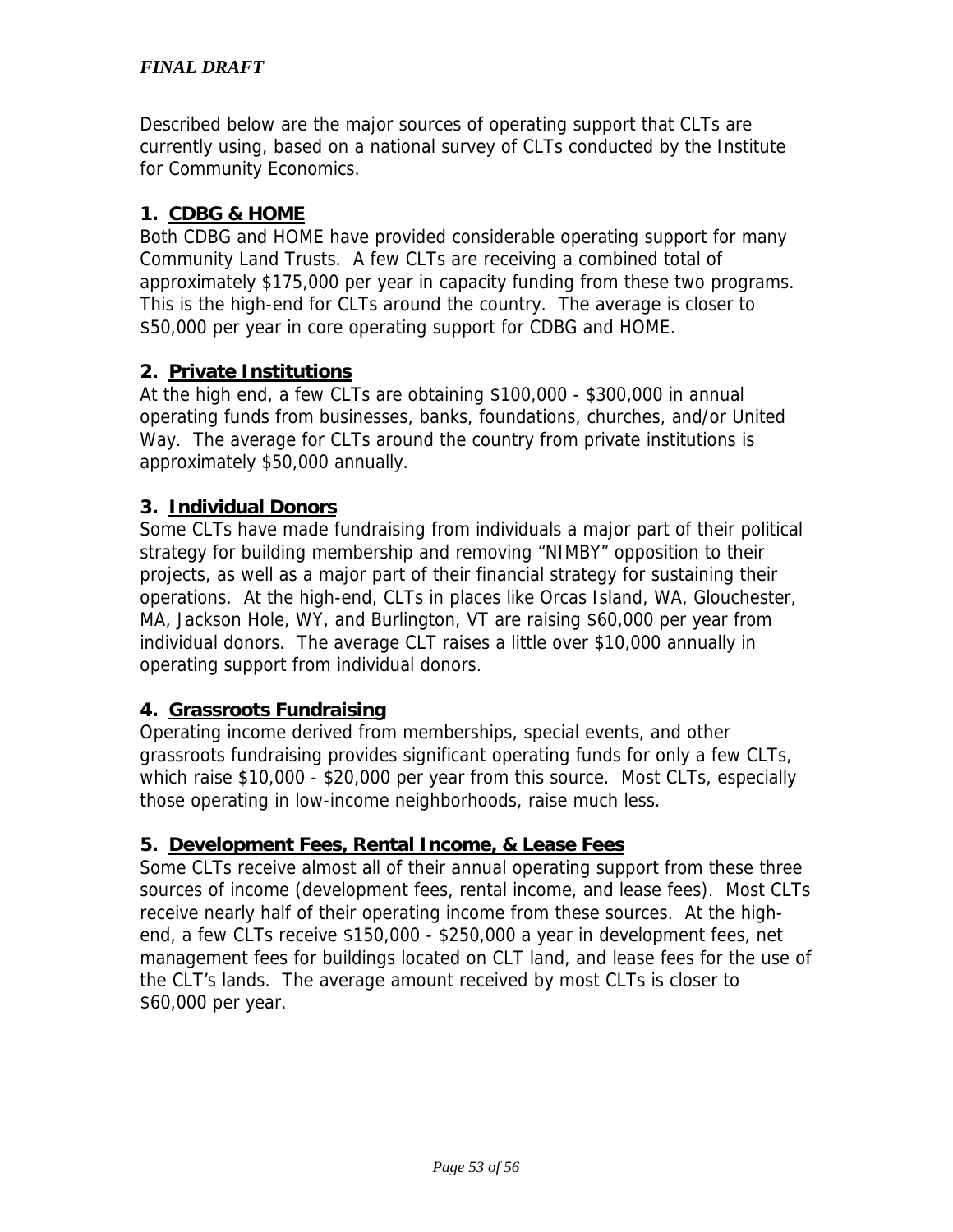#### **OTHER FUND SOURCES FOR THE CITY OF AUSTIN**

### **General Fund & Capital Improvement Project (CIP).**

General Fund (CIP) dollars could be used to support the initial three-year operational, start-up costs of the CLT entity.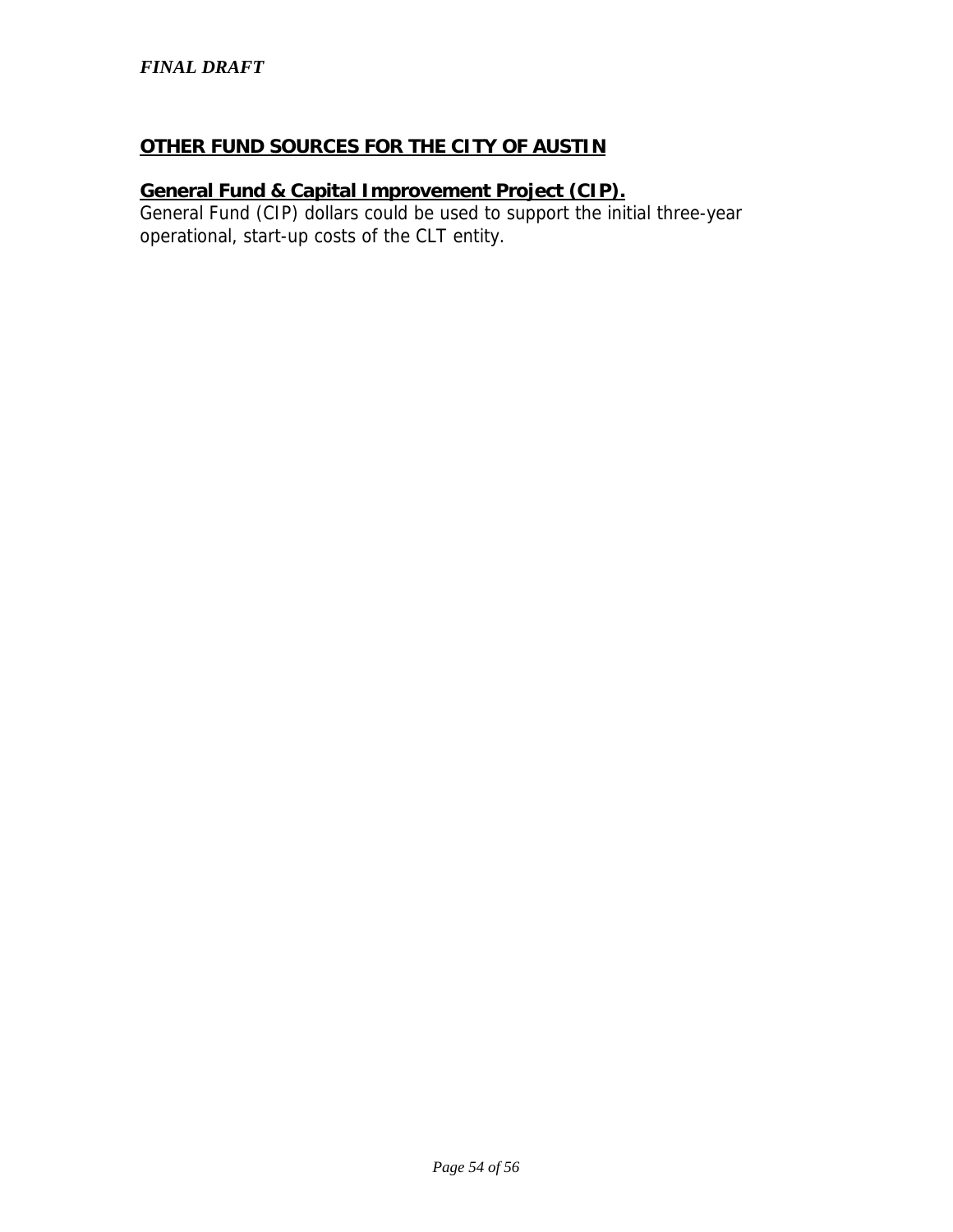## $\overline{a}$ **END NOTES**

<sup>1</sup>*Community Land Trust Legal Manual: A Handbook for Community Land Trusts and Their Attorneys,*(Institute for Community Economics: Springfield 2002), p. 2-2.

<sup>2</sup>*Ibid.*

<sup>3</sup>*Ibid.*

<sup>4</sup>*Ibid.*

<sup>4</sup> Ibid.<br><sup>5</sup> Ibid., p. 2-3.<br><sup>6</sup> Postrictive C

 Restrictive Covenants that run in perpetuity are legal and enforceable under Texas law. *See Moore v. Smith*, 443 S.W.2d 552, 556 (Tex. 1969) (Holding that restrictions that limit the use of property to residential purposes permanently or indefinitely are not void or unenforceable per se).

<sup>7</sup> *Ibid.*, p. 205.<br><sup>8</sup> *Community Land Trusts, Issue Brief #5* (Institute for Community Economics). <sup>9</sup> *Why Create (or Support) a CLT?* (Institute for Community Economics & Burlington Associates in Community Development, LLC, 2003).

<sup>10</sup> See John Emmeus Davis, *Options and Issues in Creating a Community Land Trust*. (Springfield: Institute for Community Economics, 2001).

<sup>11</sup>*The Diverse World of Community Land Trusts* (Institute for Community Economics/Burlington Associates, 2001), p. 3.

<sup>12</sup> See Memorandum from Michael Brown of Burlington Associates in Community Development, LLC to Austin Community Land Trust Steering Committee, *Organizational Development Decisions* (February 27, 2005) (on file with author).

<sup>13</sup>*Ibid.*

<sup>13</sup> Ibid.<br><sup>14</sup> See Property Taxes (Institute for Community Economics/Burlington Associates in Community Development, 2002).<br><sup>15</sup> Florida's property tax burden is similar to Texas, as Florida does not impose a personal sta

<sup>15</sup> Florida's property tax burden is similar to Texas, as Florida does not impose a personal state income tax. Sarasota, issue. Florida is in the initial stages of a CLT planning initiative; however, Sarasota has not yet addressed the property tax

<sup>16</sup>*See* Texas Local Government Code Sec. 394.905; Texas Property Tax Code Sec. 11.11, 11.42(b), 11.43(a). 17 *See* Texas Tax Code Sec. 11.182, as amended.

<sup>18</sup> Travis Cent. Appraisal Dist. v. Signature Flight Support Corp., 140 S.W.3d 833, 837 (Tex. App.- Austin 2004, no pet.) citing *Wright v. Macdonnell,* 88 Tex. 140, 30 S.W. 907, 909 (1895); *Holly v. Craig,* 334 S.W.2d 586, 587

(Tex.Civ.App.-Fort Worth 1960, no writ). *See* Tex. Tax Code Ann. § 25.04 (West 2001). 19 *Wright v. MacDonnell,* 88 Tex. 140, 30 S.W. 907, 909 (1895); *Holly v. Craig,* 334 S.W.2d 586, 587 (Tex.Civ.App.-- Fort Worth, 1960, no writ).

<sup>20</sup>*See Lindsley v. Lewis*, 125 Tex. 630, 84 S.W.2d 994, 995-96 (1935); *Travis Cent. Appraisal Dist. v. Signature Flight* 

*Support Corp.,* 140 S.W.3d 833, 839 (Tex.App.-Austin, 2004, no pet.). 21 *Harris County Appraisal Dist. v. Reynolds/Texas, J.V.,* 884 S.W.2d 526, 528 (Tex.App.-El Paso 1994, no writ); *see* Tex. Tax Code Ann. § 1.04; *El Paso Cent. Appraisal Dist. v. Montrose Partners,* 754 S.W.2d 797, 798 (Tex.App.--El Paso 1988, writ denied); *Cameron County Appraisal Rev. Bd. v. Creditbanc Sav. Ass'n.,* 763 S.W.2d 577, 579 (Tex.App.--Corpus Christi 1988, writ denied).

 pet.). *See* Tex. Tax Code Ann. § 25.04; *Harris County Appraisal Dist. v. Reynolds/Texas, J.V.,* 884 S.W.2d 526, 528 <sup>22</sup>*Travis Cent. Appraisal Dist. v. Signature Flight Support Corp.,* 140 S.W.3d 833, 837 (Tex.App.-Austin, 2004, no (Tex.App.-El Paso 1994, no writ).

<sup>23</sup>*See* Financial Policies of the City of Austin – Citywide Financial Policies #8 contained in the 2004-2005 City of Austin Budget.

<sup>24</sup>*See* Financial Policies of the City of Austin -- Citywide Financial Policies #9 contained in the 2004-2005 City of Austin Budget.

<sup>25</sup>*See* Financial Policies of the City of Austin -- Citywide Financial Policies #11 contained in the 2004-2005 City of Austin Budget.

<sup>26</sup>*See* Financial Policies of the City of Austin -- Citywide Financial Policies #19 contained in the 2004-2005 City of Austin Budget.

<sup>27</sup>*Ibid.*

 <sup>28</sup>*See* Tex. Att'y Gen. No. JM-805 (1987) (A home rule city's issuance of general obligation bonds to finance affordable housing for low and moderate income families does not per se violate the public purpose requirements of article VIII, section 3, and article III, section 52, of the Texas Constitution.)

<sup>29</sup> See Financial Policies of the City of Austin – General Obligation Debt Financial Policies contained in the 2004-2005 City of Austin Budget.

<sup>30</sup>*See* Financial Policies of the City of Austin – General Fund Financial Policies #10 and #12 contained in the 2004- 2005 City of Austin Budget.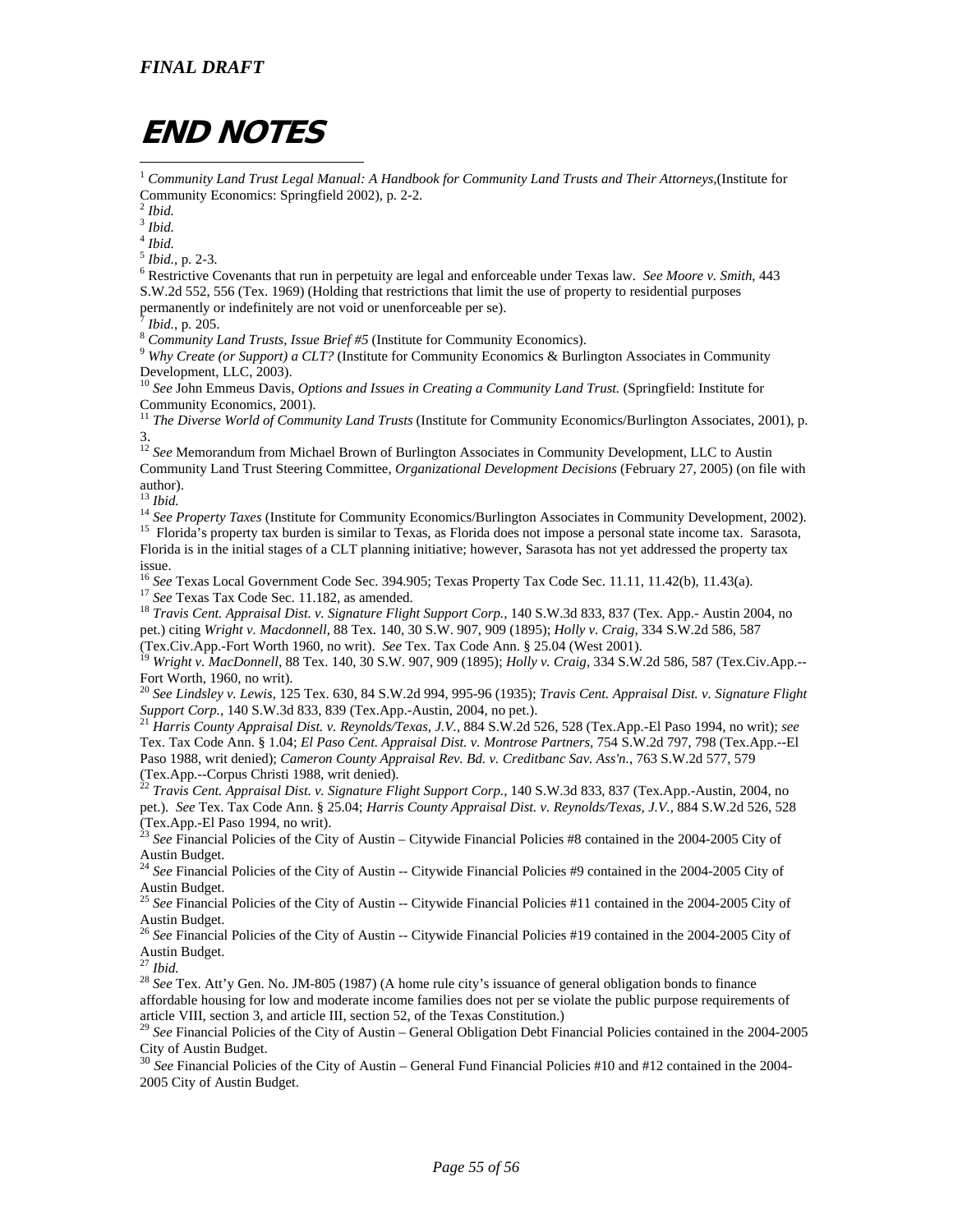$\overline{a}$ 

<sup>31</sup>*See Options & Issues in Creating a Community Land Trust* (p. 9) identifying the following examples of CLTs with government sponsorship: *The Burlington Community Land Trust* (Burlington, Vermont), *The Time of Jubilee Land Trust* (Syracuse, New York), *Washtenaw Community Land Trust* (Ann Arbor, Michigan), *Community Land Trust in Orange County* (Chapel Hill, Carrboro, and Hillsborough, North Carolina), *Portland Community Land Trust* (Portland, Oregon), *Cannon River Community Land Trust* (Northfield, Minnesota), and *State College Community* 

*Land Trust* (State College, Pennsylvania). 32 *Homeownership Options Under the HOME Program: A Model for Publicly Held Properties and Land Trust* (U.S. Dept. of Housing and Urban Development: 1999), p. 43.<br>
<sup>33</sup> *Ibid.* Phone interview with City of Chicago, Department of Housing Special Finance, Marti Wiles on May 6, 2005.<br>
<sup>34</sup> *See Property Taxes* (Institute for Communi

- 
- 34 See Property Taxes (Institute for Community Economics/Burlington Associates in Community Development, 2002).<br><sup>35</sup> See Local Government Code Chapter 373A, as amended.
- 

- 
- 
- 
- 

Development to the CLT Steering Committee (3/9/05).

<sup>45</sup> See Community Land Trust Legal Manual: A Handbook for Community Land Trusts and Their Attorneys, (Institute for Community Economics: Springfield 2002). Chapter 12, "The CLT Ground Lease."

<sup>46</sup> See HUD Handbook 4150.1 REV-1, pp. 6-24 to 6-25. *See* 24CFR Section 203.41 interpreted in Mortgagee Letter 94-2.

<sup>47</sup>*Community Land Trust Legal Manual*, p. 8-1. <sup>48</sup>*Ibid.*, p. 8-3.

<sup>49</sup> *Ibid*., p. 8-3 – 8-4. 50 *Ibid*., p. 8-5.

<sup>51</sup>*Ibid.*, p. 8-7.

 $54$  Ibid.

- 
- <sup>55</sup>*Ibid*., p. 8-7.
- 
- 56 *Ibid*., p. 8-11. 57 *Ibid*., p. 8-18. 58 *Ibid*., p. 8-20. 59 *Ibid*., p. 8-20. 60 *Ibid.*
- 
- $\stackrel{\text{\scriptsize{60}}}{\scriptstyle{1}}$  Ibid. <sup>60</sup> Ibid.<br><sup>61</sup> Ibid.

<sup>62</sup>*Ibid*., p. 8-21. 63 *See* Tex. Att'y Gen. No. JM-805 (1987). 64 *See* http://www.iceclt.org/loanfund/index.html.

<sup>64</sup> See http://www.iceclt.org/loanfund/index.html.<br><sup>65</sup> Community Land Trust Legal Manual, p. 10-1. <sup>65</sup> Community Land Trust Legal Manual, p. 10-1.<br><sup>66</sup> Ibid., p. 10-2.

<sup>67</sup>*See* http://www.efanniemae.com/hcd/single\_family/mortgage\_products/low\_downpayment.html.

<sup>52</sup>*Community Land Trust Legal Manual*, p. 8-12 – 8-13. 53 *Ibid*., p. 8-15. 54 *Ibid.*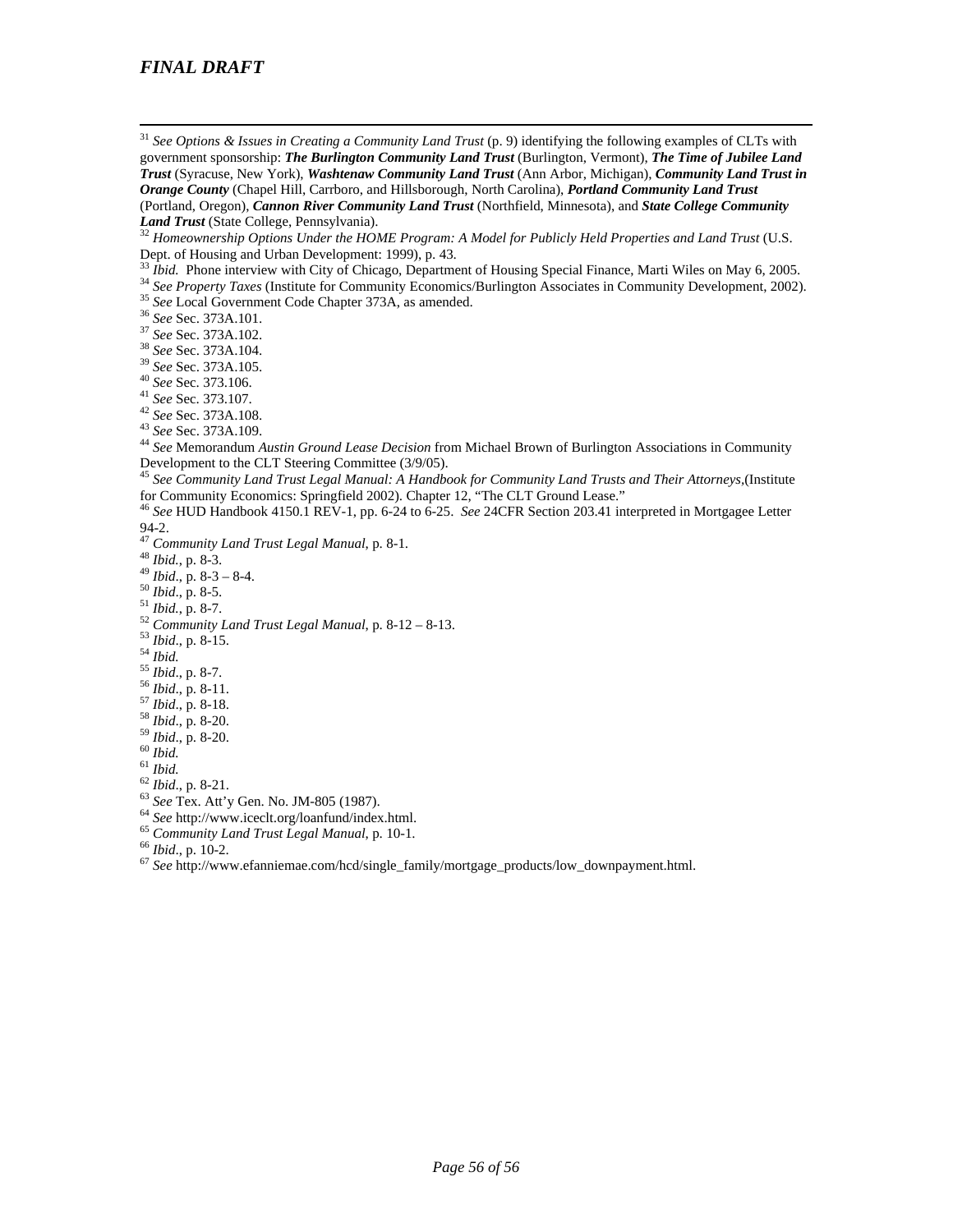| <b>Initial and Long-Term Affordability</b>                  | <b>CLT Model</b>     | ULT MOUSI (RESAIR) V. CONVENIIONAL MONGAGE SUDSIGY (RECAPIULE) | <b>Notes</b>                               |
|-------------------------------------------------------------|----------------------|----------------------------------------------------------------|--------------------------------------------|
|                                                             |                      | Mortgage<br><b>Subsidy</b>                                     |                                            |
|                                                             |                      |                                                                |                                            |
| <b>Acquisition/Development Cost</b>                         |                      |                                                                |                                            |
| Land                                                        | \$40,000             | \$40,000                                                       |                                            |
| Improvements                                                | \$80,000             | \$80,000                                                       |                                            |
|                                                             |                      |                                                                | Assumption: Appraised value =              |
| <b>Total Development Costs</b>                              | \$120,000            | \$120,000                                                      | development cost                           |
| <b>Subsidy Provided</b>                                     |                      |                                                                |                                            |
|                                                             |                      |                                                                |                                            |
|                                                             |                      |                                                                | Land cost is permanently removed from      |
| <b>Subsidized Land Costs</b>                                | \$40,000             |                                                                | \$0 CLT transaction                        |
| Gap Financing Loan (Mortgage Subsidy)                       | \$0                  |                                                                | \$40,000 Cost of soft second loan          |
|                                                             |                      |                                                                |                                            |
| <b>SALE PRICE TO QUALIFIED HOMEBUYER (BUYER #1)</b>         | \$80,000             | \$120,000                                                      |                                            |
|                                                             |                      |                                                                | Assumption: 6% increase in land &          |
| <b>Market Value in 10 Years</b>                             |                      |                                                                | improvement value                          |
|                                                             |                      |                                                                |                                            |
|                                                             |                      |                                                                | Appraised Value after 10 years =           |
| Value of Improvements Only                                  | \$151,864            |                                                                | improvements only                          |
|                                                             |                      |                                                                | Appraised Value after 10 years = land      |
| Value of Land and Improvements                              |                      | \$214,902                                                      | and improvements                           |
|                                                             |                      |                                                                |                                            |
| Increase in Property Value (Appreciation)                   | \$71,864             | \$94,902                                                       |                                            |
|                                                             |                      |                                                                |                                            |
|                                                             |                      |                                                                | Every CLT develops its own resale          |
|                                                             |                      |                                                                | formula. As an example, a "fair return" of |
|                                                             |                      |                                                                | 25% of the house's appreciation is         |
| Percentage of Appreciation Allowed BUYER #1 ("fair return") | 25%                  |                                                                | 100% provided to the CLT homeowner.        |
| Amount of Appreciation Taken by BUYER #1                    | $\overline{$}17,966$ | $\overline{$}94,902$                                           |                                            |
| Amount of Subsidy Payback                                   | \$0                  | \$40,000                                                       |                                            |
|                                                             |                      |                                                                |                                            |
| <b>BUYER #1 Share of Increased Value</b>                    | \$17,966             | \$54,902                                                       |                                            |
|                                                             |                      |                                                                |                                            |
|                                                             |                      |                                                                | CLT sells to Buyer #2 for the original     |
|                                                             |                      |                                                                | sales price plus the appreciation taken by |
|                                                             |                      |                                                                | Buyer #1. The CLT does not include the     |
| <b>SALE PRICE TO BUYER #2</b>                               | \$97,966             |                                                                | \$214,902 cost of land in the sales price. |

DRAFT Attachment "1" CLT Model (Resale) v. Conventional Mortgage Subsidy (Recapture)